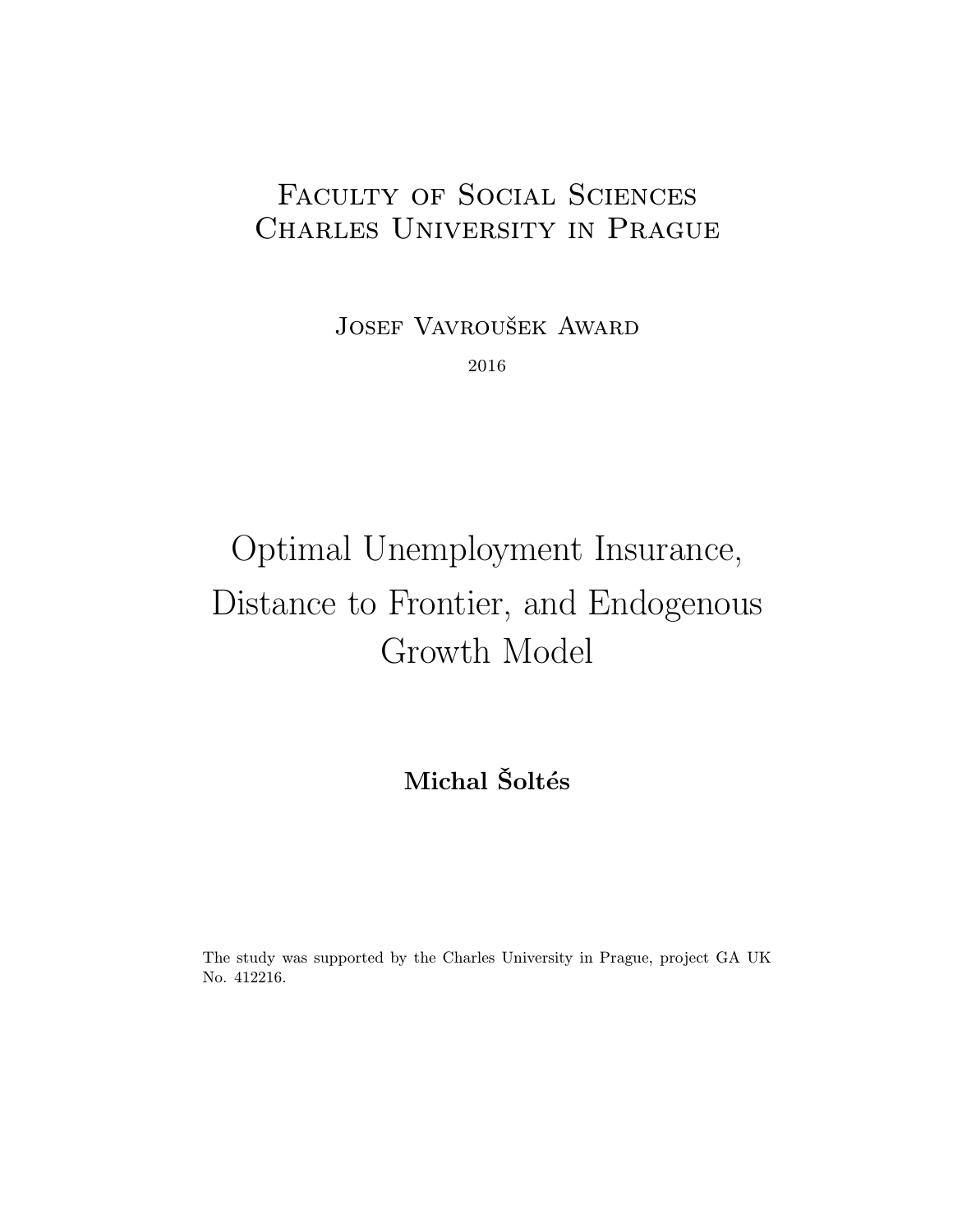# **Contents**

|                |       | 1 Introduction             | 5  |
|----------------|-------|----------------------------|----|
| $\overline{2}$ |       | <b>Empirical Evidence</b>  | 10 |
|                | 2.1   |                            | 16 |
|                | 2.2   |                            | 18 |
|                | 2.3   |                            | 20 |
| 3              | Model |                            | 25 |
|                | 3.1   |                            | 26 |
|                | 3.2   |                            | 27 |
|                | 3.3   |                            |    |
|                | 3.4   |                            |    |
|                | 3.5   |                            |    |
|                | 3.6   |                            |    |
| 4              |       | <b>Simulation of Model</b> | 36 |
| 5              |       | Conclusion                 | 42 |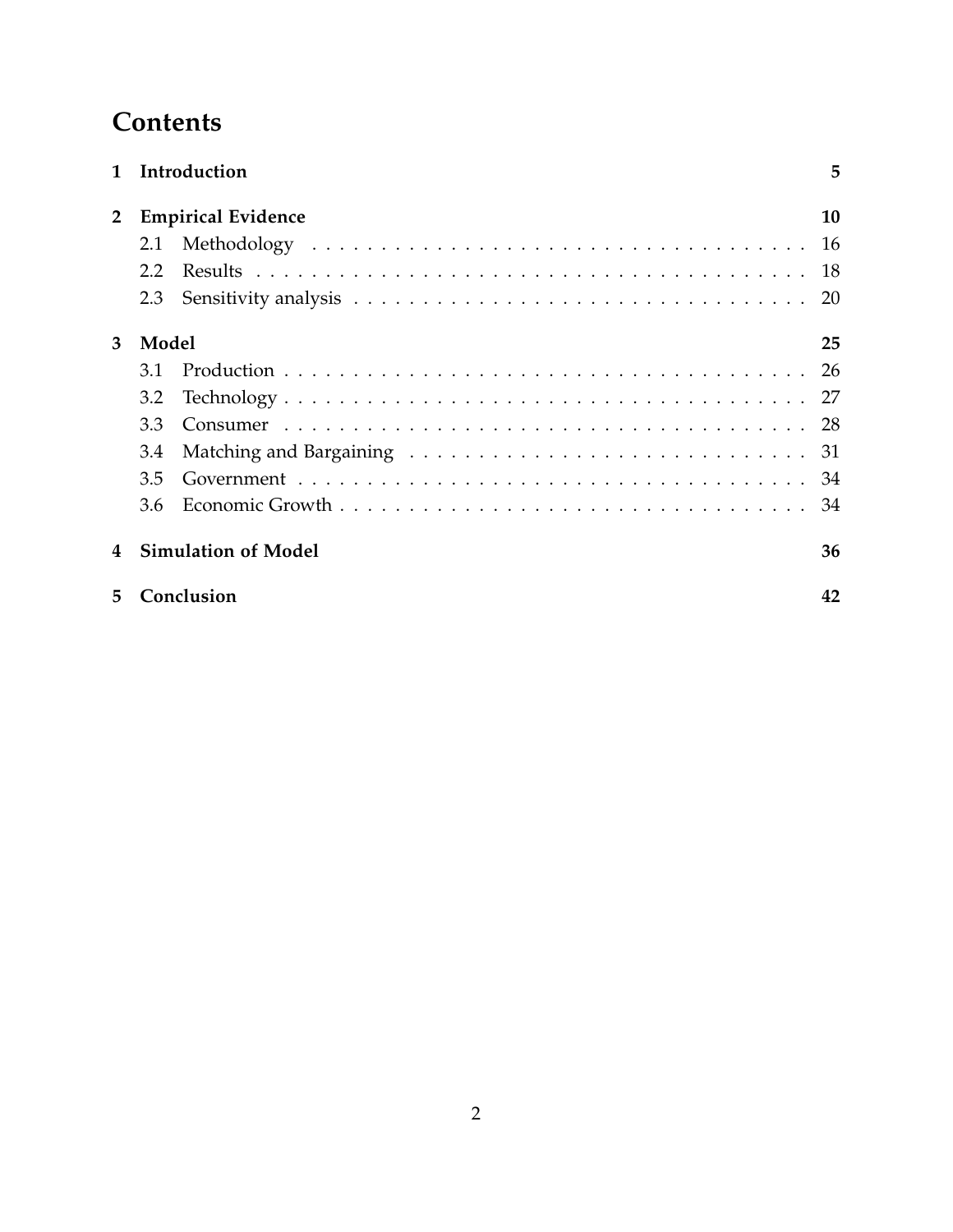#### **Abstract**

This study analyzes the effect of generosity of unemployment insurance (UI) on economic growth. More generous UI is claimed to cause, on the one hand, an increase in unemployment and, on the other hand, better job-match quality. Recent results suggest that positive effects likely outweigh the negative ones and thus increase the overall economic performance [\(Acemoglu and Shimer](#page-44-0) [\(2000\)](#page-44-0); [Marimon](#page-45-0) [and Zilibotti](#page-45-0) [\(1999\)](#page-45-0)). However, the results suffer from two sources of doubts: (i) a lack of empirical evidence; and (ii) the fact that the theoretical results were obtained for highly developed countries.

With respect to the former, this study makes use of a unique data-set provided by [Scruggs et al.](#page-45-1) [\(2014b\)](#page-45-1) and analyzes the effect of more generous UI. To connect our research to recent empirical literature [\(Ehrenberg and Oaxaca](#page-45-2) [\(1976\)](#page-45-2); [Centeno](#page-44-1) [and Novo](#page-44-1) [\(2006\)](#page-44-1)), we study the potential effect on TFP growth. In particular, using data on 17 relatively developed countries we extend the standard growth regression model and show that more generous UI tends to increase TFP growth. In fact, scoring one point better in the generosity index is expected to be associated with higher TFP growth by 0.5%. However, these results need to be interpreted with caution for two reasons. First, due to data limitations, the results are based purely on developed countries and thus may not be applicable in general. Second, an increase in productivity does not necessarily imply a rise in output as the loss caused by higher unemployment may offset the gain. The results seem robust against several specifications.

To address the problem of general validity of the theoretical conclusions, we develop an endogenous growth model similar to the one proposed by [Acemoglu et al.](#page-44-2) [\(2006\)](#page-44-2) and [Vandenbussche et al.](#page-46-0) [\(2006\)](#page-46-0). This model allows to incorporate different economic structure for developing and developed countries. Specifically, in line with the literature on endogenous growth model, we assume that developed countries benefit from innovation-based growth, whereas the developing ones profit rather from the so-called advantage of backwardness. As a result, both countries have different optimal institutions, including labor market institutions. In this respect, we extend the endogenous growth model literature by studying UI under different distance to the technology frontier and thus in countries with different economic environment.

The model points to two main conclusions. The effect of UI in developed countries is, under most levels of unemployment benefits, slightly negative. However, it still leaves space for an optimal level of UI under which the productivity gain may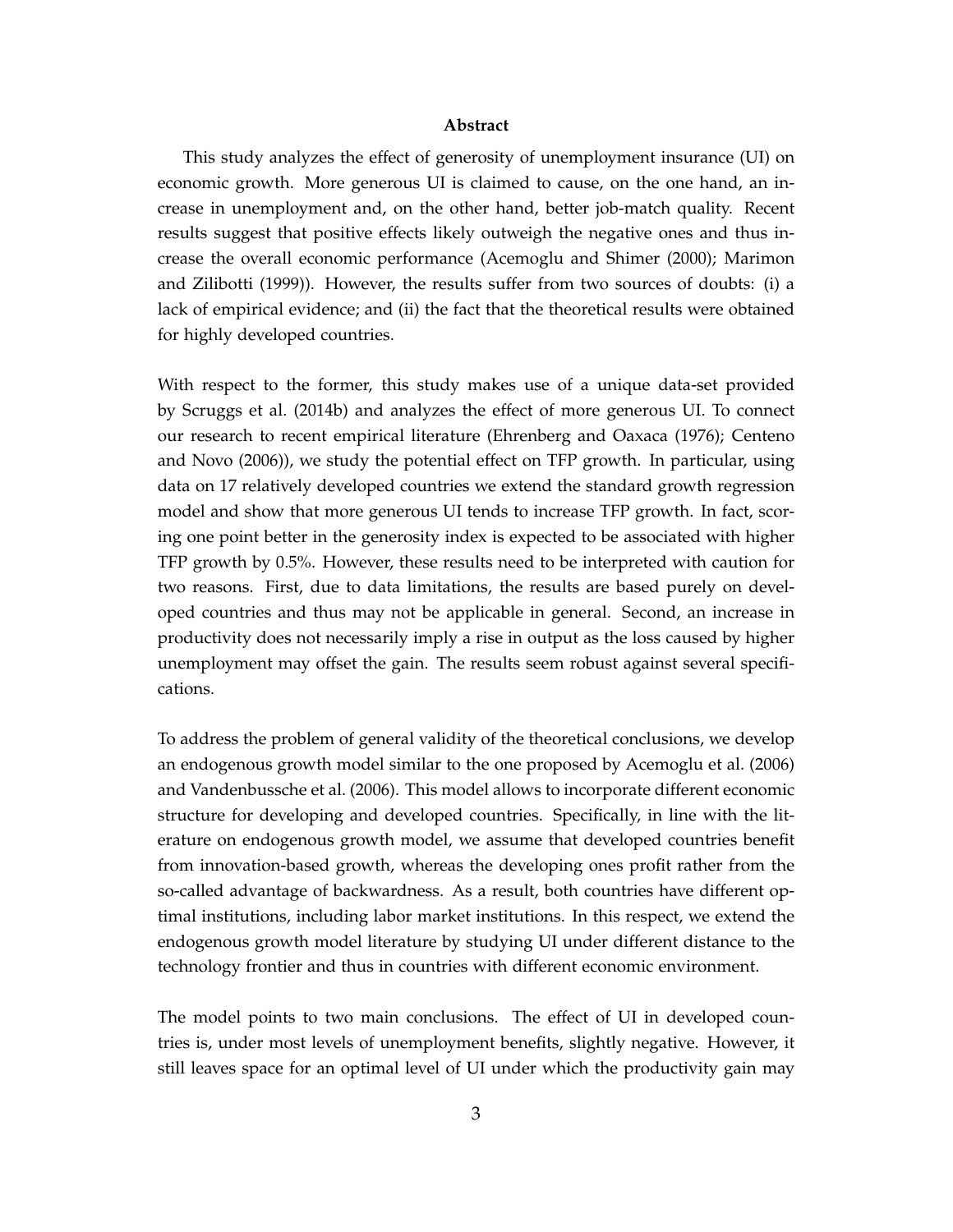outweigh the employment loss and thus increase the overall output as some setting of UI causes no significant loss. On the contrary, in the framework of developing countries, any level of unemployment benefits causes a significant loss in output. All in all, the model predicts that while in developed countries it seems promising to consider UI as a growth-enhancing policy, in developing countries it is most likely a harmful institution.

The contribution of this study is therefore twofold. It provides empirical evidence in favor of the positive effect of more generous UI on TFP growth. In the theoretical part it introduces a framework of endogenous growth model which shows that less developed countries suffer (more) from unemployment benefits.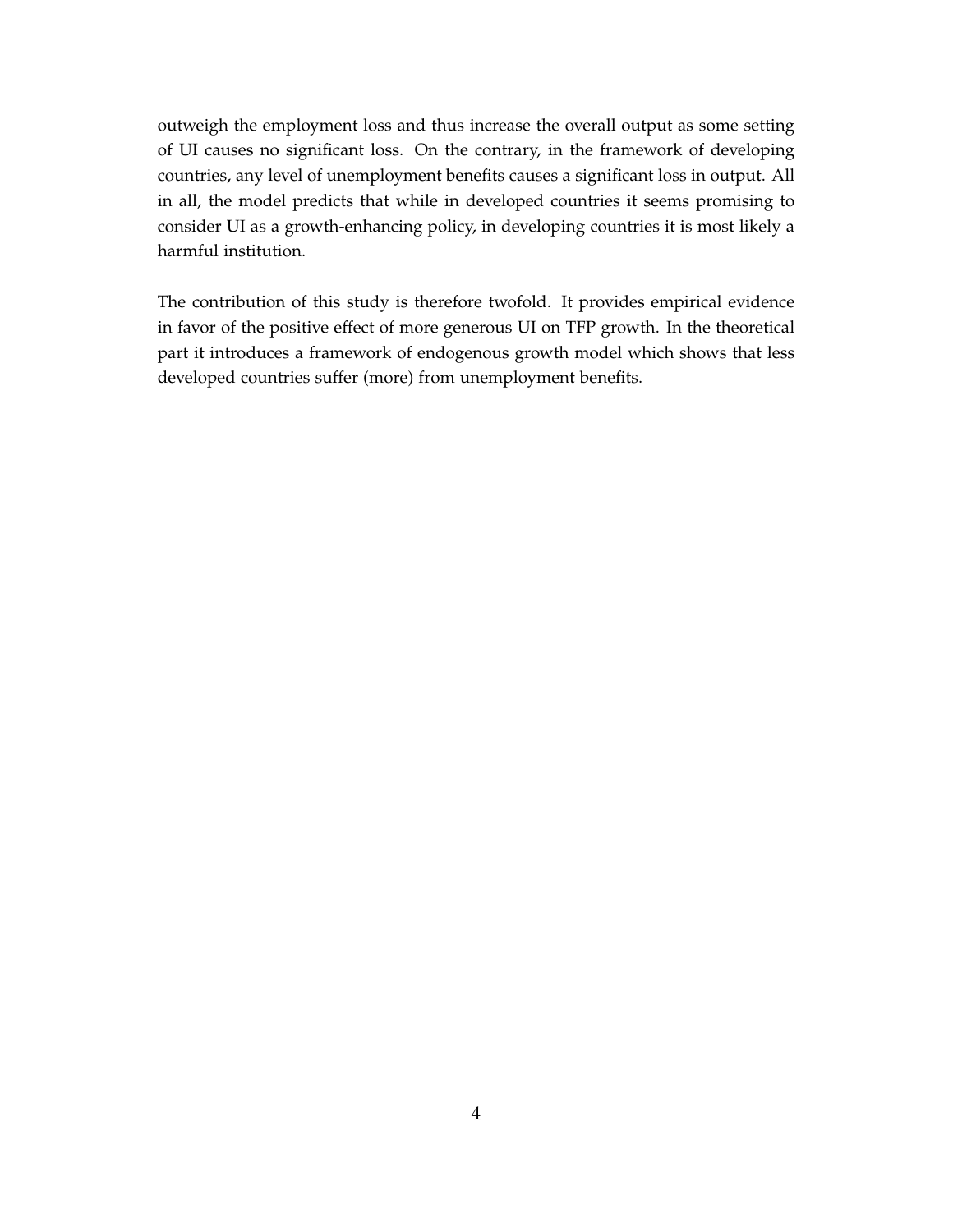## <span id="page-4-0"></span>**1 Introduction**

An importance of a social insurance has been heavily discussed topic among scholars for a long time. Moreover, the issue has become publicly discussed as some European countries are currently considering introduction of basic income pilots or are about to hold a referendum. Some economists view a social insurance, or, in particular, unemployment insurance not only as a measure of social policy, but also as a way to improve job match. In fact, some have been arguing that more generous unemployment benefits provide workers a freedom to wait and search for a better job match, which may even increase productivity and on the aggregate level the output of the economy. For example, one of the first attempts to highlight a positive effect of unemployment insurance on economic performance was made by [Acemoglu and Shimer](#page-44-3) [\(1999\)](#page-44-3). The authors constructed a general equilibrium model of search with a risk aversion and showed that for risk averse consumers, the existence of unemployment benefits is a necessary condition for the maximized output of the economy. In particular, as they argued, the presence of unemployment benefits encourages workers to search for higher wage jobs.

Similar results were obtained by [Marimon and Zilibotti](#page-45-0) [\(1999\)](#page-45-0), who strove to explain differences on European and U.S. labor markets. Specifically, they created an equilibrium search-matching model and calibrated it as: (i) a typical economy of European country with unemployment benefits; and (ii) a U.S.-type laissez faire economy with no unemployment insurance. Then they studied the impact of a technological shock (which emphasized the importance of the match between talents and vacancies) on the individual economies and concluded that the European type of economy with unemployment benefits reached a higher growth rate. In their article, [Acemoglu and Shimer](#page-44-0) [\(2000\)](#page-44-0) presented a simple static model which captures and formally expresses the notion that higher unemployment insurance allows workers to search for more productive jobs. Moreover, the authors also presented a more complex dynamic model that revealed that under a specific of calibration productivity gain caused by unemployment insurance outweighs the loss of output caused by higher unemployment.

The general conclusion is, however, not widely accepted as there are two sources of doubts: (i) a lack of empirical research, which would support or counteract their theoretical conclusions; and (ii) a fact that the theoretical models were calibrated to fit highly developed countries and therefore, do not reflect different optimal institutions in devel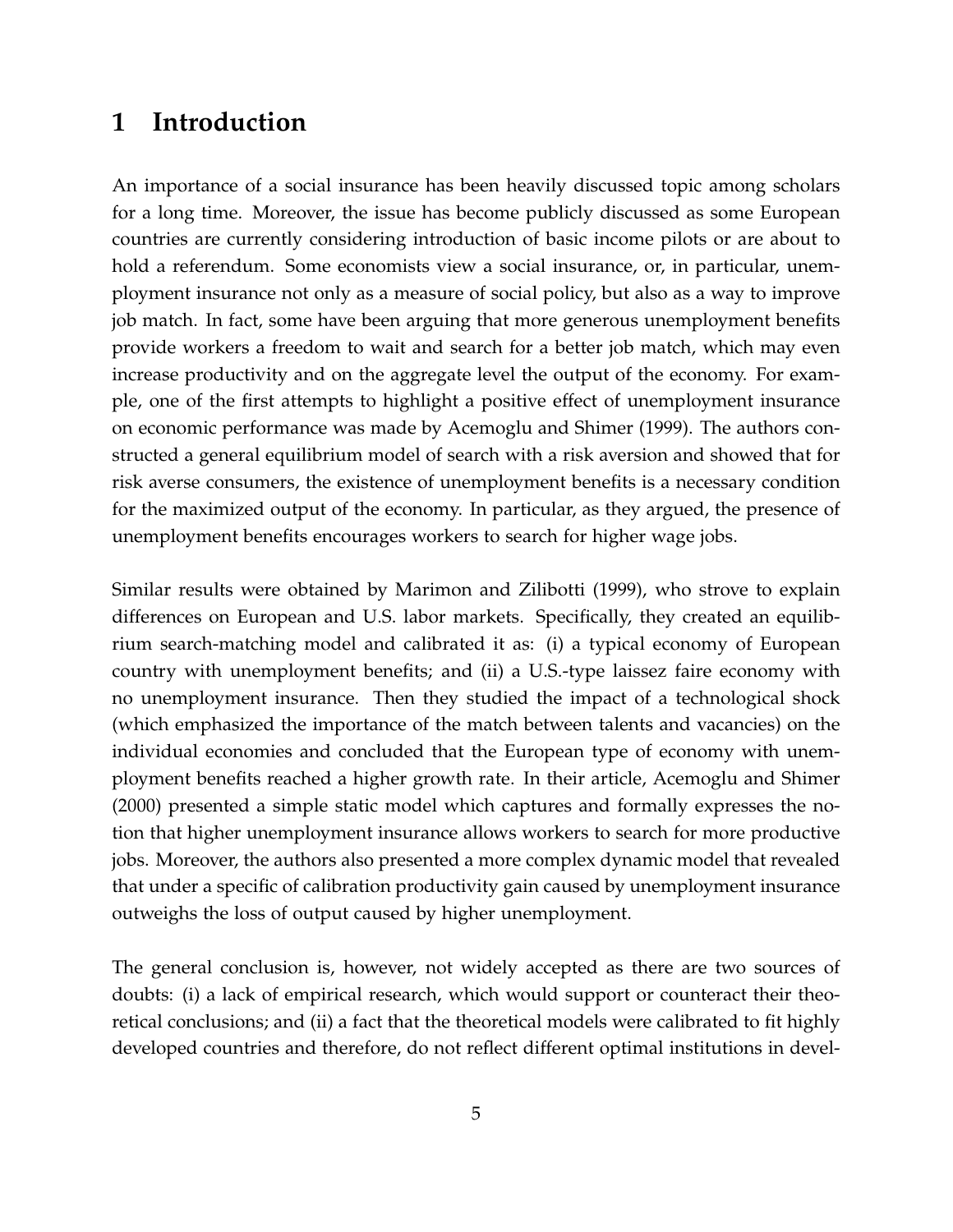oped and developing countries. As a result, one may be skeptical to consider the results generally credible. The aim of this paper is to extend the recent literature and shed light on both sources of doubts.

The literature addressed to the empirical evidence of existence of a positive effect of more generous unemployment insurance on economic performs is narrow. In fact, to the best of our knowledge, there have been almost no empirical research devoted to this topic. However, several articles took half of the way and studied whether a greater unemployment insurance generosity may lead to better worker-job match. Most of the authors measure the job match quality by: (i) a wage of upon unemployment job; or (ii) a duration (tenure) of that job. Using the former, the results are ambiguous. While few authors in 70' found evidence of a positive impact of generosity of unemployment benefits on post-unemployment wage [\(Ehrenberg and Oaxaca](#page-45-2) [\(1976\)](#page-45-2); [Burgess and Kingston](#page-44-4) [\(1976\)](#page-44-4); [Holen](#page-45-3) [\(1977\)](#page-45-3)), some more recent studies failed to find strong (if any) relation [\(Blau and Robins](#page-44-5) [\(1986\)](#page-44-5); [Addison and Blackburn](#page-44-6) [\(2000\)](#page-44-6)). Literature which have used the duration seem to provide even more mixed evidence. In particular, [Centeno and](#page-44-1) [Novo](#page-44-1) [\(2006\)](#page-44-1) employed NLSY79 data-set and used tenure<sup>[1](#page-5-0)</sup> of a job after the unemployed period as a proxy of the quality of match and showed that more generous unemployment insurance shifted the distribution of upon unemployment job duration to the right and thus increased, as the authors claimed, the quality of the match. Moreover, the impact seemed to be unequal across educational levels with the highest merit to the least educated. Likewise, [Tatsiramos](#page-46-1) [\(2009\)](#page-46-1) studied European countries and found evidence suggesting that more generous unemployment insurance tends to lead to more stable post-unemployment job. On the contrary, [Van Ours and Vodopivec](#page-46-2) [\(2008\)](#page-46-2) took advantage of natural experiment in Slovenia<sup>[2](#page-5-1)</sup> and studied the impact of a change of unemployment insurance law on job match quality and found no detectable results.

In our study, we interpret the individual potential better vacancy-worker match as an increase in worker's productivity, which at the aggregate level leads to a rise in total factor productivity. Using a unique dataset [\(Scruggs et al.,](#page-45-1) [2014b\)](#page-45-1), we incorporate the effect of generosity of unemployment insurance into otherwise standard growth equation and find that more generous unemployment insurance is expected to have positive and significant impact on TFP growth. The results seem to be robust against several

<span id="page-5-1"></span><span id="page-5-0"></span><sup>&</sup>lt;sup>1</sup>They also used the wage as proxy.

<sup>&</sup>lt;sup>2</sup>In 1998, there was a reform which reduced a potential duration of unemployment for most of the workers.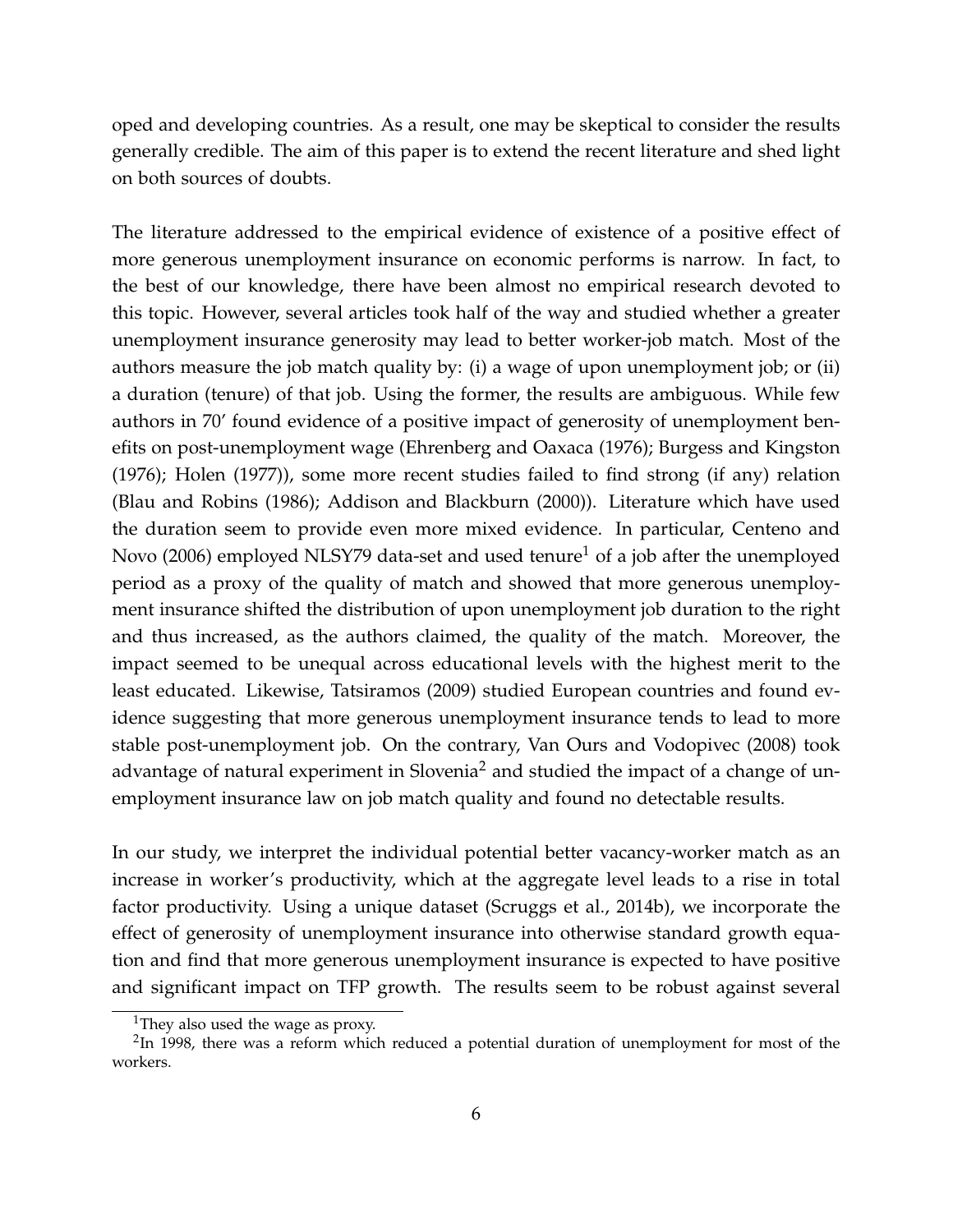specifications and used variables. Our results are very important step towards a clarification of the relationship. However, the main research interest lies in overall effect of GDP growth. That is, whether the productivity gain outweighs the loss due to a rise in unemployment and if so, under which conditions.

To investigate the second source of doubts, we employ an extension version of Schumpeterian growth model which allows to study impacts of institutions under different level of development. In particular, [Acemoglu et al.](#page-44-2) [\(2006\)](#page-44-2) created a model which assumes innovation process and adoption of well-established technology as two sources of growth. This model has become a main tool to analyze optimal institutions and policies in a family of endogenous growth models. Using the model, the authors argued that as an economy is far from the world technology frontier it is growth-enhancing to prefer long-term contracts between firms, hire experienced but low-skill managers, and run large investments. However, as the economy approach the frontier the optimal institutions need to be switched for more flexible contracts and high-skill managers who are more likely to innovate. More generally, selection and innovation are more important for more developed countries. For example, [Vandenbussche et al.](#page-46-0) [\(2006\)](#page-46-0) also used the model and assessed effects of education and human capital on growth. Specifically, assuming that innovation activity makes a relatively more intensive use of skilled labor, they showed that the closer to the world technology frontier, the more growth-enhancing high-skill labor is. In general, they claimed that economic growth cannot be explained only by stock of human capital or years of schooling, but a composition of human capital matters too. As a result, different stage of development requires different labor. Most recently, [Aghion et al.](#page-44-7) [\(2013\)](#page-44-7) employed Schumpeterian growth model to shed light on several aspects of the economic growth. In particular, the authors<sup>[3](#page-6-0)</sup> analyzed a correlation between growth and competitive policies and how institutions affect the growth contingent on the distance to the world technology frontier. Introducing a less radical assumption of the step-by-step competition in a sector instead of overleaping one, the authors identified that: (i) escape competition effect; and (ii) Schumpeterian effect. Together these effects can explain an inverted-U shape between the market competition and the growth. The inverted-U shape, was also described and empirically confirmed using data on U.K. firms by [Aghion et al.](#page-44-8) [\(2005\)](#page-44-8).

Similarly to [Acemoglu et al.](#page-44-2) [\(2006\)](#page-44-2), [Aghion et al.](#page-44-7) [\(2013\)](#page-44-7) evaluated the magnitude of

<span id="page-6-0"></span><sup>&</sup>lt;sup>3</sup>They also studied microeconomics aspects of endogenous growth as relations between growth and dynamic of firms, and long-term technological waves.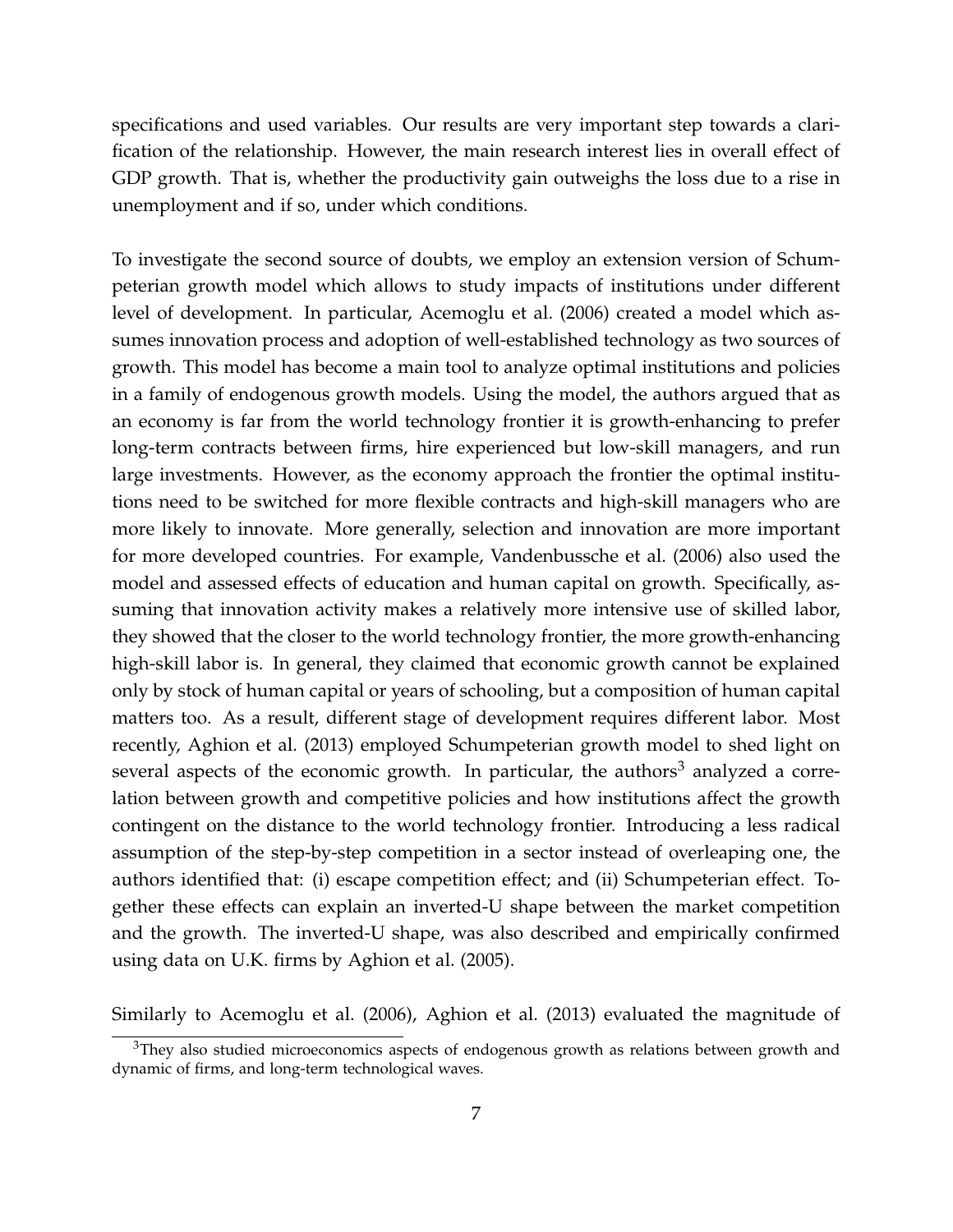the growth and the effects of trade barriers in countries under different stages of development in the framework, where agents face a trade-off between innovation-based growth and imitation-based growth strategy. In line with the previous results, they concluded that the growth in technologically advanced countries relies more on innovation, whereas backward economies have an opportunity to grow faster as they can adopt established technology from the world technology frontier. They further argued that democracy is more growth-enhancing in more developed countries. Most of these theoretical conclusions were also supported by several pieces of evidence. For example, [Aghion et al.](#page-44-7) [\(2013\)](#page-44-7) provided evidence of the higher importance of no barriers in more technologically advanced countries as well as the increasing positive effect of democracy as countries approach the world technology frontier.

Overall, there is a large strand of literature studying optimality of institutions contingent on level of development. From this perspective, our study contributes to this strand by studying optimal generosity of unemployment insurance. Specifically, following the results from literature saying that in advanced countries the innovation process is more growth-enhancing and thus more crucial, more general unemployment insurance are more likely to have positive impact on GDP growth. On the contrary, economic growth in less developed countries is driven by less skilled intensive industries and thus also the job match is less important. Therefore, our hypothesis is that while more generous unemployment insurance has potential positive effect in developed countries, they definitely harm the economic growth in backward countries.

To assess results of our theoretical model based on studies of [Acemoglu et al.](#page-44-2) [\(2006\)](#page-44-2) and [Vandenbussche et al.](#page-46-0) [\(2006\)](#page-46-0), we undertook several exercises. We simulate the model for two representative economies developed and developing and compared their performance under 4 different settings of unemployment benefits. The model revealed that under some (optimal) level of unemployment insurance it seems possible that the presence of unemployment insurance is not harmful in developed country, however, in developing country any level of unemployment insurance causes a fall in economic growth. The results are in line with our hypothesis.

The rest of the study is organized as follows. Next section shows empirical evidence of positive impact of more generous unemployment insurance on TFP growth in developed countries. Having such results gives us a motivation to create a model which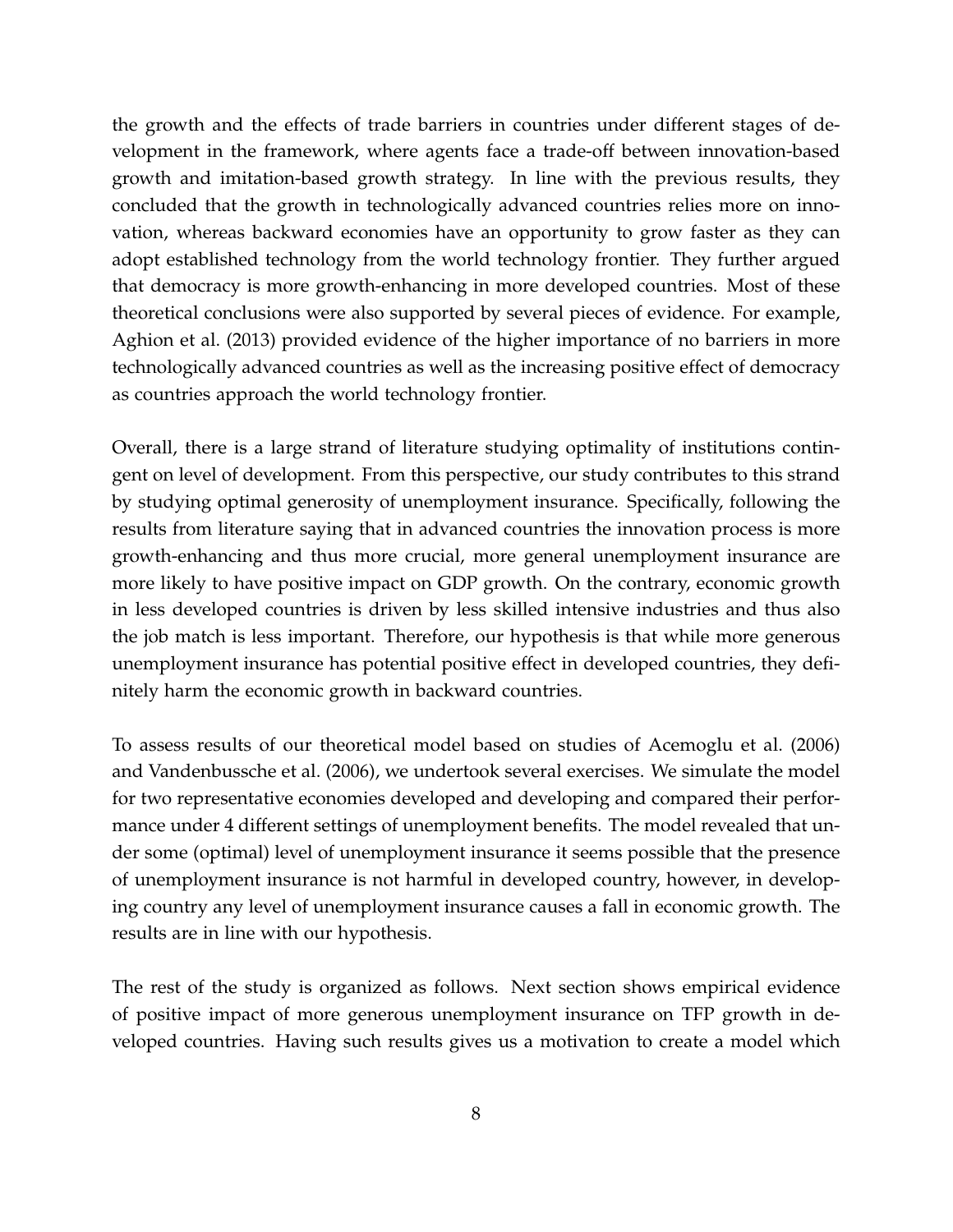is described in the following section. Subsequently, the model is simulated and interpreted. Final section concludes this study.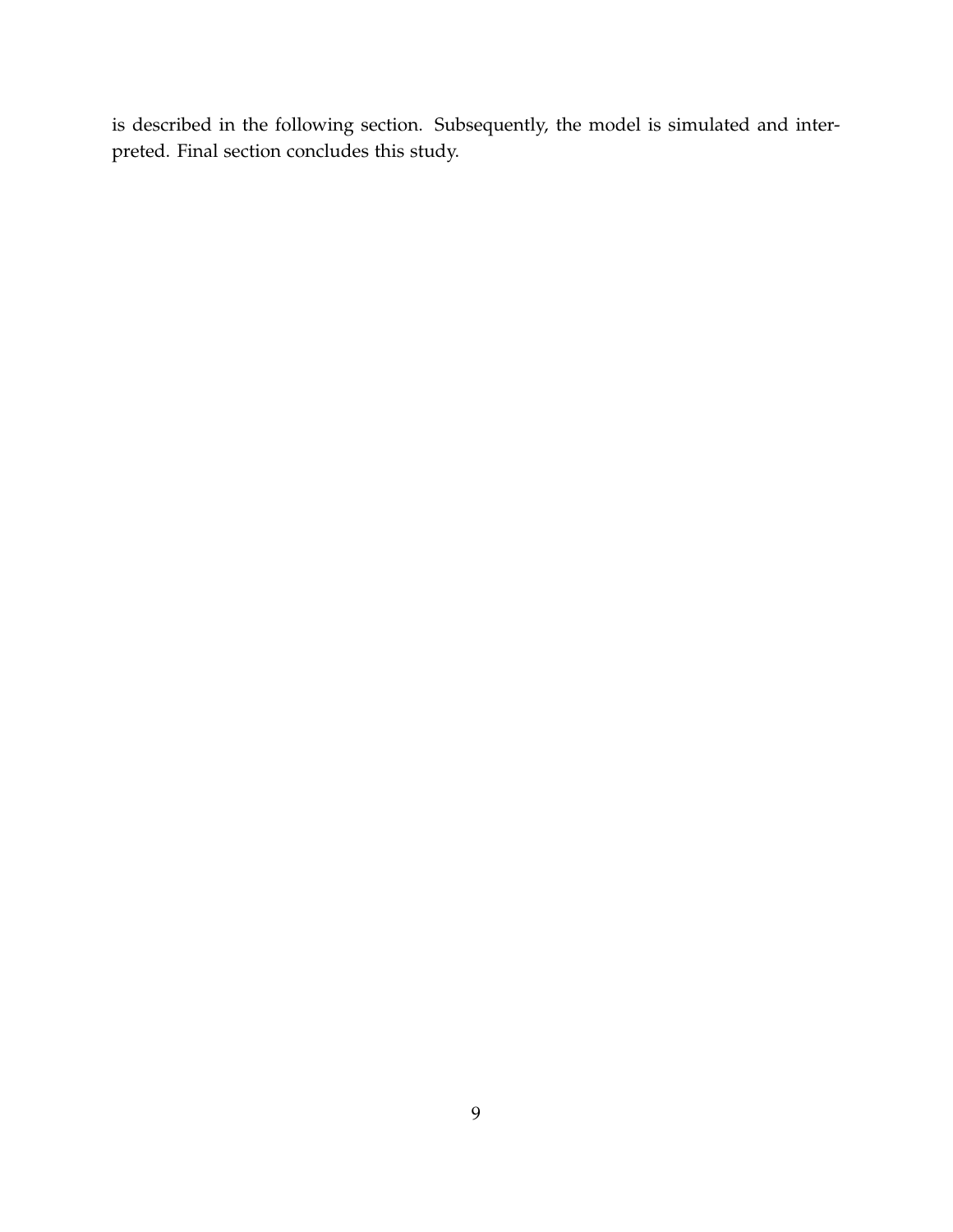# <span id="page-9-0"></span>**2 Empirical Evidence**

In this section we present empirical evidence of a positive effect of unemployment insurance on TFP growth in the developed countries. The most challenging part of the analysis is to measure the generosity of unemployment insurance which is widely known as a multi-dimentional variable. Different rules for eligibility, duration, the actual level of payments, waiting period *etc.* make the comparison among countries nearly impossible and even if the systems were set equally, the economic conditions, and informal labor market institutions prevent from a decent comparative analysis. An example of potential problems was pointed by [Pallage et al.](#page-45-4) [\(2013\)](#page-45-4) "...[w]hile duration of benefits is shorter in the United States than in most European countries, it may not imply that  $UI<sup>4</sup>$  $UI<sup>4</sup>$  $UI<sup>4</sup>$ programs in the United States are less generous since the duration of unemployment is also shorter" (p.2).

As a result, a respectable comparison of the generosity of all social programs (not only unemployment insurance) is a difficult task and requires consideration of several aspects going beyond the main characteristics of social benefits. The economic literature studying methods of measuring the generosity of social programs has been rather poor and tended to use rather weak proxy variables. One of the most heavily used proxy variable for generosity is a share of GDP spent on labor market or directly on unemployment benefits. Not surprisingly, such a measure has several flaws and may lead to misleading results. For instance, when studying the evolution of the generosity of unemployment insurance in European countries in the last few decades, the proxy fails to count for a population growth and an unemployment increase, which occurred in Europe. Likewise, when comparing different countries, the figures are affected by various taxation policies as the tax burden levied on unemployment benefits differ. Overall, the share of GDP is not a good measure.

When proposing a better measure, [Scruggs](#page-45-5) [\(2006\)](#page-45-5) focused on replacement rate and coverage rate which, as he argued, are the most important features of unemployment insurance. To extend Scruggs' approach, [Pallage et al.](#page-45-4) [\(2013\)](#page-45-4) created a model consisting of two comparable economies which vary only in complexity of unemployment insurance. While in the simple model, unemployment benefits are provided for everyone and from the first day of the unemployment period, the more sophisticated model captures

<span id="page-9-1"></span><sup>4</sup>Unemployment insurance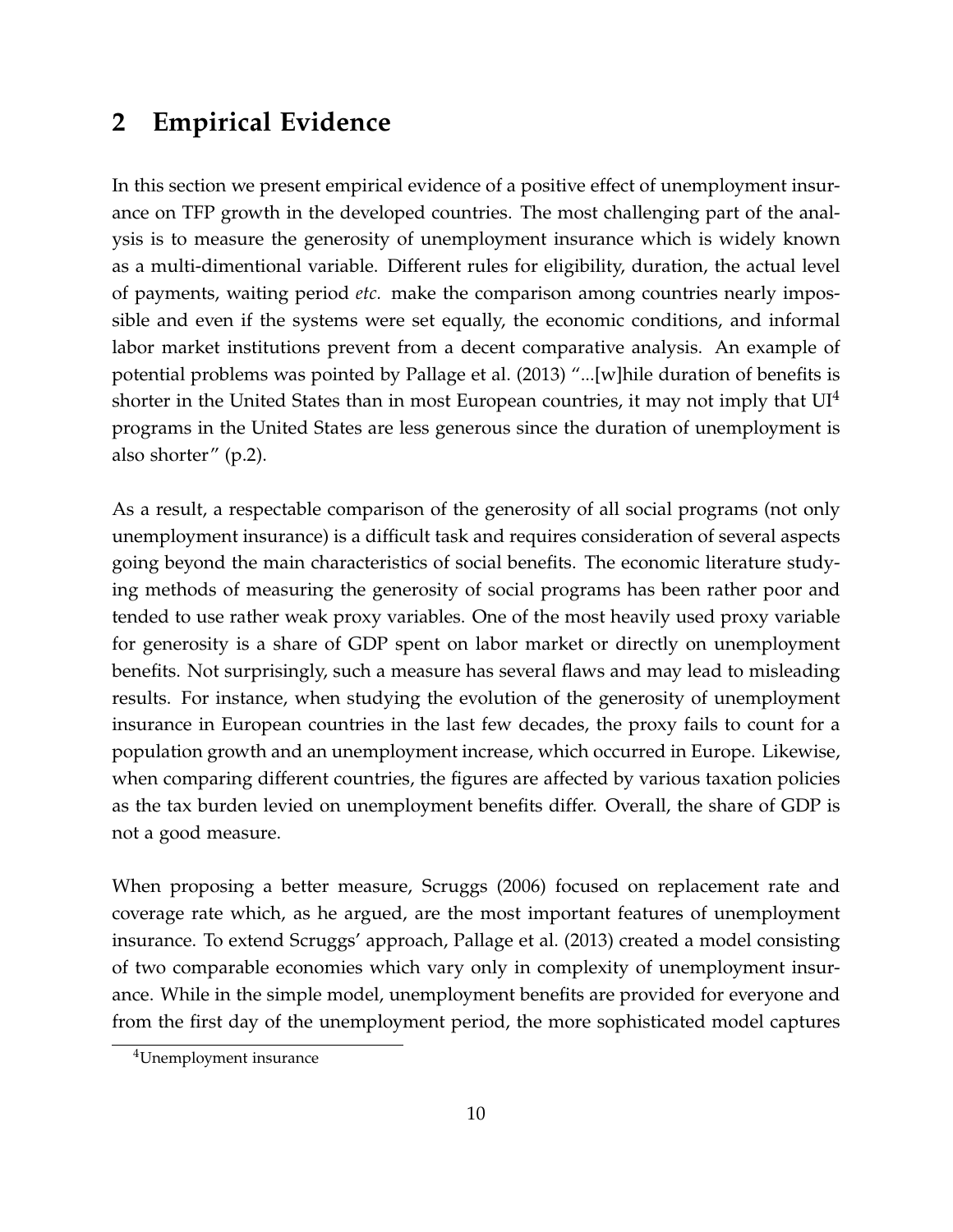more aspects e.g., the unemployment duration, the unemployment rate, the unemployment insurance duration, the actual level of unemployment benefits, taxes, and also a different financial support provided by the government. By comparing household's utilities between both models, the authors estimated an one-dimension measure of the unemployment insurance which provides the same level of utility as the multidimensional structure of the policies. However, when performing a regression of the model's output on variables that are believed to affect the generosity, although authors' acknowledgment of omitting non-linear relations and other potential flaws, only three variables (unemployment benefits, unemployment duration, and wait time) seemed significant.

To conduct our analysis, we make use of a data-set CWED 2 [\(Scruggs et al.,](#page-45-1) [2014b\)](#page-45-1), which provides systematic data on institutional features of social insurance programs in more than 30 counties since 1970'. Specifically, main variable of our interest is *Uegen* - Unemployment Generosity Index; this particular index along with two more indexes provided in the database are based on Esping Andersen's decommodification index [\(Esping-Andersen,](#page-45-6) [1990\)](#page-45-6). The Unemployment Generosity Index, as proposed by [Scruggs et al.](#page-45-1) [\(2014b\)](#page-45-1), is a weighted average of z-scores, where the most important part is the replacement rate z-score. In addition, the sub-index is multiplied by insurance coverage, so it shows Scruggs' belief of the importance of the replacement rate and the insurance coverage rate. Figure [1](#page-11-0) depicts several time series of evolution of the index for 4 groups of countries. Specifically, the top left graph shows Anglo-Saxon countries. With an exception for the U.S., the countries have not scored well in recent 20 years and their figures do not even reach the average value of Western European countries such as Germany, Belgium, Austria, and the Netherlands. The bottom left graph shows Nordic countries, which exhibit relatively high level of heterogeneity. While Norway's figures reach maxima from all compared countries in the last decade, Finland performs on average. The bottom right graph shows South European countries including Italy, which has the least generous unemployment insurance in the data-set. For more details, please refer to [\(Scruggs et al.,](#page-45-7) [2014a\)](#page-45-7). Moreover, in order to perform a robustness check we also employ the criticized spending on unemployment benefits as a share of GDP.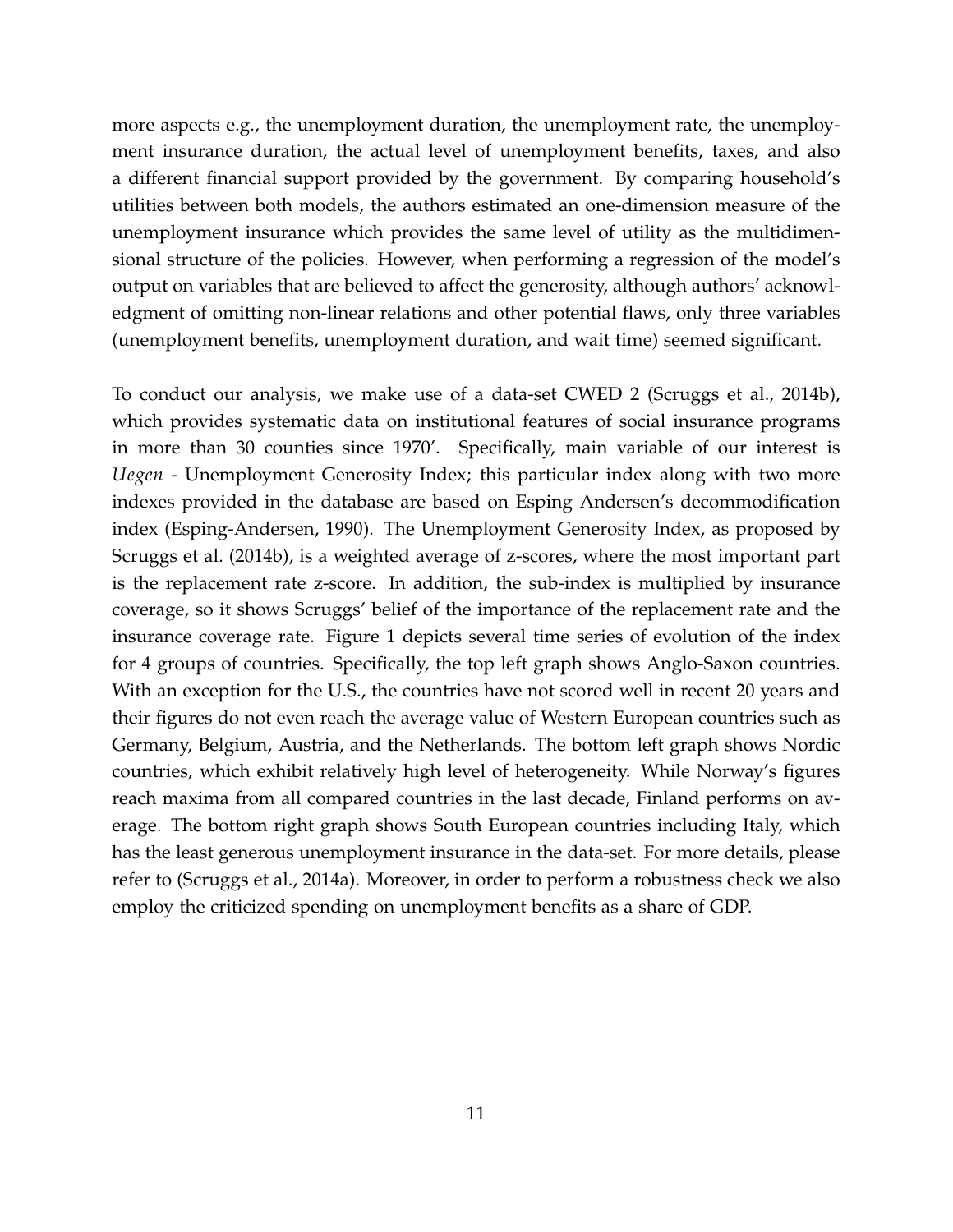<span id="page-11-0"></span>

Figure 1: Generosity of Unemployment Insurance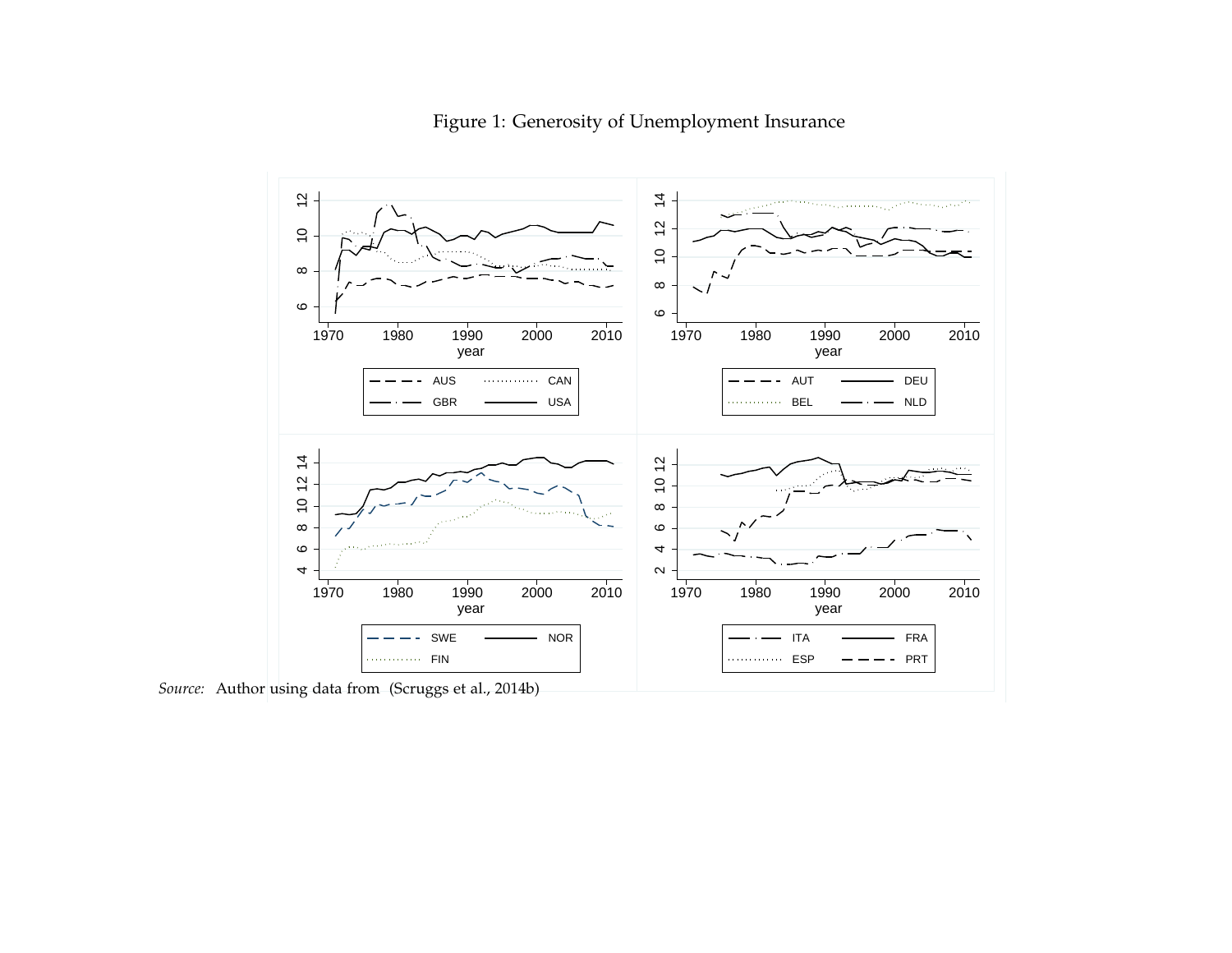In order to explain the growth of total factor productivity, we follow literature [\(Gehringer](#page-45-9) [et al.](#page-45-9) [\(2013\)](#page-45-9)[,Isaksson](#page-45-10) [\(2007\)](#page-45-10), and [Loko and Diouf](#page-45-11) [\(2009\)](#page-45-11)) and use variables which are widely believed to affect TFP growth. In particular, [Loko and Diouf](#page-45-11) [\(2009\)](#page-45-11) summarized the problem and divided potential determinants into 5 groups. Starting with macroeconomic factors such as inflation or a government size, he argued that TFP growth suffers from unstable environment and thus, for example, high inflation should be associated with low (if any) growth. Probably the most widely agreed variables affecting TFP in literature are variables related to a knowledge spillover e.g., trade openness and FDI. The higher the international contact is, the more likely new technology is adopted and thus the higher the growth of TFP is. Third group of factors is a sectoral composition of (a growth of) an output. In particular, many argued that economies with higher value added share of high-productivity growth sectors have higher aggregate productivity growth. Fourth aspect which may have impact on TFP is an institutional framework of a given economy. More freely thinking and acting society is more likely to innovate. Finally, [Loko and Diouf](#page-45-11) [\(2009\)](#page-45-11) discussed the importance of labor quality. Essentially, we extend the last group of arguments by adding a generosity of unemployment insurance which is supposed to improve the quality of match and thus the productivity as well. Moreover, [Loko and Diouf](#page-45-11) [\(2009\)](#page-45-11) also reckoned that higher female labor participation rate should have a positive effect on the growth of TFP, however, they, at the same time, admitted that empirical results offer rather mixed evidence. Apart from the 5 groups discussed above, [Isaksson](#page-45-10) [\(2007\)](#page-45-10) highlighted the positive effect of knowledge; patents, R&D, and information and communication technology (ICT).

Our data-set contains unbalanced panel data for 17 developed countries spanning from 1991 up to 2010. However, due to data limitation not all variables for all countries and/or all time periods are at our disposal. Table [1](#page-13-0) shows a brief summary of the key variables and list of studied countries. In particular, for each country we report three characteristics which represent average values of the particular variable in the country for observed period. Following common notation in literature we use variable *Distance*, which is defined as a GDP *per capita* of the particular country divided by GDP *per capita* of the U.S. Therefore, the higher the figure is, the more advance the country is. Note that there are 3 countries with the average GDP *per capita* higher than the U.S., whereas the remaining countries, except for Korea, reach at least half of the U.S.'s figure. The second column depicts average score in the unemployment insurance generosity index. Once again, Korea performs the worst and along with Japan and Italy are well behind the group of front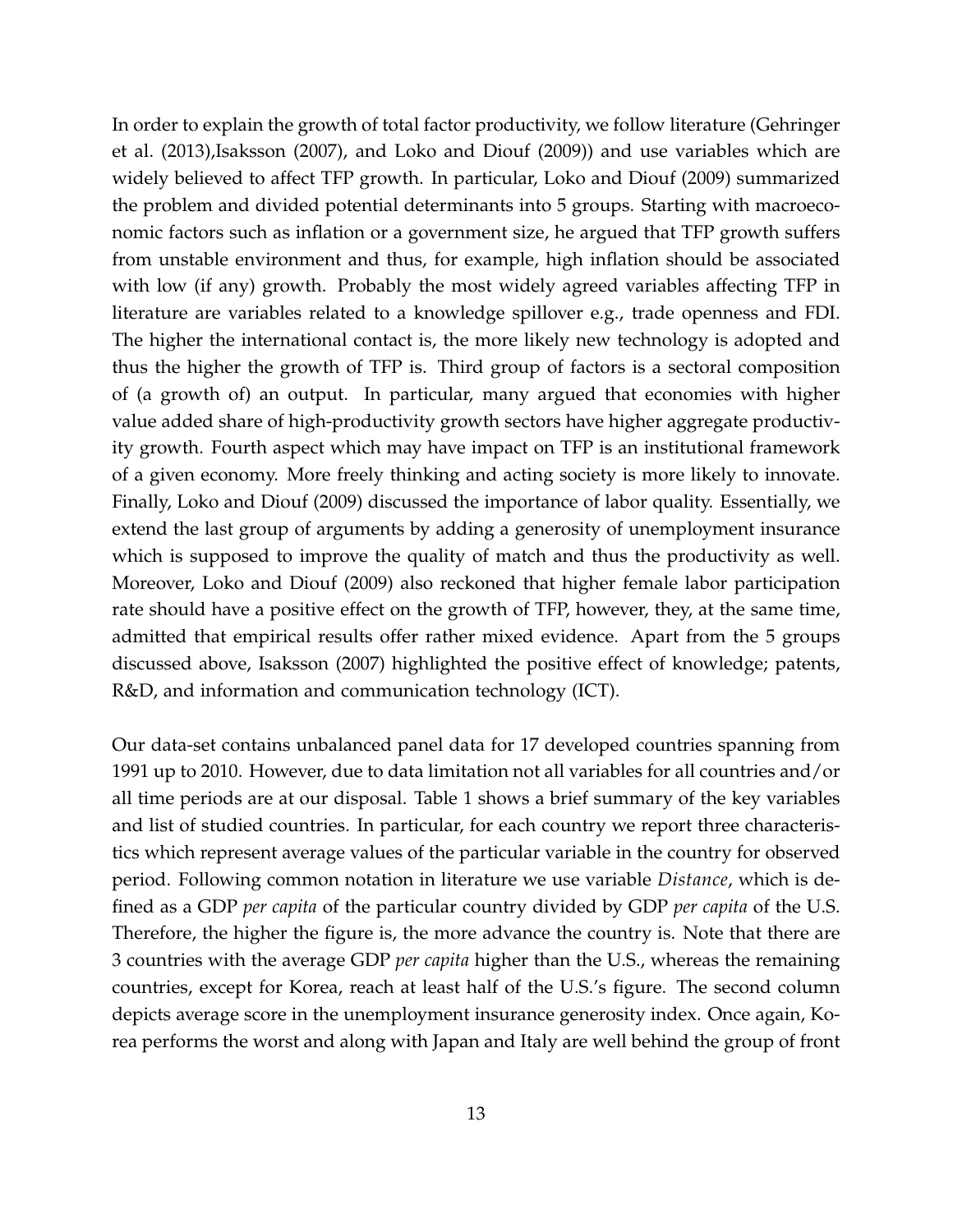<span id="page-13-0"></span>

| Country    |              |       | Average Distance Average Uegen Average TFP Growth |
|------------|--------------|-------|---------------------------------------------------|
| <b>AUS</b> | .76          | 7.55  | .99                                               |
| <b>AUT</b> | .88          | 10.31 | 1.08                                              |
| <b>CHE</b> | 1.32         | 13.19 | .215                                              |
| DEU        | .84          | 10.93 | .88                                               |
| <b>DNK</b> | 1.12         | 11.87 | .87                                               |
| <b>ESP</b> | .59          | 10.98 | $-16$                                             |
| <b>FIN</b> | .84          | 9.55  | 1.59                                              |
| <b>FRA</b> | .81          | 10.95 | .78                                               |
| <b>GBR</b> | .88          | 8.46  | 1.46                                              |
| IRL        | 1.10         | 10.83 | 1.33                                              |
| <b>ITA</b> | .75          | 4.745 | .13                                               |
| JPN        | .84          | 5.38  | .63                                               |
| <b>KOR</b> | .43          | 3.47  | 3.13                                              |
| <b>NLD</b> | .95          | 11.75 | .66                                               |
| NZL        | .62          | 7.08  | .40                                               |
| <b>SWE</b> | .95          | 11.31 | .93                                               |
| USA        | $\mathbf{1}$ | 10.39 | 1.28                                              |

Table 1: Countries' Characteristics

running countries. On the contrary, the most generous unemployment insurance is in Switzerland. Finally, the last column summarizes the average rate of the growth of TFP in the studied period. While for most of the countries the figure is around 1, there are three extreme cases. On the one hand, Korea performs extraordinary well and reaches a figure as large as 3.13. On the other hand, Italy's growth is only 0.13 and Spain is the only country that has a negative average growth of TFP. A list of all available variables as well as their sources may be found in Appendix [8.](#page-54-0)

Based on the Table [1,](#page-13-0) Figure [2](#page-14-0) depicts a scatter plot of the average value of the generosity of unemployment benefits and the average growth rate of TFP. It graphically depicts the extreme case of Korea.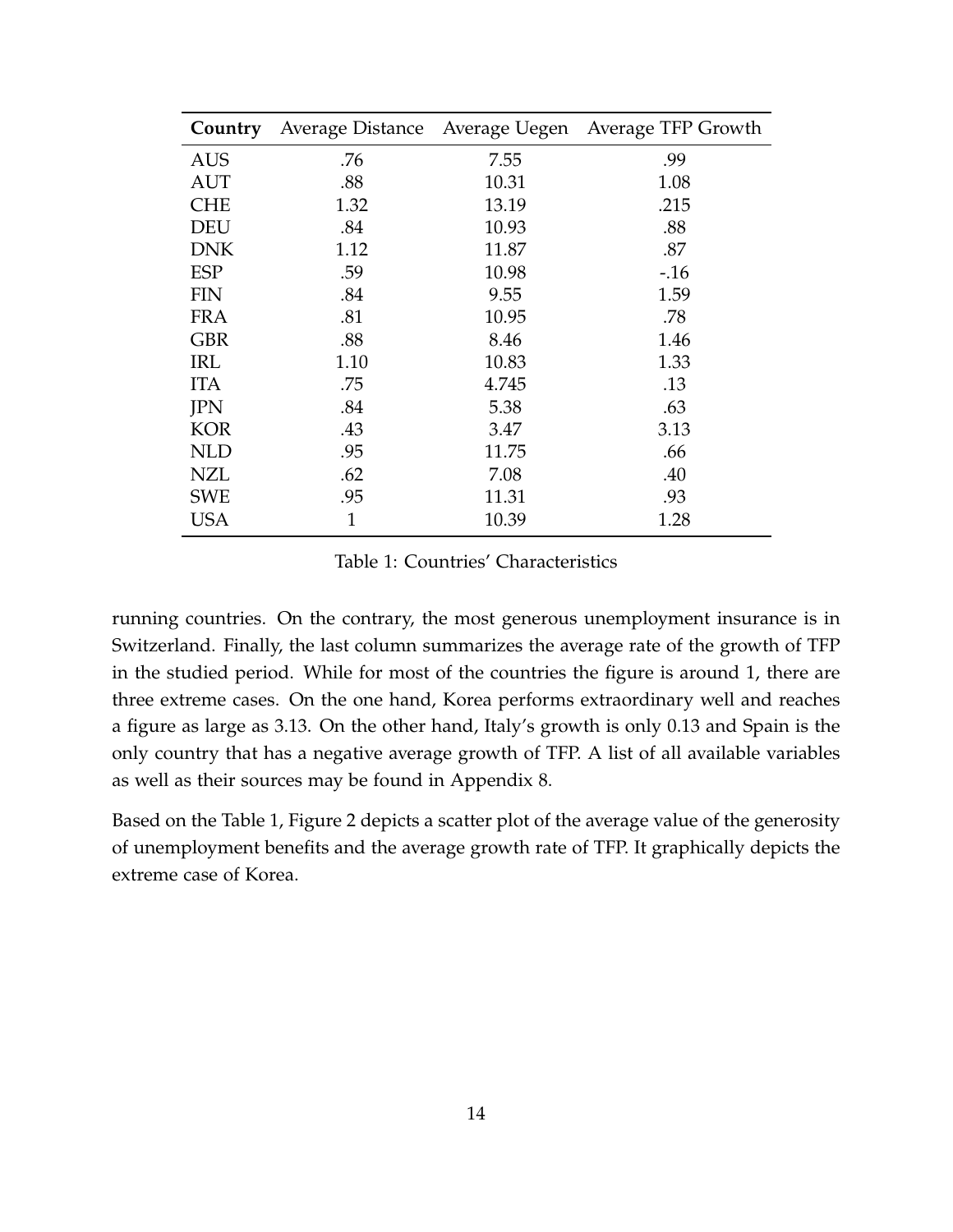



<span id="page-14-0"></span>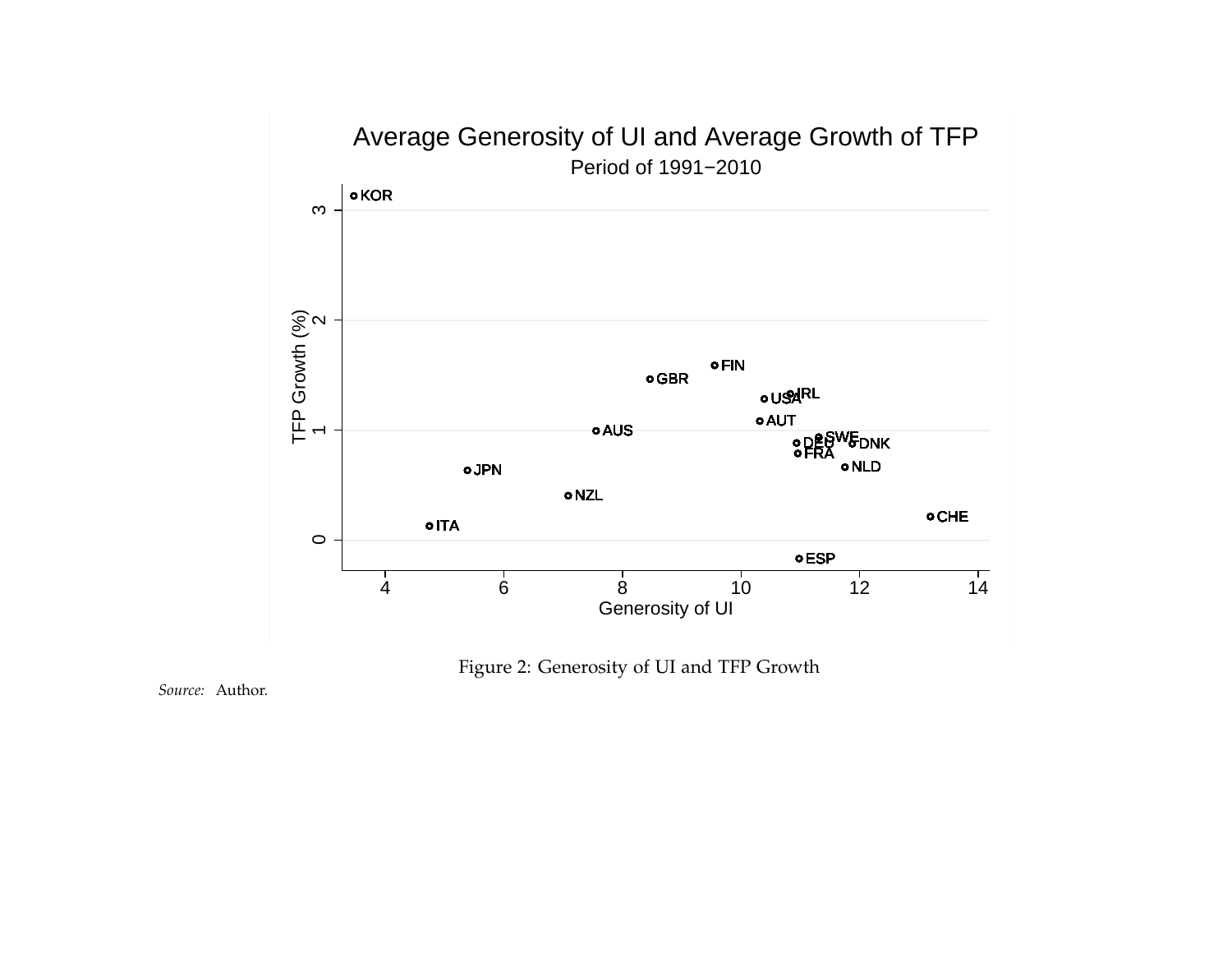#### <span id="page-15-0"></span>**2.1 Methodology**

Having a panel structure of data brings a need to identify whether the data exhibit a presence of fixed effects. On the one hand, when the fixed effects are incorrectly omitted then the coefficients are not consistent, and on the other hand, including fixed effects when it is not necessary causes inefficiency. Therefore, the proper identification of fixed effects is a key step in panel data analysis. In the literature, there are three standard models used: (i) a pooled OLS model; (ii) a random effects model; (iii) a fixed effects model.

To choose the proper model, we proceed in two steps. First, comparing results from the pooled model and the fixed effects model, we learn that the data exhibit a presence of individual heterogeneity as we reject a hypothesis of all the individual effects being jointly zero. In particular, the associated F-statistic equals to 13.2, see the last row of the Model 1 in Table [2.](#page-18-0) As a result, the pooled model can be shown to be inconsistent [\(Cameron et al.,](#page-44-9) [2005\)](#page-44-9). Second, knowing that there is an unobservable individual effect in the data, it is crucial whether the effect is correlated with the rest of explanatory variables. If the correlation is present than the random effects model is inconsistent, however, if there is no correlation between the individual heterogeneity and explanatory variables than it is more efficient than the fixed effects model. To decide, we employ Hausman test, where under the null hypothesis they both models reveal the same consistent estimates and thus the difference between them is statistically zero. In our case, Hausman test yields results that suggest rejecting the null hypothesis. For more details, please see [6.](#page-53-0) Therefore, the random effects model would result in inconsistent results. Overall, the unobservable individual effects are present and appear to be correlated with the remaining explanatory variables.

The formalized fixed effects model studying the effect of the generosity of unemployment insurance on the TFP growth looks as follows.

<span id="page-15-1"></span>
$$
TFPGrowth_{i,t} = \alpha_i + \mathbf{X}_{i,t}\beta + Uegen_{i,t}\delta + \sum_{j=1}^{J} \phi_j \mathbb{1}[t \in j] + \varepsilon_{i,t},
$$
\n(1)

where *α<sup>i</sup>* captures an individual heterogeneity for country *i*, **X***i*,*<sup>t</sup>* contains all used control variables, and  $Uegen_{i,t}$  is the variable of our interest; and  $\mathbbm{1}$  is an indicator function which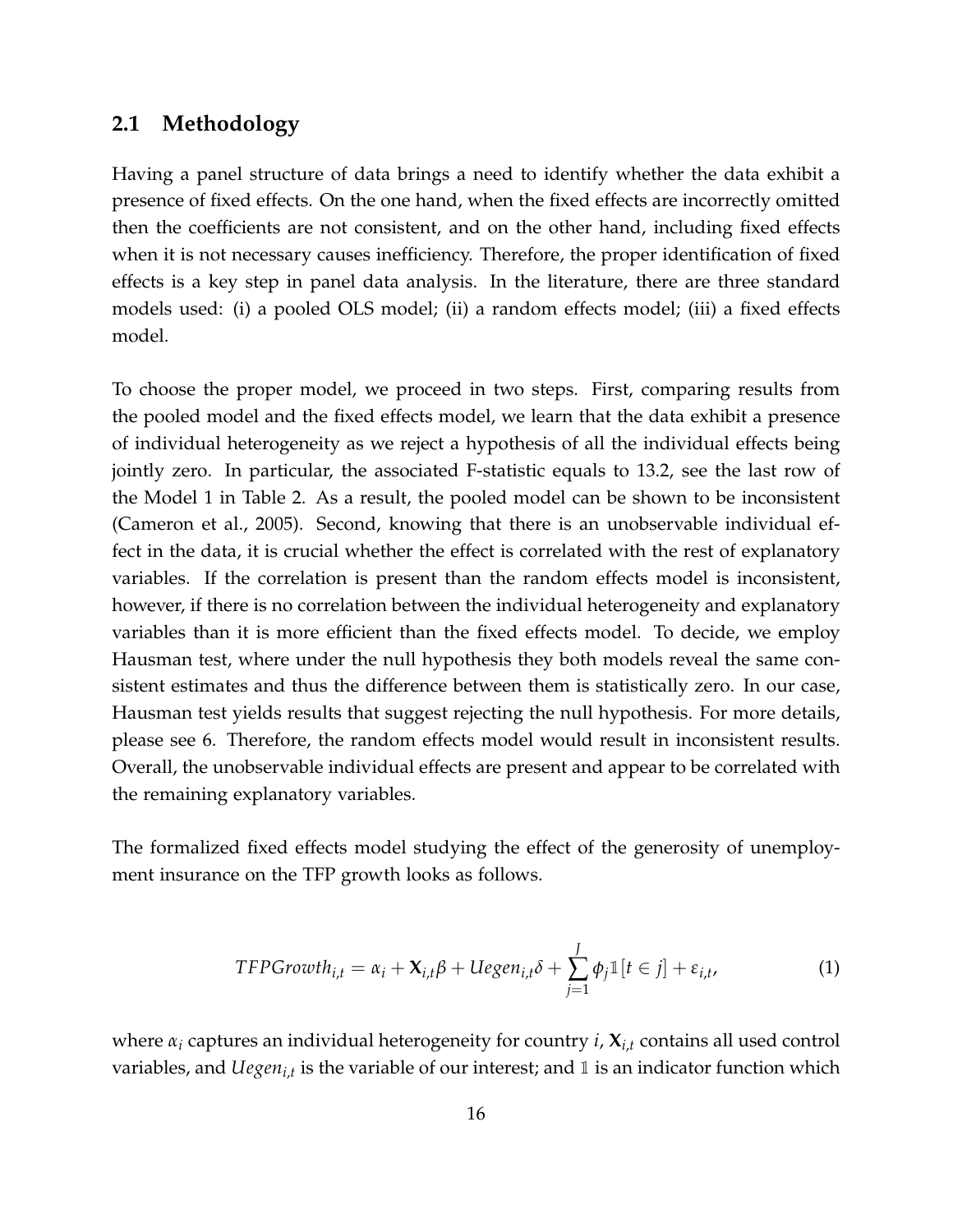returns 1 if period *t* is a subset of time periods *j*, otherwise returns 0; and  $\varepsilon_{i,t}$  stands for the idiosyncratic errors, which change across time as well as across countries. Even though the fixed effect allows  $\mathbb{E}[\alpha_i|\mathbf{x}_i]$  to be any function of  $\mathbf{x}_i$ , in order to the estimator be consistent we need two more assumptions. Considering individual unobserved effect as a random variable, the first assumption can be viewed as zero conditional mean of error term for each time period *t*:

$$
\mathbb{E}\left[\varepsilon_{i,t}|\mathbf{x}_i,\alpha_i\right]=0.
$$

The second assumption requires standard rank conditions on the matrix of time varying explanatory variables. Under these two assumptions the fixed effect estimator is consistent. For more details, please see [Wooldridge et al.](#page-46-3) [\(2010\)](#page-46-3). Moreover, in order to ensure that asymptotic inference are correct, we would need to add additional assumption about the idiosyncratic errors;

$$
\mathbb{E}\left[\varepsilon_i\varepsilon_i^{'}|\mathbf{x}_i,\alpha_i\right]=\sigma_{\varepsilon}^2\mathbf{I}_T,
$$

along with the above mentioned assumption of zero conditional mean of idiosyncratic errors it implies that the  $\varepsilon_{i,t}$  have a constant variance across time and are uncorrelated. However, when this assumption is not (completely) satisfied, it is still possible obtain an asymptotically valid inference. In particular, using clustering leads to an asymptotically valid inference regardless of a within individual auto-correlation and/or heteroscedasticity problem [\(Cameron and Miller,](#page-44-10) [2010\)](#page-44-10). Therefore, when estimating the model, *clustered sandwich estimator* for variance is employed.

It is reasonable to suspect that the average pattern of TFP growth might have changed in time regardless of country. For example, due to a higher usage of modern technology it may tend to increase rapidly or on the contrary, during the crisis it perhaps decreased globally. To capture this effect we extend the model with time dummies; an advantage of time dummies compared to a linear trend is no imposed structure on the effect between two particular years. While the linear trend, if significant, can capture either increasing or decreasing pattern, dummies provide more variability in the patterns. Using dummies, however, brings also a disadvantage. In particular, including a dummy for every year comes at the cost of a lot of coefficients being estimated.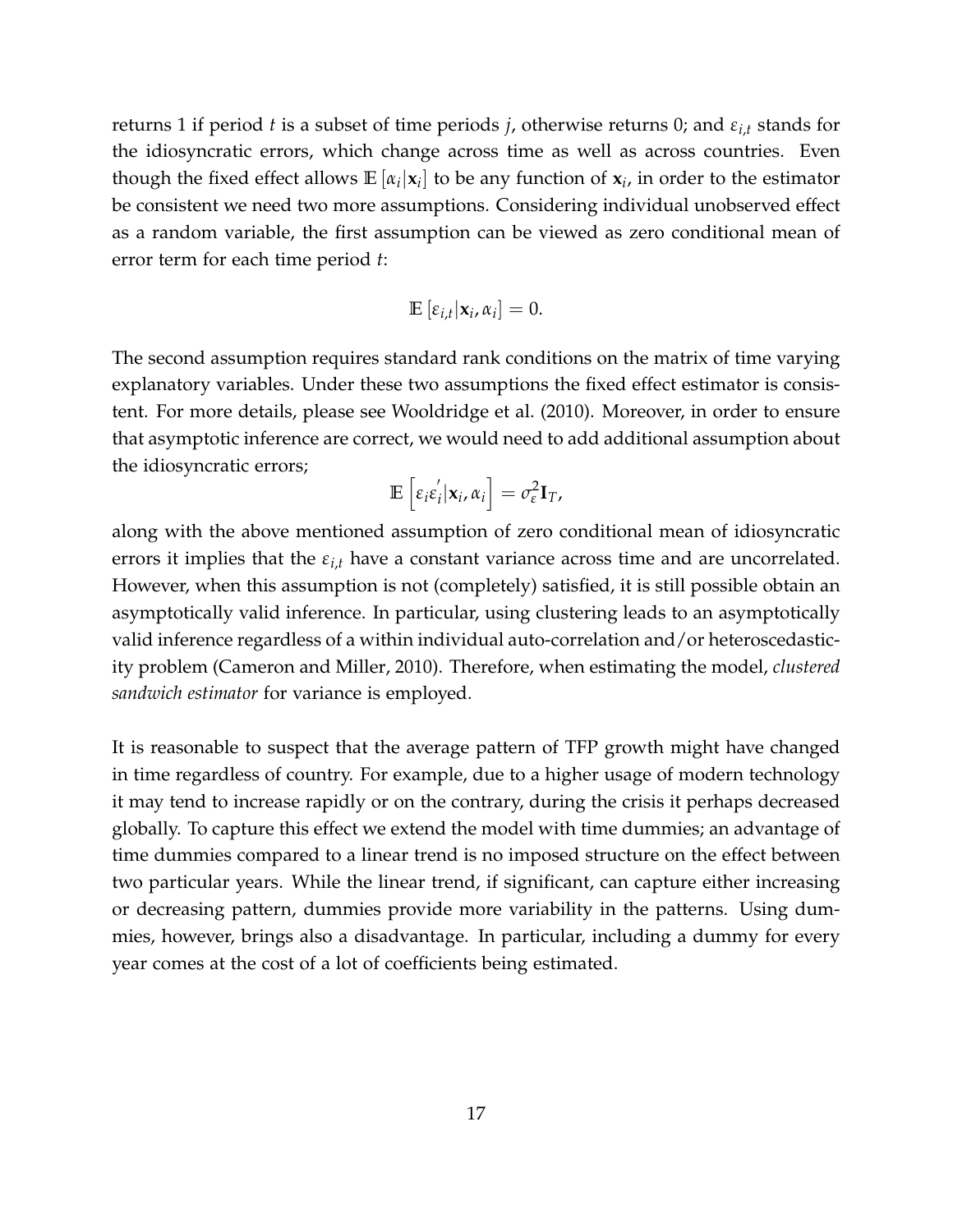#### <span id="page-17-0"></span>**2.2 Results**

The model pinned down by the Equation [1](#page-15-1) shows the benchmark model. The Table [2](#page-18-0) shows the obtained results with *TFPGrowth* as the dependent variable. Note that the difference between the models is in the way they capture the time effect. While Model A ignores the time effect completely, Model C includes dummy variables for each year except year 1991 which is taken as a benchmark. A Model B's specification is something between. Specifically, as the time period is considered a half of a decade. The period of years 1991 - 1995 is taken as a benchmark and then every 5 years is associated with one dummy. The names of the dummies are self-explaining.

All of the models use 279 observations for 17 countries with, on average, more than 16 time periods per country. The minimum is 10 observed years for one country. While both Model A and B are able to explain roughly 35% of the total variation of *TFPGrowth* (note that including time dummies increased also the *Adjusted R*<sup>2</sup> ), Model C outperforms them both. Starting with the Model A, it suggests that the generosity of unemployment insurance has a positive and significant effect on a growth of TFP. In particular, according to the model, if a country scored by 1 point better in the *Uegen* index, the estimated effect on TFP is, *ceteris paribus*, by a 0.5% higher growth. For better imagination, 1 point in the index is a difference between the average score of the U.S. and Sweden, see Table [1.](#page-13-0) Moreover, the results also confirm several facts from the literature. The value added from the financial sector has a positive and significant effect; level of investment into IT, communication, and software plays positive role in growth of productivity. Surprisingly, and against previous researches, a growth in agriculture has a positive effect. With regard to variables measuring the spillover effect; FDI has a positive and significant effect; and a positive effect of trade openness is on an edge of a 10% significance level. Remaining variables seem to be insignificant.

Model B provides similar results as Model A does. They differ only in the time dummies. Decomposing the time effect into 4 5-years periods clearly shows that in the period from 2006 up to 2010, the growth of productivity tend to be lower, in a comparison to the benchmark of early 90'. However, it is likely caused by the financial crisis which occurred in years within this period. We do not consider it being a long-lasting pattern in productivity growth. Testing joint significance of the 3 time dummies, they seem to be marginally significant (p-value  $= 0.10$ ). Finally, Model C yields slightly different results; unlike in Model A and B, the growth in agriculture seems no longer significant; the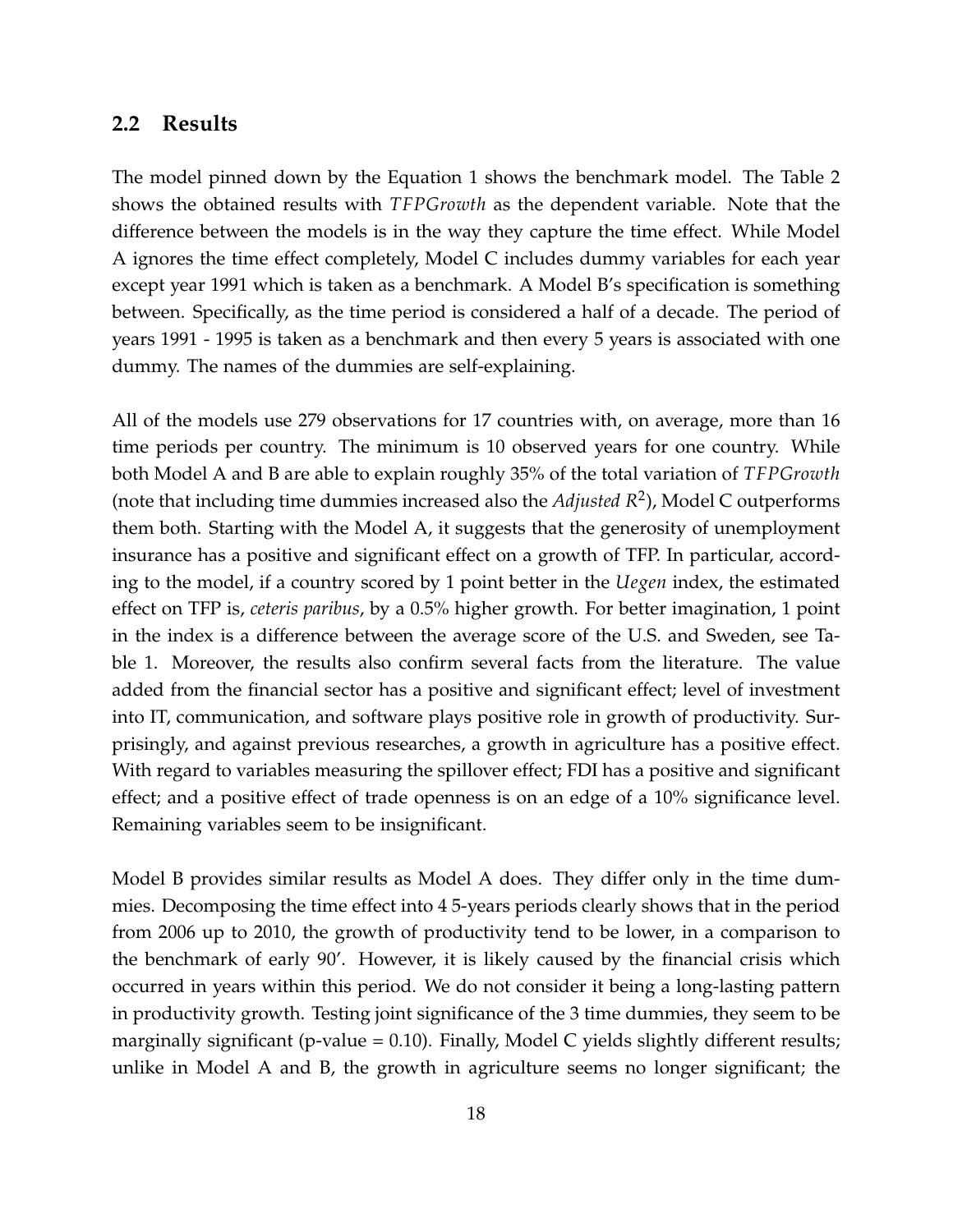<span id="page-18-0"></span>

|                      | Model A     | Model B     | Model C      |
|----------------------|-------------|-------------|--------------|
| Uegen                | .584**      | $.603**$    | $.52***$     |
|                      | (.234)      | (.206)      | (.147)       |
| ValueAddedFinGrowth  | $.217***$   | $.221***$   | $.127***$    |
|                      | (.03)       | (.03)       | (.028)       |
| Inflation            | $-.089$     | $-.073$     | 6.7e-03      |
|                      | (.059)      | (.076)      | (.067)       |
| IctInvestment        | $.083**$    | $.087*$     | $.092*$      |
|                      | (.038)      | (.047)      | (.052)       |
| <b>TradeOpenness</b> | .023        | $.029*$     | $.039***$    |
|                      | (.014)      | (.015)      | (.011)       |
| InwardFDIShareGDP    | $1.5e+06*$  | $1.2e + 06$ | $3.9e + 05$  |
|                      | $(8.0e+05)$ | $(8.5e+05)$ | $(6.8e+0.5)$ |
| ValueAddedAg         | $.342**$    | $.293**$    | .242         |
|                      | (.133)      | (.132)      | (.196)       |
| <b>GDPPwe</b>        | $-.026$     | .039        | .049         |
|                      | (.024)      | (.025)      | (.037)       |
| FemaleEmployment     | $-.087$     | $-.063$     | $-.026$      |
|                      | (.054)      | (.053)      | (.049)       |
| Late90               |             | $-.705$     |              |
|                      |             | (.434)      |              |
| Early00              |             | $-1.14*$    |              |
|                      |             | (.636)      |              |
| Late00               |             | $-1.85**$   |              |
|                      |             | (.771)      |              |
| Constant             | $-4.24$     | $-7.3**$    | $-9.81***$   |
|                      | (2.72)      | (2.58)      | (2.7)        |
| YearEffects          | No          | No          | Yes          |
| Observations         | 279         | 279         | 279          |
| $R^2$                | 0.353       | 0.373       | 0.541        |
| Adjusted $R^2$       | 0.331       | 0.345       | 0.489        |
| F                    | 13.2        | 21          |              |

Robust standard errors in parentheses.

\* p < 0.1, \*\* p < 0.05, \*\*\* p < 0.01.

Table 2: Results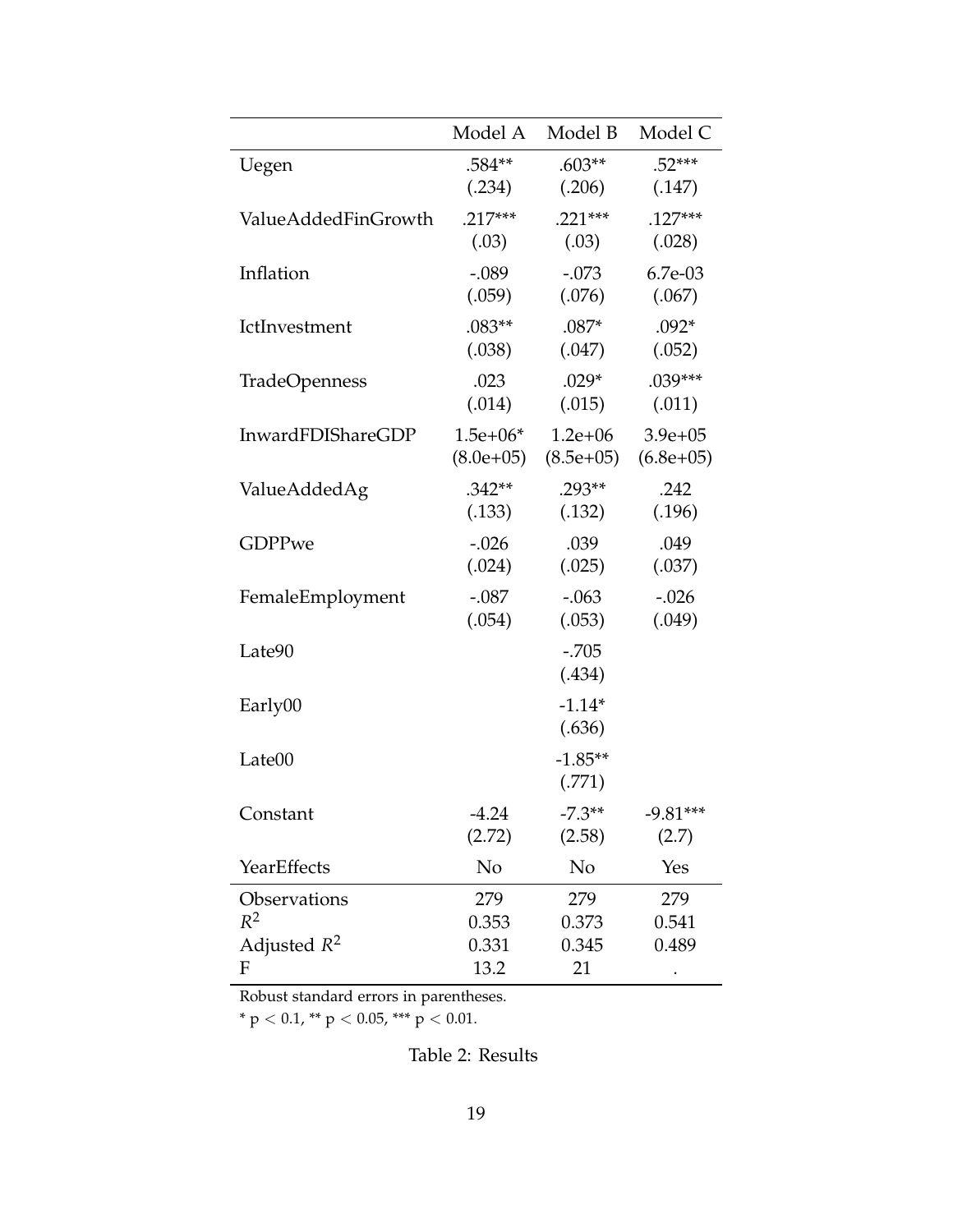effect of level of trade openness and thus the spillover effect of technology and knowledge is strongly significant and positive as the literature suggests. Furthermore, the effect of generosity of unemployment remain significant and positive. The time effect decomposed on years demonstrates similar trend as Model B does; taking year 1991 as a benchmark, in three years in early 90' the productivity growth was higher, whereas in years 2008 and 2009 as the crisis occurred, the growth was, on average, lower. The remaining years do not seem significantly different from 1991. The F-test confirms the joint significance of the time effect( $p$ -value = 0.00).

#### <span id="page-19-0"></span>**2.3 Sensitivity analysis**

To deliver more robust results, we conduct 6 exercises with different specifications. For clarity, it is possible to distinguish two groups of sensitivity analyses: (i) relates to specifications of the model; and (ii) verifies the conclusions using different variables (proxies) for studies phenomena.

It seems reasonable to consider an option that the model is likely dynamic; saying that a growth of productivity in a given country is affected by a growth in the same country previous year. To check this option, we include a growth of the previous year among the explanatory variables. However, this, under a presence of fixed effects, cannot be estimated consistently by OLS. Hence we employ procedure proposed by [Arellano and](#page-44-11) [Bond](#page-44-11) [\(1991\)](#page-44-11), where they derived a consistent generalized method of moments estimator. One may also argue that the idiosyncratic error suffers from auto-correlation. Therefore, we run the model with a lagged value of individual error terms. Finally, we average observations for 5 years into one observation. For instance, for the growth of TFP we obtain average 5 years growth. It dramatically reduces the number of observations, but the resulting model suppresses the effect of business cycles. Table [3](#page-20-0) presents the results.

First column, denoted as a Model D, represents results when the lagged value of the dependent variable is included. The fact that the lagged value is insignificant leads to rejecting the dynamic model and preferring the static model. The middle column, Model E, shows output from the model where error terms are assumed to follow AR(1) process. What the table fails to show, is a value of modified Bhargava et al. Durbin-Watson statistics, which is 1.67. Unfortunately, no standard statistical software has implemented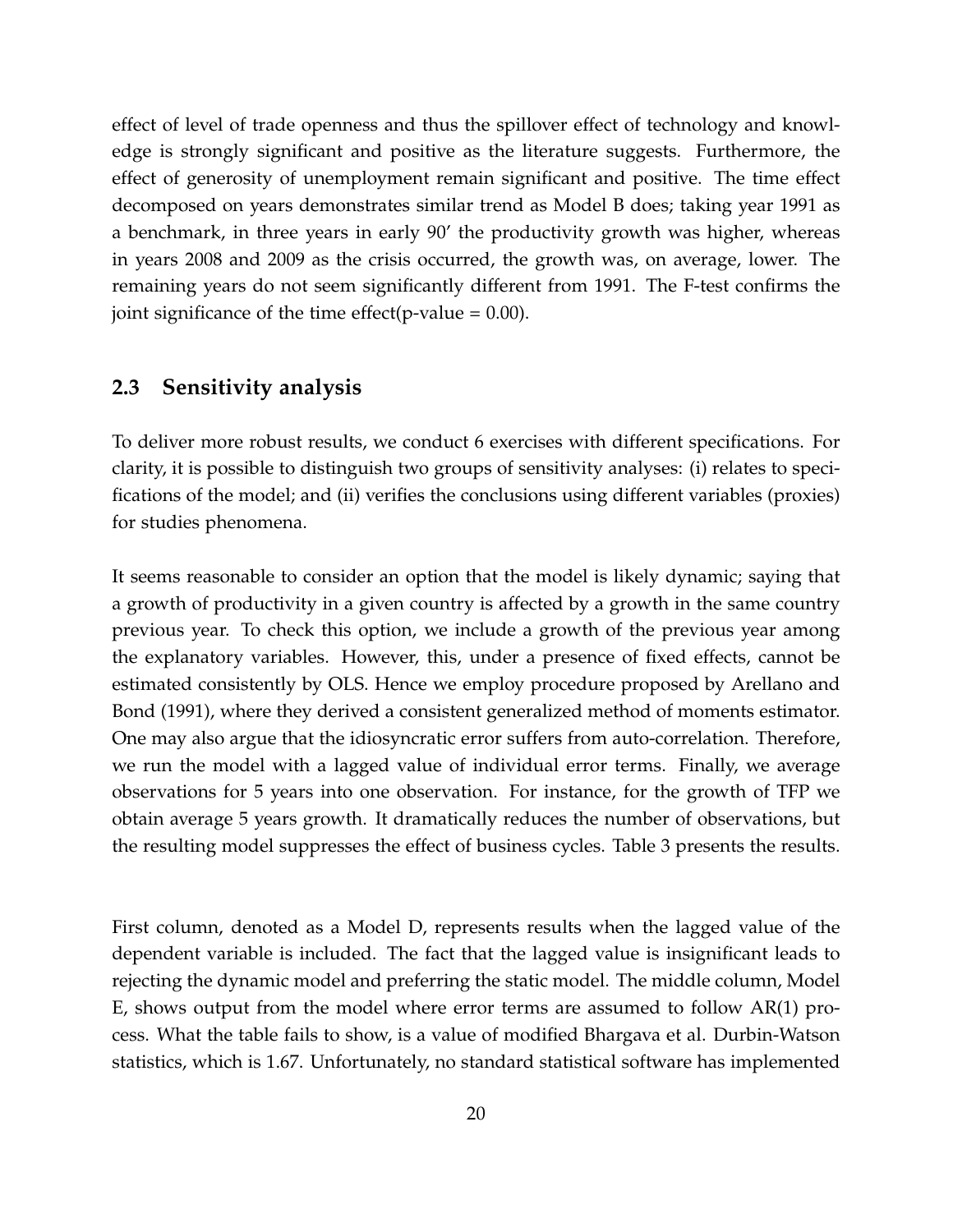<span id="page-20-0"></span>

|                                         | Model D          | Model E      | Model F              |
|-----------------------------------------|------------------|--------------|----------------------|
| L.TFPGrowth                             | $-.067$<br>(.06) |              |                      |
| Uegen (5years)                          | $.868***$        | $.596***$    | .409*                |
|                                         | (.181)           | (.156)       | (.202)               |
| ValueAddedFinGrowth (5years)            | $.243***$        | $.218***$    | $.149**$             |
|                                         | (.032)           | (.033)       | (.07)                |
| Inflation (5years)                      | $-.092$          | $-.098$      | $-8.7e-03$           |
|                                         | (.072)           | (.076)       | (.105)               |
| IctInvestment (5years)                  | $.08*$           | .06          | .074                 |
|                                         | (.044)           | (.048)       | (.054)               |
| TradeOpenness (5years)                  | .018             | $.03*$       | $.033**$             |
|                                         | (.015)           | (.016)       | (.015)               |
| InwardFDIShareGDP (5years)              | $9.7e + 05$      | $1.5e+06*$   | $1.0e + 06*$         |
|                                         | $(7.8e+05)$      | $(8.9e+05)$  | $(5.4e+05)$          |
| ValueAddedAg (5years)                   | $.505**$         | .599**       | .546                 |
|                                         | (.231)           | (.238)       | (.382)               |
| GDPPwe (5years)                         | $-.013$          | $-.023$      | $-.059*$             |
|                                         | (.026)           | (.027)       | (0.03)               |
| FemaleEmployment (5years)               |                  |              |                      |
|                                         | $-.087$          | $-.069$      | .036                 |
|                                         | (.063)           | (.056)       | (0.65)               |
| Constant                                | $-7.26**$        | $-5.99***$   | $-8.14**$            |
|                                         | (3.37)           | (2.05)       | (3.62)               |
| Observations<br>$R^2$<br>Adjusted $R^2$ | 242              | 262<br>0.246 | 62<br>0.568<br>0.493 |

Robust standard errors in parentheses.

\* p < 0.1, \*\* p < 0.05, \*\*\* p < 0.01.

Table 3: Sensitivity Analysis I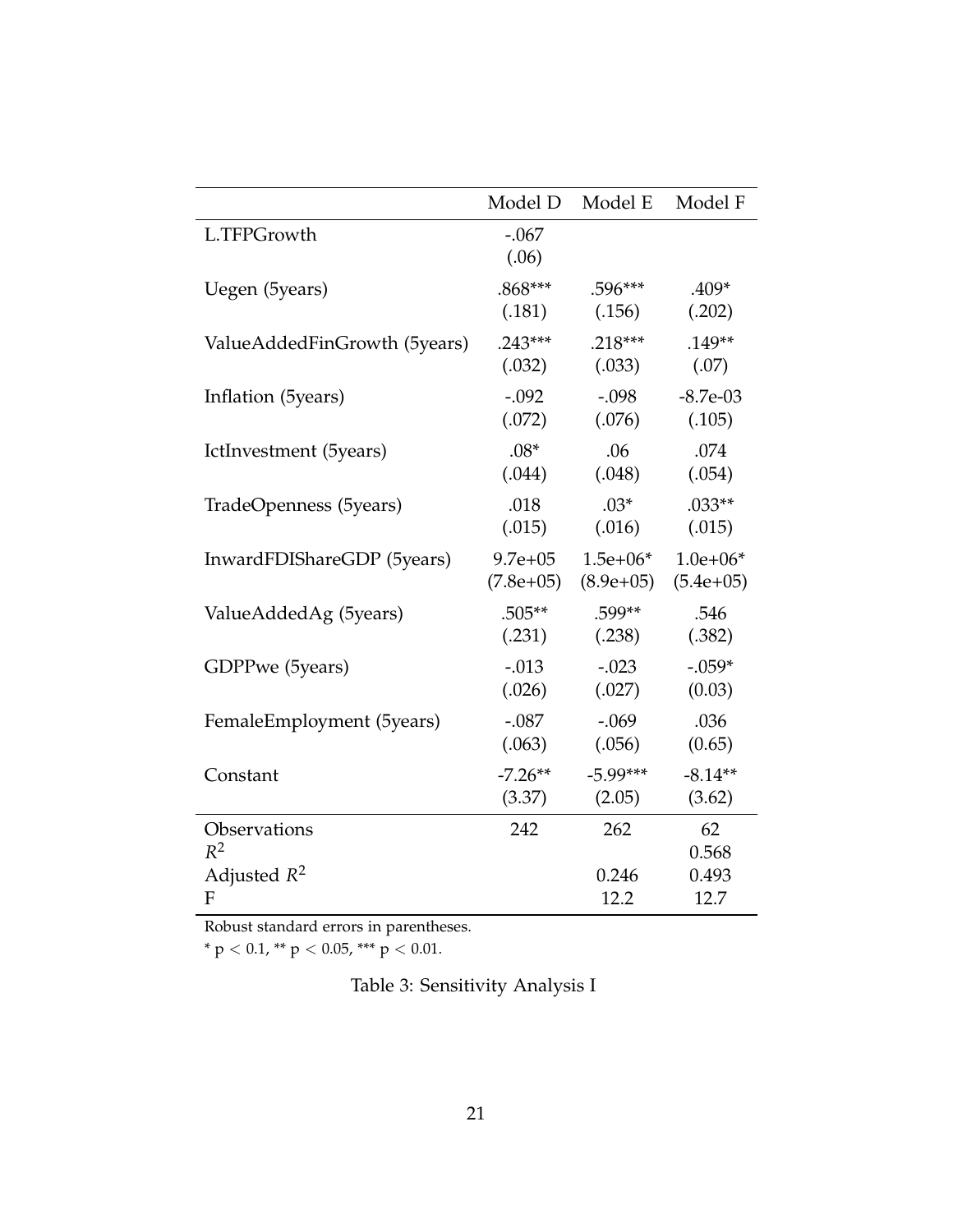critical values and to the best of our knowledge, the only published critical values are those in [\(Bhargava et al.,](#page-44-12) [1982\)](#page-44-12). Furthermore, the authors stated values for circumstances (number of time periods and individuals) which are not comparable with ours. Therefore, we can say nothing about significance of the lagged value of error term, however, comparing the Model E with the Model A, the results do not differ significantly. As a result, we can conclude that there is no significant problem caused from potential autocorrelation. This is likely due to the usage of the clustering method when estimating the Model A. Finally, Model F provides results for 5-years average observations. Note that there are only 62 observations - roughly 20% of the initial data-set. Furthermore, comparing to previous models, this model is able to explain more of the total variation of the TFP growth, as  $R^2 = 0.57$ . Similarly to Model C, which also captures time effect and eliminates impact of fluctuation, the trade openness is believed to have positive and significant effect. At regard to the generosity of unemployment insurance, the effect remain significant, even though only at a 10% significant level.

To dissipate potential concerns about used variables, we analyze three models which check a robustness of our results against different choice of variables. In particular, we substitute *TFPGrowth* by *LabProdG*, which is nothing but a growth of GDP per worked hour; and *Uegen* by the criticized share of GDP spent on unemployment benefits *PubExpUb*. Table [4](#page-22-0) presents results for three models with no time effect<sup>[5](#page-21-0)</sup>. Along with the Table [2,](#page-18-0) these results show all possible combinations of *TFPGrowth* and *PubExpUb* as the dependent variables and *Uegen* and *LabProdG* as variables of the main interest on the right-hand side.

As Model G in the Table [4](#page-22-0) shows, alternative measure of unemployment generosity barely affect our the results; all significant variables from Model A remain significant and moreover, trade openness reaches a 10% significant level; also the R<sup>2</sup> remains unchanged. Comparing to previous models, a change of the dependent variable causes a fall of *R* 2 ; otherwise the results are similar. Finally, when both *Uegen* and *TFPGrowth* are substituted the positive effect generosity of unemployment insurance on the productivity growth is still present. Overall, the obtained results bring additional pieces of evidence in favor of our hypothesis; more generous unemployment insurance have a positive impact on the productivity growth.

<span id="page-21-0"></span><sup>&</sup>lt;sup>5</sup>Including the time effect causes no important differences in studied variables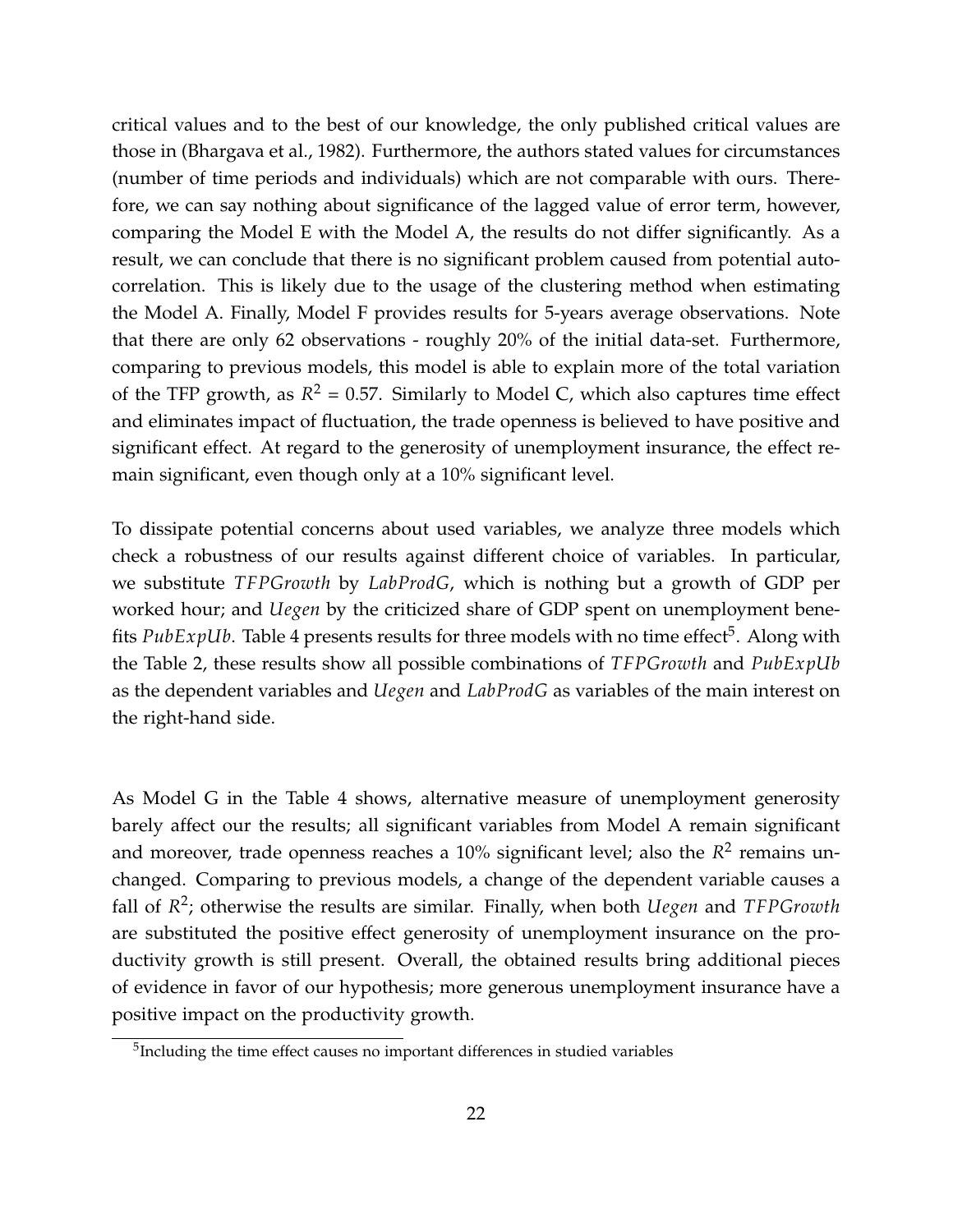<span id="page-22-0"></span>

|                      | Model G             | Model H            | Model I            |
|----------------------|---------------------|--------------------|--------------------|
|                      | TFPGrowth           | LabProdG           | LabProdG           |
| PubExpUb             | $.916***$<br>(.231) |                    | $1.2***$<br>(.284) |
| ValueAddedFinGrowth  | $.246***$           | $.106**$           | $.143***$          |
|                      | (.029)              | (.038)             | (.031)             |
| Inflation            | $-7.6e-03$          | $-.111$            | 6.4e-03            |
|                      | (.075)              | (.077)             | (.096)             |
| IctInvestment        | $.103**$            | $.081*$            | $.106**$           |
|                      | (.036)              | (.043)             | (.04)              |
| <b>TradeOpenness</b> | $.027*$             | .02                | .025               |
|                      | (.014)              | (.017)             | (.016)             |
| InwardFDIShareGDP    | $1.8e+06**$         | $1.5e + 06$        | $1.9e+06*$         |
|                      | $(7.8e+05)$         | $(8.8e+05)$        | $(9.2e+05)$        |
| ValueAddedAg         | .125                | $.365**$           | .076               |
|                      | (.158)              | (.162)             | (.212)             |
| GDPPwe               | $-.041$             | $-.059*$           | $-.074**$          |
|                      | (.026)              | (.03)              | (.032)             |
| FemaleEmployment     | 5.8e-03             | $-.016$            | $.09**$            |
|                      | (.044)              | (.05)              | (.039)             |
| Uegen                |                     | $.606**$<br>(.235) |                    |
| Constant             | $-4.31$             | $-5.28*$           | $-6.24**$          |
|                      | (2.49)              | (2.83)             | (2.44)             |
| Observations         | 279                 | 279                | 279                |
| $R^2$                | 0.353               | 0.214              | 0.245              |
| Adjusted $R^2$       | 0.331               | 0.188              | 0.220              |
| F                    | 52.6                | 10.9               | 26.5               |

Robust standard errors in parentheses.

\* p < 0.1, \*\* p < 0.05, \*\*\* p < 0.01.

Table 4: Sensitivity Analysis II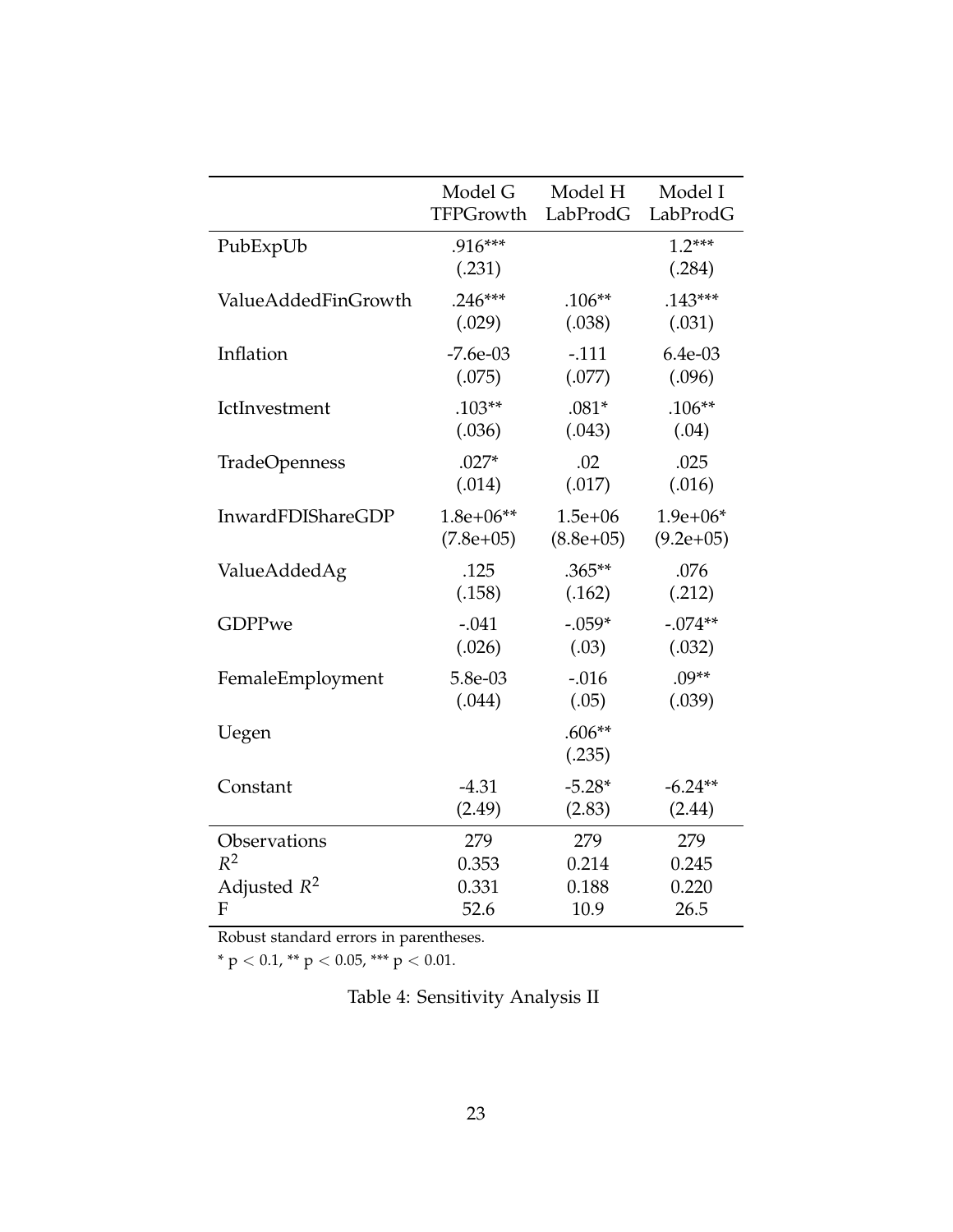Overall, the empirical study shows that in the developed countries more generous unemployment insurance have a positive effect on productivity. In particular, it seems that more generous unemployment insurance by 1 point in the index results in a roughly 0.5% productivity gain. This conclusion appears to be robust against different specifications. Note that it does not necessary imply higher economic growth as more generous unemployment insurance is likely to cause higher unemployment rate which may outweigh the positive productivity gain.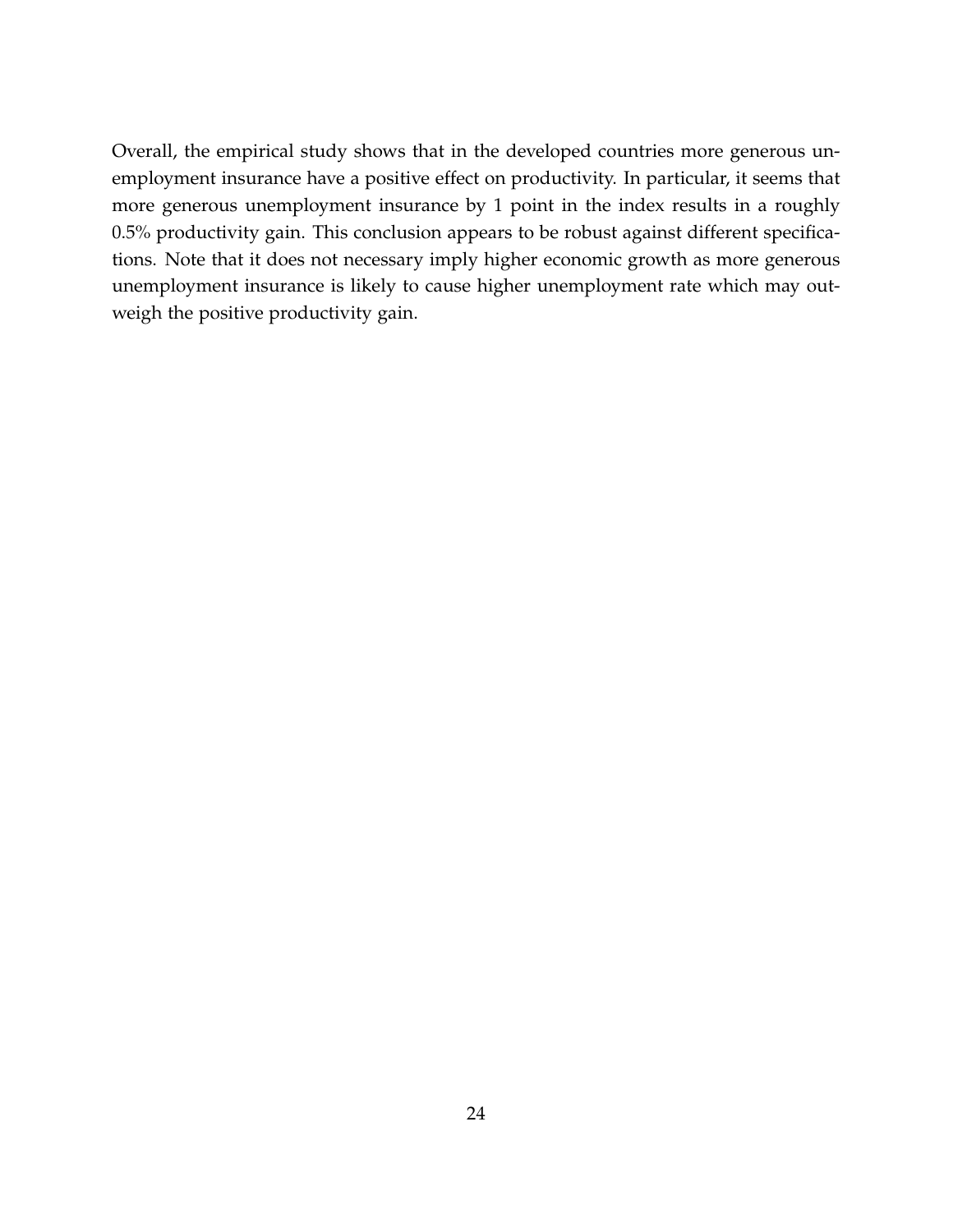### <span id="page-24-0"></span>**3 Model**

The aim of the model introduced in this chapter is to formally analyze the different effects of the generosity of unemployment insurance under various level of development. The model is based on two most important notions: (i) while in the less developed countries the economic growth relies mostly on imitation process which requires less precious match between labor and vacancy, in the more advanced economies the quality of a match is crucial; (ii) having more generous unemployment insurance, and thus higher workers' outside options, the workers can afford to wait for a better match. To capture these ideas we create two-rounds matching model in a framework of an endogenous growth model.

At the beginning of every period, there are two interview rounds in which firms meet workers, they bargain about wage and after that the worker either accepts the job offer or reject. We assume there is a unity of industries  $\nu$  ( $\nu \sim U(0, 1)$ ) and in each of them, only one firm can hire a worker. It can be viewed as that only the most efficient firm in the industry can produce. The mechanisms works as follows; if any of the firms in industry *ν* hires a worker during the first round of interviews than there is no more interviews in that particular industry during the second round of interviews. Otherwise, firms in the sector have one more opportunity to hire a worker. If a firm does not hire a worker at all, its production in that time period is nothing. When a worker is hired and before the production process takes place, there is an innovation and imitation phase, during which the hired workers attempt to improve a current level of technology in the particular industry. Only after the innovation and imitation process is over, regardless of being successful or not, the production occurs. The level of technology used in a particular industry affects neither the ability to produce the intermediate goods nor the cost of the production, but it affects how effectively and costly the intermediate good is aggregated into a final good; the higher the level of technology used to produce a final good from the intermediate good, the higher the value of the intermediate production. The framework of the model is applicable to a range of countries, such that some of them are more developed and some of them less. Nevertheless, in every country there are the same industries and differ only in the level of employed technology.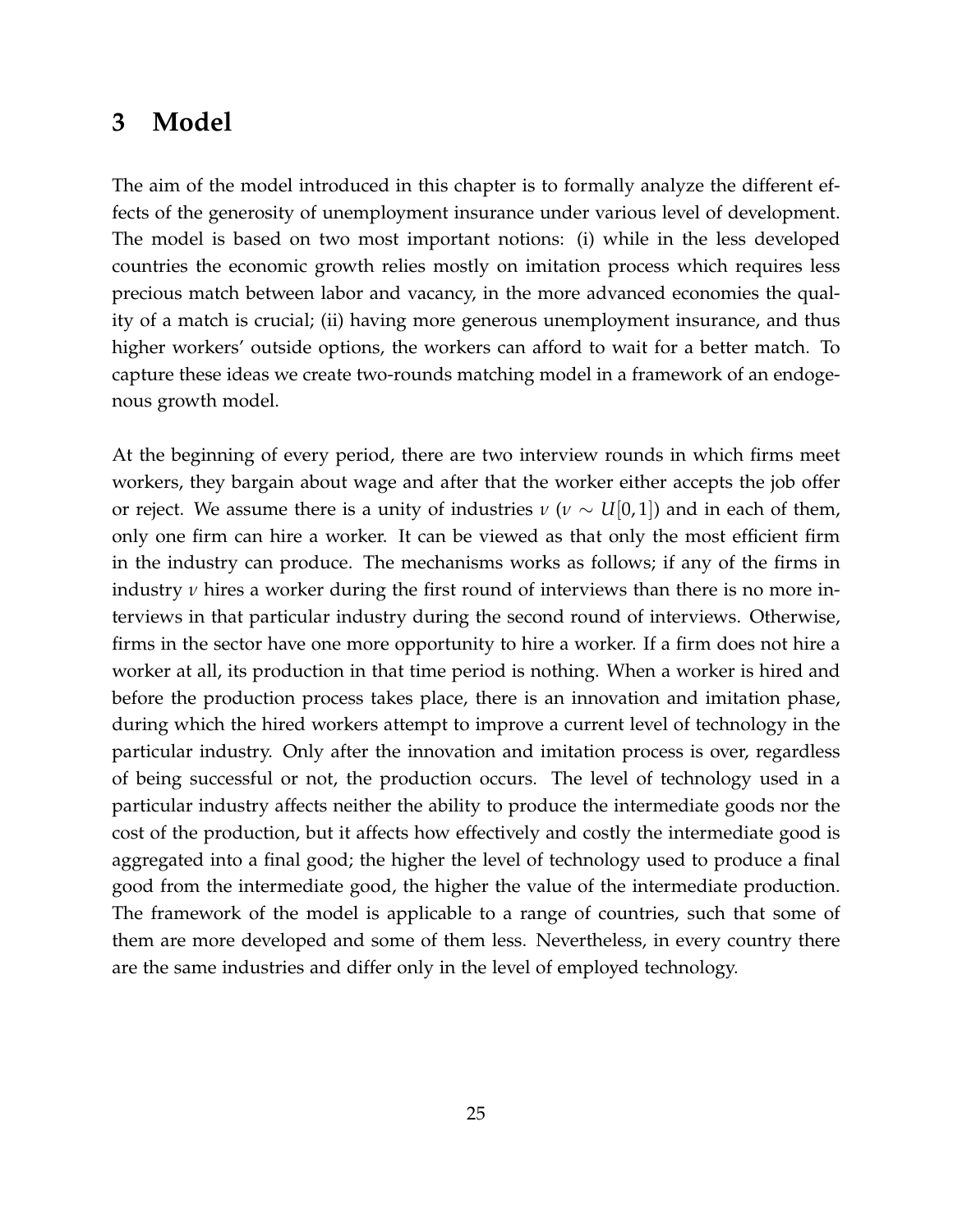

Figure 3: Timing of Economy

#### <span id="page-25-0"></span>**3.1 Production**

In every country, there is a competitive market for final good *y* that can be seen as aggregated output of all goods from all industries *ν*. The final good production is characterized by Cobb-Douglass production function

<span id="page-25-2"></span>
$$
y_t = \psi \int_0^1 A_{t,\nu}^{1-\alpha} (x_{t,\nu})^\alpha d\nu,
$$
 (2)

where *At*,*<sup>ν</sup>* captures the technology used in final production of product *ν* at time *t* and *xt*,*<sup>ν</sup>* is number of goods from sector *ν*. From the competitiveness of final good market follows that price for each intermediate good must equal to its marginal profit

$$
p_{t,\nu} = \frac{\partial y_t}{\partial x_{t,\nu}} = \psi \alpha A_{t,\nu}^{1-\alpha} x_{t,\nu}^{\alpha-1}.
$$
 (3)

Taking the price as given, intermediate monopoly firm maximizes its profit, using a final good as capital in one-to-one technology. Although the production itself does not depend on labor input, the dynamic of the level of technology under which the firm operates relies on human capital of hired workers. In addition, we impose an assumption that with no labor the firm produces nothing.

<span id="page-25-1"></span>
$$
\max_{x_{t,\nu}} \qquad p_{t,\nu} x_{t,\nu} - x_{t,\nu}
$$
\n
$$
\text{subject to} \quad p_{t,\nu} = \psi \alpha A_{t,\nu}^{1-\alpha} x_{t,\nu}^{\alpha-1} \tag{4}
$$

Solving the firm's problem yields the optimal production

<span id="page-25-3"></span>
$$
x_{t,\nu}^* = \psi^{\frac{1}{1-\alpha}} \alpha^{\frac{2}{1-\alpha}} A_{t,\nu}.
$$
 (5)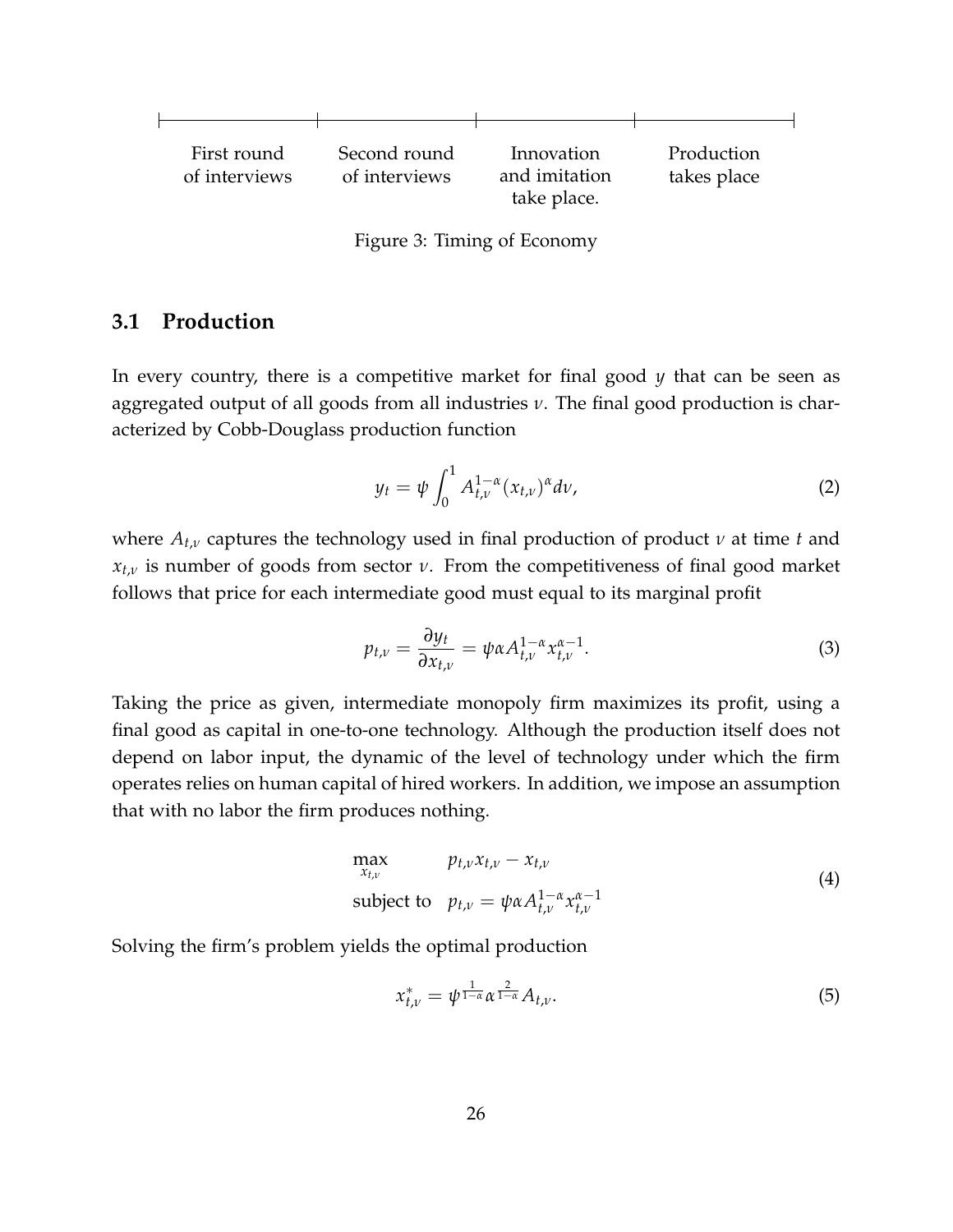Using the optimal level of production, one can find the value function of the maximization problem *π* ∗ *t*,*ν*

<span id="page-26-1"></span>
$$
\pi_{t,\nu}^* = \begin{cases} \psi^{\frac{1}{1-\alpha}}(1-\alpha)\alpha^{\frac{1+\alpha}{1-\alpha}}A_{t,\nu} = \delta A_{t,\nu} & \text{if } l > 0\\ 0 & \text{if } l = 0 \end{cases}
$$
(6)

The Equation [6](#page-26-1) shows both the optimal profit for a firm with no labor and for a firm with hired labor. For more detailed elaboration of the optimal profit with labor, please see Appendix [5.](#page-47-0)

#### <span id="page-26-0"></span>**3.2 Technology**

Technology and its dynamics is a key feature of the model as the economic growth depends purely on a growth of the technology. The growth of the technology is so called endogenous, as it is driven by firms' incentives to improve their monopoly rents. Proposition [3.1](#page-26-2) expresses the notion formally.

<span id="page-26-2"></span>Proposition 3.1. *Assuming firm's problem as defined in Equation [4;](#page-25-1) more advanced technology under which the industry ν operates leads to higher profit. As a result, firms have an incentive to invest into technological progress.*

The proof can be found in Appendix [5.](#page-47-1)

To project the growth of technology into the economic growth, we need to impose three assumptions. Following recent literature related to endogenous growth models (among others [\(Acemoglu et al.,](#page-44-2) [2006\)](#page-44-2), [\(Vandenbussche et al.,](#page-46-0) [2006\)](#page-46-0), and [\(Aghion et al.,](#page-44-7) [2013\)](#page-44-7)) we incorporate the following assumptions.

Assumption 3.1. A technological growth is driven by innovation and imitation and cannot be negative.

<span id="page-26-3"></span>Assumption 3.2. While the process of imitation requires little or no specificity, in order to innovate the specificity (match) is more important.

<span id="page-26-4"></span>Assumption 3.3. The closer to the frontier, the innovation process is more likely to be successful and *vise verse*.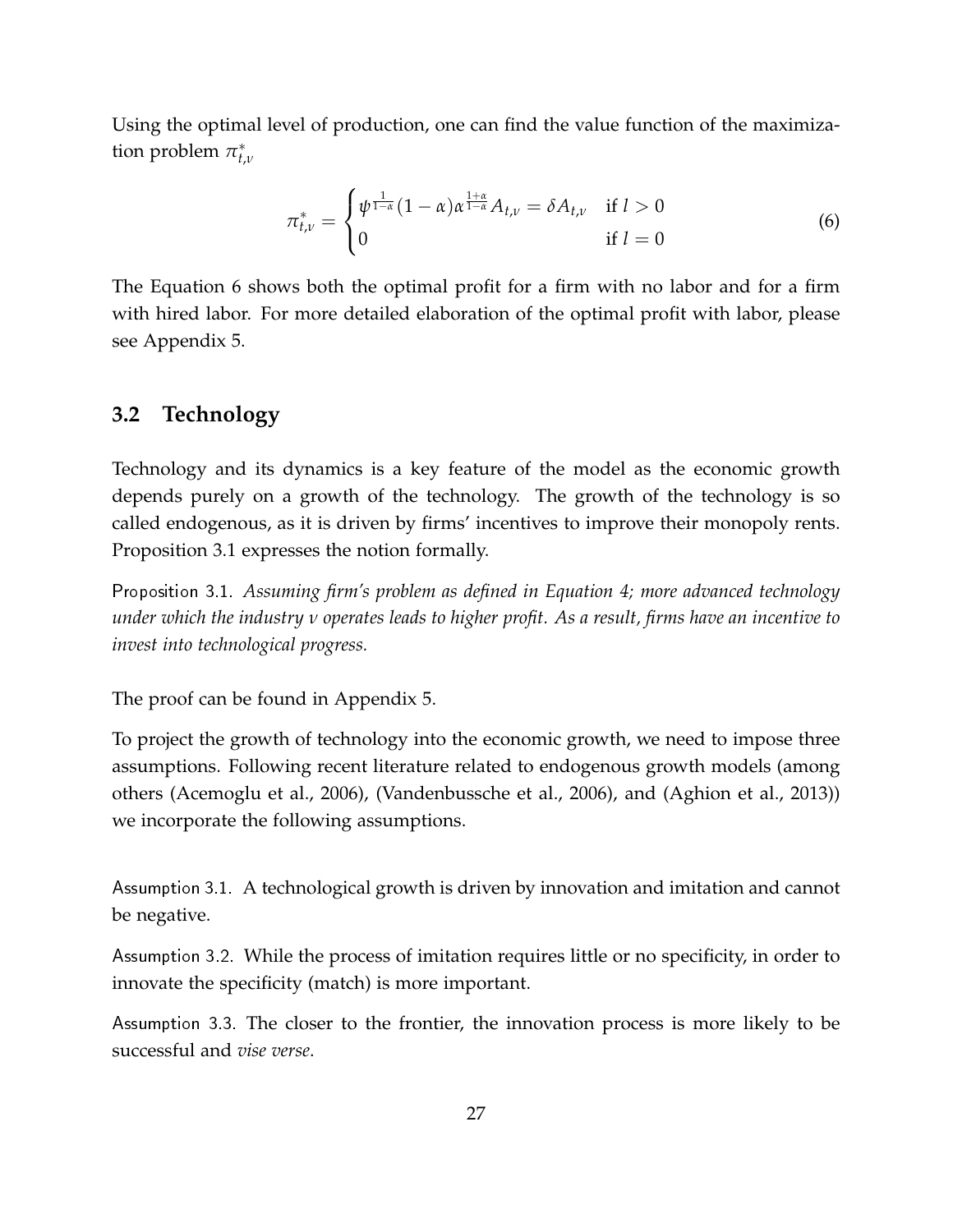<span id="page-27-1"></span>Assumption 3.4. The growth caused by imitation activity is independent of the workers.

Note that assumption [3.4](#page-27-1) further develops the assumption [3.2](#page-26-3) as the imitation activity no longer needs workers. It somewhat simplifies the model, however, the interpretation may be that the workers, who are studied in this model, are high-skilled and, at the same time, there are also present (implicitly) low-skilled workers who generate imitation growth. Having stated all the technology-oriented assumptions, the law of motion of technology which embodies the properties looks as follows.

$$
A_{t,\nu} = A_{t-1,\nu} + (1 - \lambda)\phi(\bar{A}_{t-1} - A_{t-1}) + \lambda \eta_t A_{t-1},
$$
\n(7)

where *η* represents the match of the worker and the industry saying that probability of innovation increases with a better match,  $\bar{A}_{t-1}$  is the technology frontier at time  $t-1$ and *At*−<sup>1</sup> represents a technology level in a particular country, defined as the average level of technology through the industries.

<span id="page-27-4"></span><span id="page-27-3"></span>
$$
A_t = \int_0^1 A_{t,\nu} \mathrm{d}\nu. \tag{8}
$$

#### <span id="page-27-0"></span>**3.3 Consumer**

Consumers are assumed to live for one period and being endowed with an endowment *end* and a particular skill *H* which is assumed to be distributed uniformly on interval (0,1) i.e., *H* ∼ *U*[0,1]. At the beginning of the period, she can interview up to 2 firms/industries and discuss their job offers<sup>[6](#page-27-2)</sup>. The meetings go sequentially so first, she learns about the first job offer and either accepts or rejects. In case of the rejection, she meets the second firm/industry and learns the second job offer. However, the vacancy in the second firm may be already taken by a worker who accepted the job during the first round of interviews. If also the second job offer is rejected, then she becomes unemployed with unemployment benefits *UB*. Formally, she solves the following decision

<span id="page-27-2"></span> $<sup>6</sup>$ In future studies, the number of interviews may capture a labor market flexibility and thus allows us</sup> to study the importance of the flexibility on different labor markets.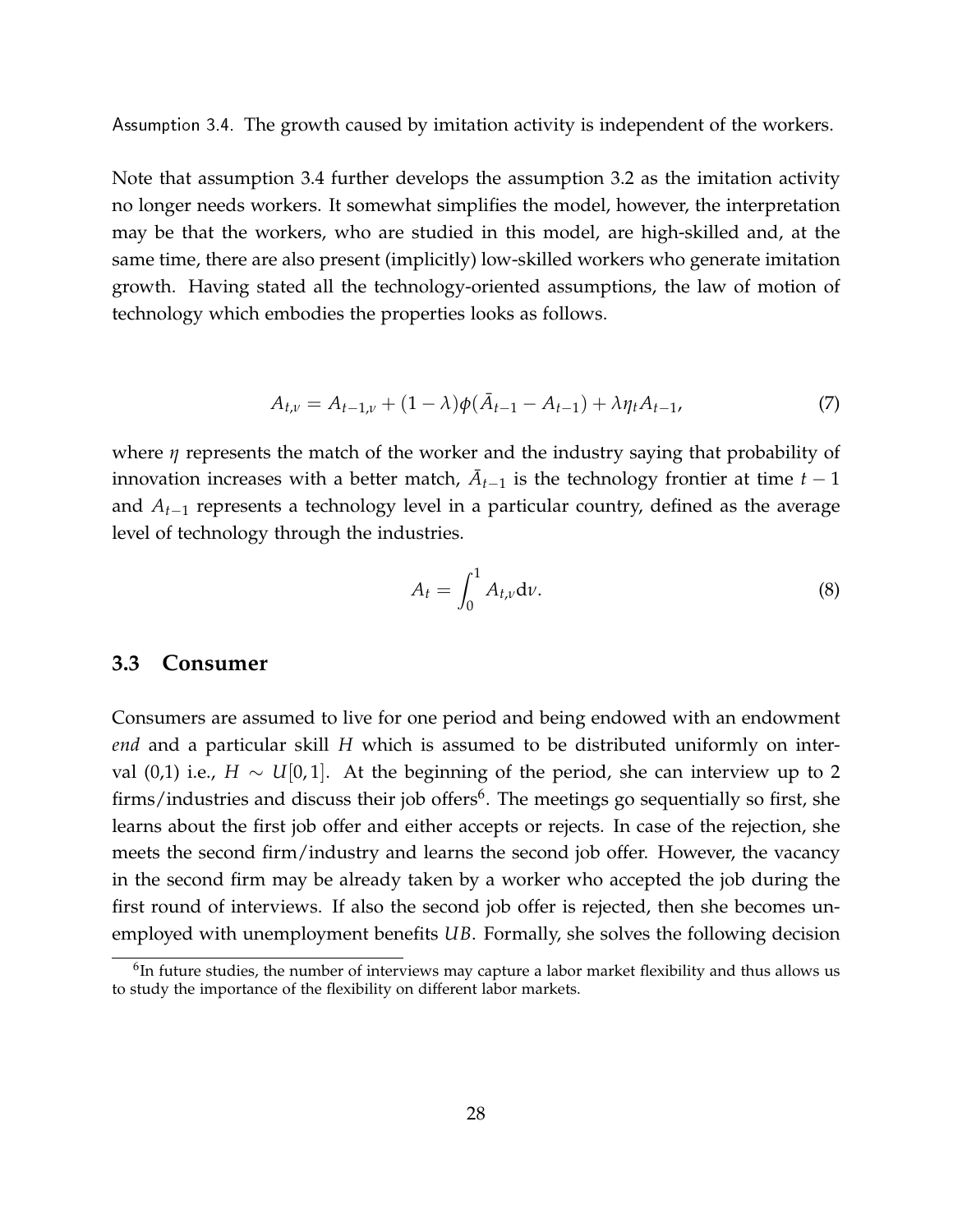problem.

$$
V_2(\eta_2, UB) = pu(end - \tau + UB) +
$$
  
+ (1 - p) max<sub>acc, rej</sub> {u(end - \tau + w<sup>II</sup>(\eta\_2, \beta, UB)), u(end - \tau + UB)} (9)

$$
V_1(\eta_1, UB) = \max_{acc, rej} \left\{ u(end - \tau + w^I(\eta_1, \beta, UB)), \mathbb{E}\left[V_2(\eta, UB)\right] \right\}
$$
(10)

where *p* stands for probability that the second firm (industry) hired somebody else during the first round of interviews. We assume a utility function *u*, which satisfies typical properties i.e., being increasing, concave, and satisfying Inada condition; *τ* stands for a lump-sum tax, used to found the *UB*. Potential wages in the first and the second round of interviews differ as the negotiators have different outside options and thus different bargaining power. The wage setting process as well as taxation shall be described later.

The probability *p* that a firm hires a worker during the first round is, however, set endogenously as follows. There is a level of a match  $\bar{\eta}_1$  that satisfies  $\mathbb{E}[V_2(\eta, UB)] =$ *u*(*end* – *τ* + *w*<sup>*I*</sup>( $\bar{\eta}_1$ , β,UB)) i.e., if the match is revealed to be  $\bar{\eta}_1$ , the worker is indifferent between accepting and rejecting the offer. In addition, since the  $\frac{\partial w^I(\eta,\beta,UB)}{\partial \eta}>0^7$  $\frac{\partial w^I(\eta,\beta,UB)}{\partial \eta}>0^7$ , for all  $\eta$  $> \bar{\eta}_1$  the worker will accept the first job offer.

$$
p = Prob(\eta > \bar{\eta}_1) = 1 - Prob(\eta < \bar{\eta}_1) = 1 - F_{\eta}(\bar{\eta}_1).
$$
 (11)

During the second round of interviews, she will accept the offered job only if

$$
u(end - \tau + w^{II}(\eta_2, \beta, UB)) > u(end - \tau + UB).
$$

Since the utility function is assumed to be increasing and has an inverse function, it leads to

$$
w^{II}(\eta_2, \beta, UB) > UB.
$$

Using this relation we can define  $\bar{\eta}_2$  implicitly as follows

<span id="page-28-1"></span>
$$
w^{II}(\bar{\eta}_2, \beta, UB) = UB.
$$
\n<sup>(12)</sup>

Proposition [3.3](#page-33-2) argues that  $w^{II}(\eta, \beta, UB)$  is increasing in the value of  $\eta$ , and therefore the worker will accept the job offer from the second firm (industry) if the match  $\eta_2 > \bar{\eta}_2$ .

<span id="page-28-0"></span><sup>7</sup>See Proposition [3.3](#page-33-2)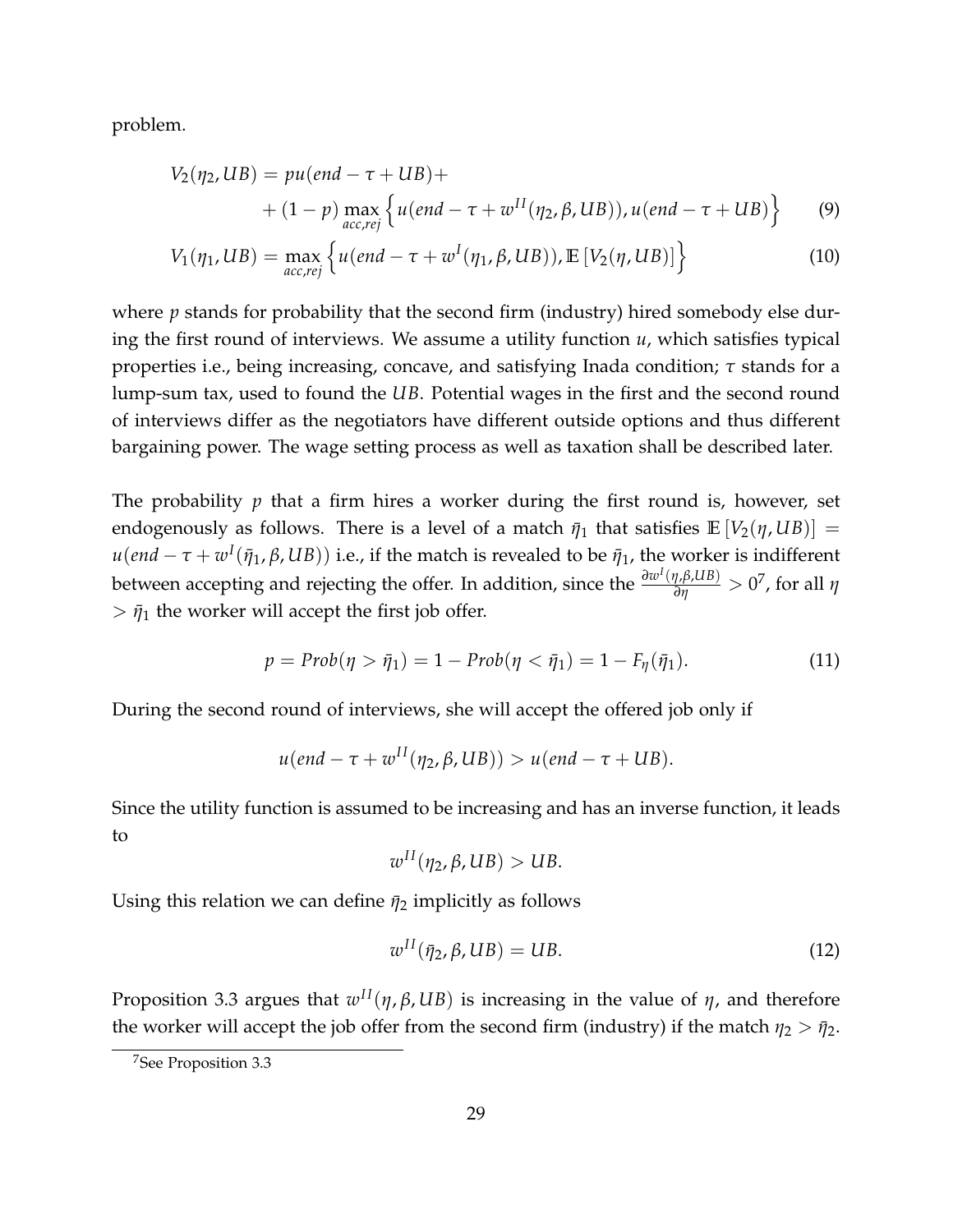Similarly to *p* let us define *q* as probability of  $\eta > \bar{\eta}_2$ , and hence

$$
q = Prob(\eta > \bar{\eta}_2) = 1 - Prob(\eta < \bar{\eta}_2) = 1 - F_{\eta}(\bar{\eta}_2). \tag{13}
$$

Using the notation of defined probabilities, let us elaborate on the expected value of the value function of workers before the second round of interviews. It is necessary to consider the expected value of the value function, because at the time of the first interview the worker does not know her second match. In particular, not only the quality of the match between the firm and the worker is unknown, but also the industry. Therefore the level of technology from previous period is also only expected. In particular, the expectation of previous technology level equals to the aggregate level of technology in particular country.

<span id="page-29-0"></span>Lemma 3.1. *Suppose the industries are distributed uniformly,*  $ν ∼ U[0,1]$ *, then the expected value over*  $\nu$  *of the previous technology level equals to*  $A_{t_1}$ 

$$
\mathbb{E}[A_{t-1,\nu}] = \int_0^1 A_{t-1,\nu} \mathrm{d}\nu = A_{t-1}
$$

The proof follows from the Equation [8.](#page-27-3) With probability *p*, her potential interviewer in the second round has already hired a different worker during the first round, and thus she will have no opportunity to meet any firm during the second round and remain unemployed. With a complementary probability  $1 - p$  she begins a bargaining process over the job offer with the other firm. Once the bargain begins, the probability *q* to be hired depends on the level of match *η*<sup>2</sup> and if it successes the worker enjoys *w I I*(*η*, *β*, *UB*); otherwise she gets unemployment benefits.

$$
\mathbb{E}\left[V_{2}(\eta,\beta,UB)\right] = \n= \mathbb{E}\left[pu(\text{end} - \tau + UB) + (1 - p)(qu(\text{end} - \tau + w^{II}(\eta,\beta,UB)) + (1 - q)(u(\text{end} - \tau + UB)))\right] = \n= (1 - q + pq)u(\text{end} - \tau + UB) + q(1 - p)\mathbb{E}\left[u(\text{end} - \tau + w(\eta))|\eta > \bar{\eta}_{2}\right] = \n= (1 - F_{\eta}(\bar{\eta}_{1}) + F_{\eta}(\bar{\eta}_{1})(F_{\eta}(\bar{\eta}_{2})))u(\text{end} - \tau + UB) +\n+ F_{\eta}(\bar{\eta}_{1})\mathbb{E}\left[u(\text{end} - \tau + w^{II}(\eta,\beta,UB))\right]
$$
\n(14)

Similarly to  $\bar{\eta}_2$ , we can implicitly express the value of  $\bar{\eta}_1$  as conditions under which the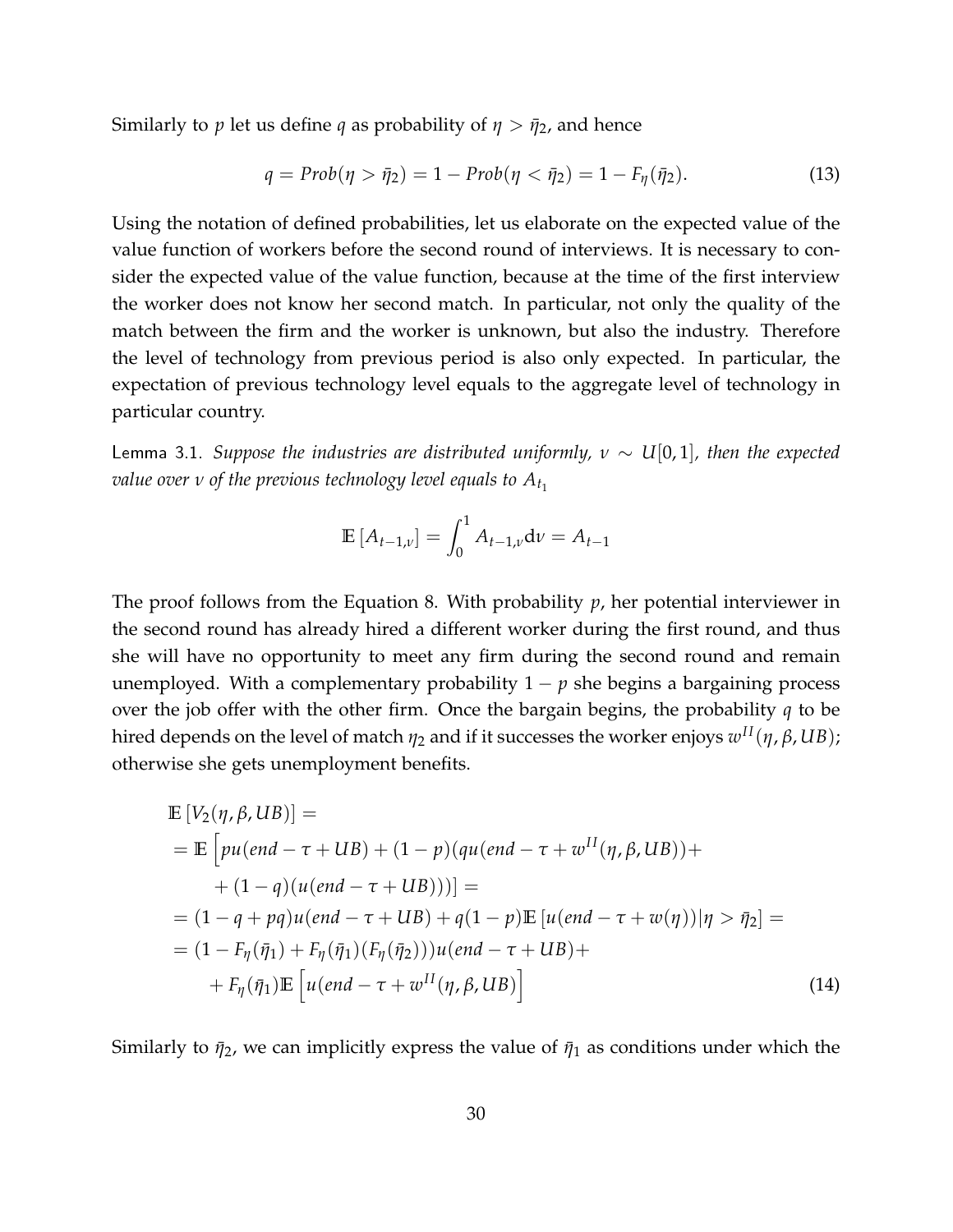worker is indifferent to accept the offer in the first stage of interviews or reject it.

$$
u(As - \tau + w^{I}(\bar{\eta}_{1}, \beta, UB)) = \mathbb{E}\left[V_{2}(\eta, \beta, UB)\right]
$$
\n(15)

#### <span id="page-30-0"></span>**3.4 Matching and Bargaining**

The contact between a worker and a firm is not affected by any information asymmetry. Both parties know the value of their match *η* before the contract is signed. Unlike [Ma](#page-45-0)[rimon and Zilibotti](#page-45-0) [\(1999\)](#page-45-0), we do not consider a linear function as appropriate measure to capture a quality of the match. In order to incorporate more curvature and follow the parsimony rule, we assume that the match function  $\eta(d)$ , where *d* stands for a distance between the industry *ν* and the skill of the worker *H* and *n* capture the relative advantage of a very good match against a relatively poor one $^8$  $^8$ , looks as follows

<span id="page-30-2"></span>
$$
\eta(d) = \exp(-dn). \tag{16}
$$

<span id="page-30-3"></span>Lemma 3.2. *Under assumptions of both human capital H and industries ν being distributed according to U*  $\sim$  [0, 1], then the distance d, defined as  $d = |H - v|$  has the following cumulative *distribution function*

$$
F_d(x) = \begin{cases} 1 & \text{if } x \ge 1 \\ 1 - (1 - x)^2 & \text{if } x \in (0, 1) \\ 0 & \text{if } x \le 0 \end{cases}
$$

*and a corresponding probability density function*

$$
f_d(x) = \begin{cases} 0 & \text{if } x \ge 1 \\ 2(1-x) & \text{if } x \in (0,1) \\ 0 & \text{if } x \le 0. \end{cases}
$$

The proof can be found in Appendix [5.](#page-48-0)

<span id="page-30-4"></span>Proposition 3.2. *Suppose the matching function defined by Equation [16](#page-30-2) and the conclusion of*

<span id="page-30-1"></span><sup>&</sup>lt;sup>8</sup>The higher the  $n$  is, the less weighty the difference between a good match and poor one.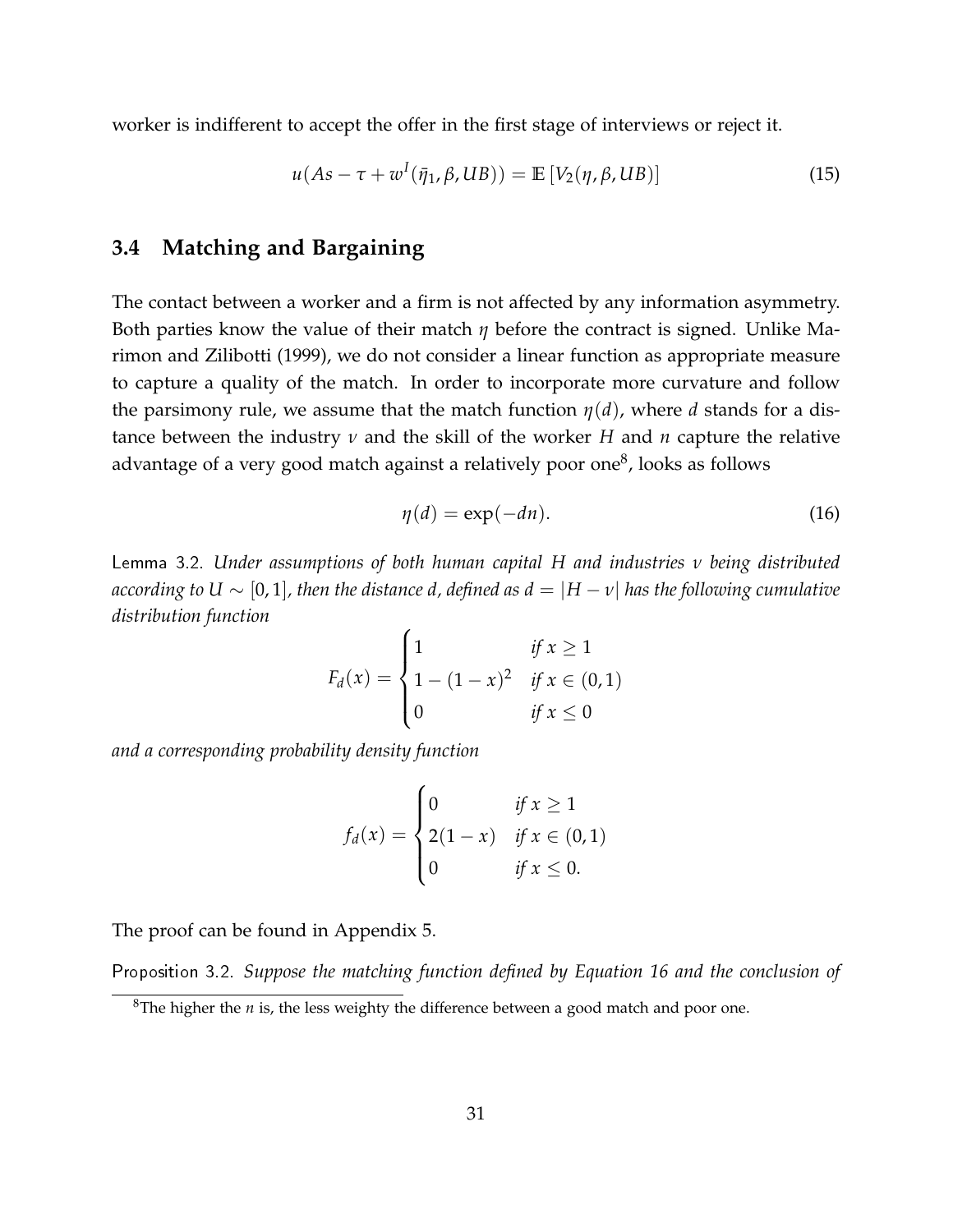*Lemma [3.2,](#page-30-3) then the cumulative distribution function is*

$$
F_{\eta}(x) = \int_{\exp(-n)}^{x} \frac{2(1 + \frac{1}{n} \log(\eta))}{n\eta} d\eta = 1 + \frac{2\log(x)}{n} + \frac{\log^{2}(x)}{n^{2}}
$$

The proof can be found in Appendix [5](#page-49-0)

The solution of the bargaining over a wage problem requires to think of two stages, during the first round of interviews both sides - a firm in the industry and a worker - have different outside options than during the second round. Let us start with the second round and define  $w_t^{II}(\eta,\beta,UB)$  as a wage from the second interview rounds with a match *η*, a worker's bargaining power *β*, and *UB* a level of unemployment benefits. Since the second round is the last one, the outside option of a firm in case it did not hire a worker is zero production and zero profit (see Equation [6\)](#page-26-1). Therefore, a firm can agree on a wage  $w_t^{II}(\eta, \beta, UB)$  as big as its gross profit  $\delta A_{t,\nu}$ . Likewise, it is terminal stage for the worker as she cannot meet any other firm and thus her outside option is a utility level from receiving *UB*:  $u$ (*end*  $-\tau$  + *UB*). Assuming that the worker has a bargaining power *β*, than the possible wage from the second round of interviews is defined as<sup>[9](#page-31-0)</sup>

<span id="page-31-1"></span>
$$
w_t^{II}(\eta, \beta, UB) = \beta \left[ \delta A_{\nu, t} - UB \right]. \tag{17}
$$

The bargaining process is more complicated during the first round of interview as the outside options are less clear. The worker has no incentive to accept a wage than would make her worse than what she can expect from the second round of interviews, mathematically

$$
u(end - \tau + w_t^I(\eta_1, \beta, UB)) \geq \mathbb{E}\left[V_{2,t}(\eta, \beta, UB)\right].
$$

The firm, however, will not agree on a wage that would make the net profit lower than if it finds a worker in next round of interviews (expectation as the match *η* is unknown), namely

$$
\delta A_{t,\nu} - w_t^I(\eta_1, \beta, UB) \geq F_{\eta}(\bar{\eta}_1) (\mathbb{E}\left[\delta A_{t,\nu} - w_t^{II}(\eta, \beta, UB)\right]).
$$

Combining these two conditions and assuming that *β* is the worker's bargaining power, the wage  $w_t^I(\eta, \beta, UB)$  looks as follows

<span id="page-31-0"></span><sup>&</sup>lt;sup>9</sup>Note that the bargaining power here is considered to be exogenously given.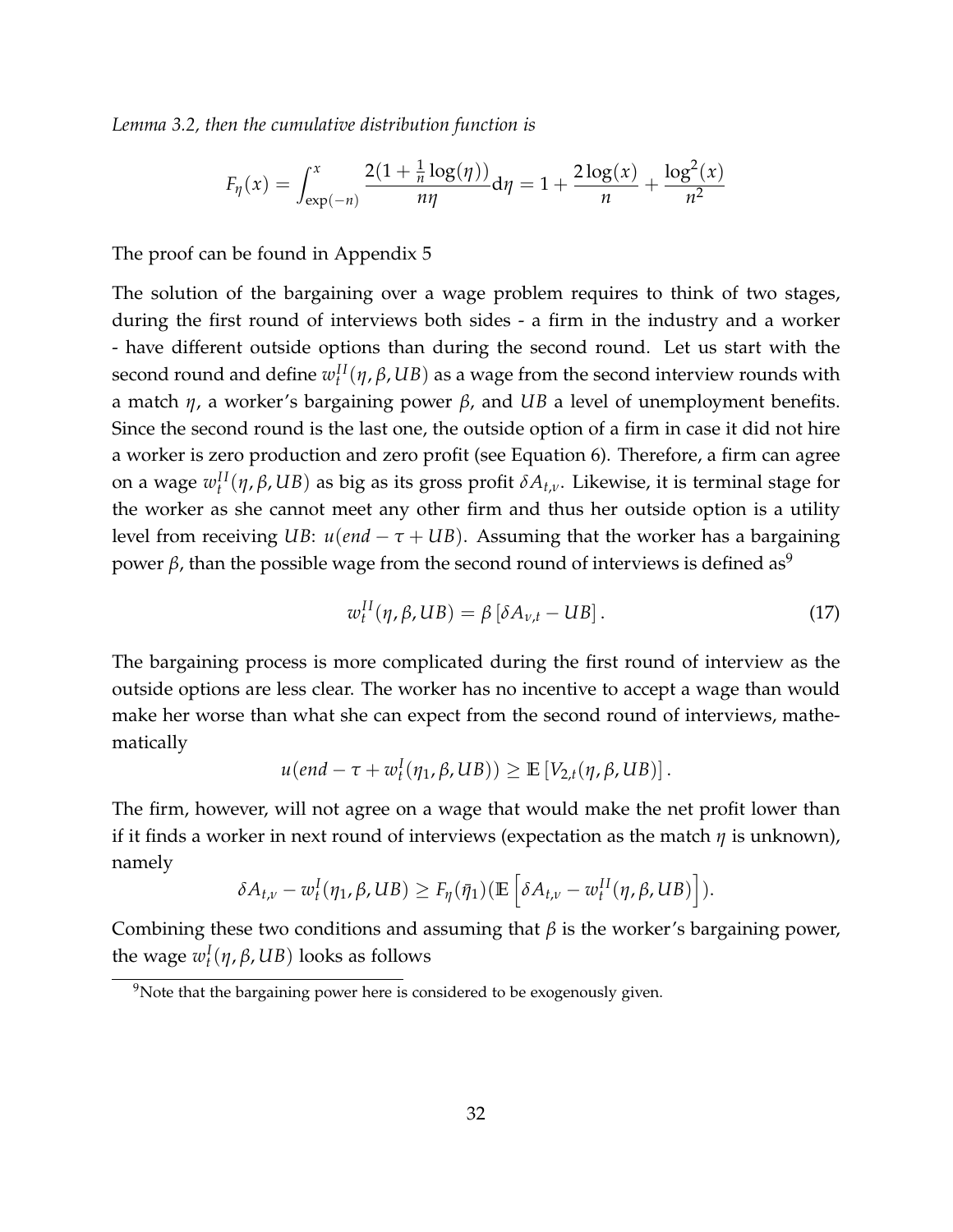$$
w_t^I(\eta_1, \beta, UB) = u^{-1}(\mathbb{E}\left[V_{2,t}(\eta, \beta, UB)\right]) - end + \tau
$$
  
+ 
$$
\beta \left\{\delta A_{t,\nu} - F_{\eta}(\bar{\eta}_1)(\mathbb{E}\left[\delta A_{t,\nu} - w_t^{II}(\eta, \beta, UB)\right]\right) -
$$
  

$$
u^{-1}(\mathbb{E}\left[V_{2,t}(\eta, \beta, UB)\right]) + end - \tau\right\}
$$
 (18)

Note that from the perspective of the worker, the value of the required level of match is uncertain at the time of the first round of bargaining. It is because the technological level of the firm/industry which she will meet during the second round of bargaining is unknown and she can only formulate her expectation over  $w_t^{II}$ . The Lemma [3.3](#page-32-0) derives the value of  $\bar{\eta}_2$ .

<span id="page-32-0"></span>Lemma 3.3. *Under the definitions [7,](#page-27-4) [12,](#page-28-1) and [17,](#page-31-1) the quality of the match under which the worker is indifferent between accepting the job offer with a wage wI I and choosing her outside option of being unemployed with UB is*

$$
\bar{\eta}_2 = \frac{1}{\lambda} \left[ \frac{1+\beta}{\beta} \frac{UB}{\delta A_{t-1}} - \frac{A_{t-1,\nu}}{A_{t-1}} - \phi (1-\lambda) (a_{t-1}-1) \right],
$$

*where*  $a_{t-1} = \frac{\bar{A}_t - 1}{A_{t-1}}$ *At*−<sup>1</sup> *is interpreted as an inverse distance to the frontier.*

The proof can be found in Appendix [5.](#page-50-0)

Having found the value of  $\bar{\eta}_2$ , to find the expectation worker anticipates is enough to find  $\mathbb{E}[\bar{\eta}_2]$ 

$$
\mathbb{E}\left[\bar{\eta}_2\right] = \frac{1}{\lambda} \left[ \frac{1+\beta}{\beta} \frac{UB}{\delta A_{t-1}} - 1 - \phi(1-\lambda)(a_{t-1}-1) \right],\tag{19}
$$

which follows from Lemma [3.1.](#page-29-0)

The Lemma [3.3](#page-32-0) also reveal a key aspect of the model. The expected level of a match in the second round of negotiation depends positively on a level of unemployment benefits. This is the canal, which ensures that unemployment insurance increases the expected value in the first round of negotiation and provide workers with higher outside option.

Having introduced the matching and bargaining process and having set the wages, let us derive properties of wages.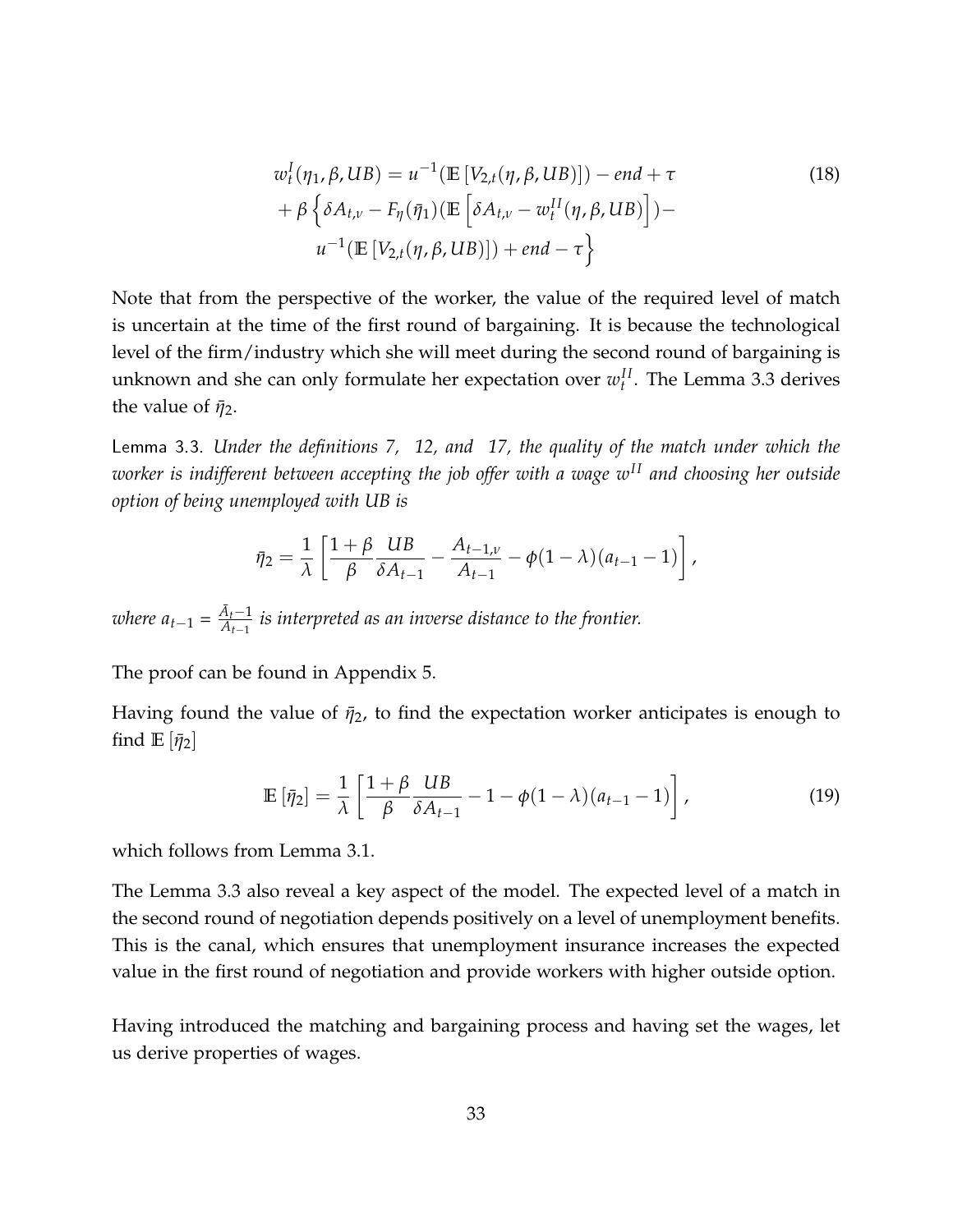<span id="page-33-2"></span>Proposition 3.3. *Suppose the introduced framework and take both UB and β as given, then both wages w<sup>I</sup>* (*η*, *β*, *UB*) *and wI I*(*η*, *β*, *UB*) *increase with better match η at the same rate.*

The proof can be found in Appendix [5.](#page-51-0)

#### <span id="page-33-0"></span>**3.5 Government**

In the model, government is responsible for redistribution of its income collected as lump-sum taxes as an unemployment benefits to people who stay with no job. In order to impose a time consistent policy, we assume that the government's budget need not to be balanced in every period. Specifically, we simple assume that sum of the unemployment benefits distributed among unemployed in time *t* has to equal to a tax collection in time *t* + 1. It means, that government can run a debt in every period, but in the subsequent period it must be redeemed.

$$
\sum_{H} U B_{H,t} = \sum_{H} \tau_{t+1,H} \tag{20}
$$

Furthermore, this assumption enriches the information set of consumers when taking their decisions as they *ex ante* know the taxation. From economic point of view, it also seems reasonable as in most of the countries today's debt of governments will be redeemed by future generations.

#### <span id="page-33-1"></span>**3.6 Economic Growth**

Having defined all key parts of the model, we can analyze the economic growth under introduced framework. Let *g* denote an economic growth based on a standard definition; a percentage increase in output is

<span id="page-33-3"></span>
$$
g = \frac{y_t - y_{t-1}}{y_{t-1}}.\tag{21}
$$

<span id="page-33-4"></span>Proposition 3.4. *Under the assumed framework, the growth rate defined by Equation [21](#page-33-3) equals*

$$
g = (1 - \lambda)\phi(a_{t-1} - 1) + \lambda \int_0^1 \eta_{t,\nu} d\nu,
$$

*where*  $a_{t-1} = \frac{\bar{A}_t - 1}{A_{t-1}}$ *At*−<sup>1</sup> *is interpreted as an inverse distance to the frontier.*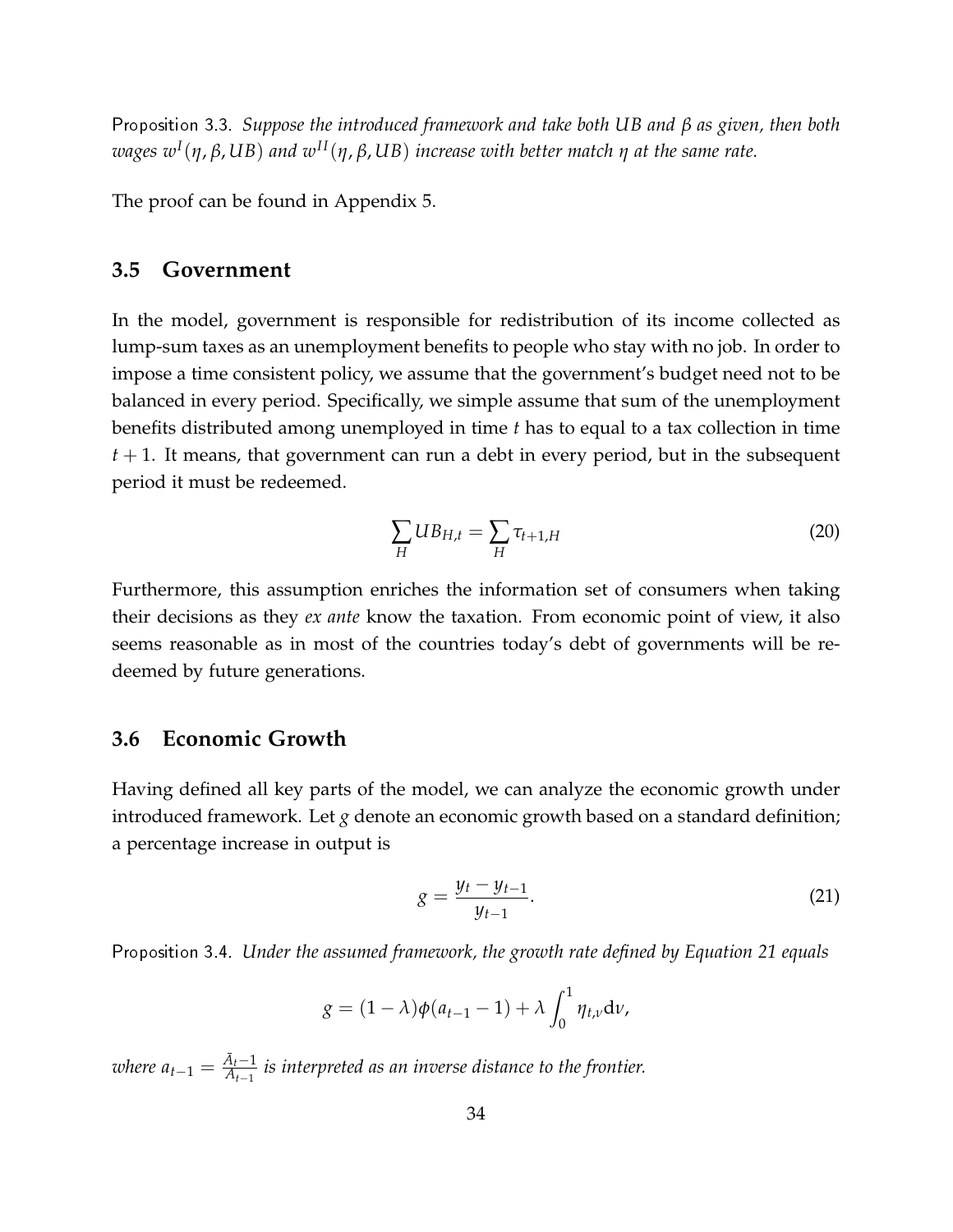The proof can be found in Appendix [5.](#page-51-1)

According to the proposition [3.4,](#page-33-4) the growth rate is sum of effect following from imitation activity and innovation respectively. It further reveals that highly developed countries  $(a_t \rightarrow 1)$  grow mainly through innovation.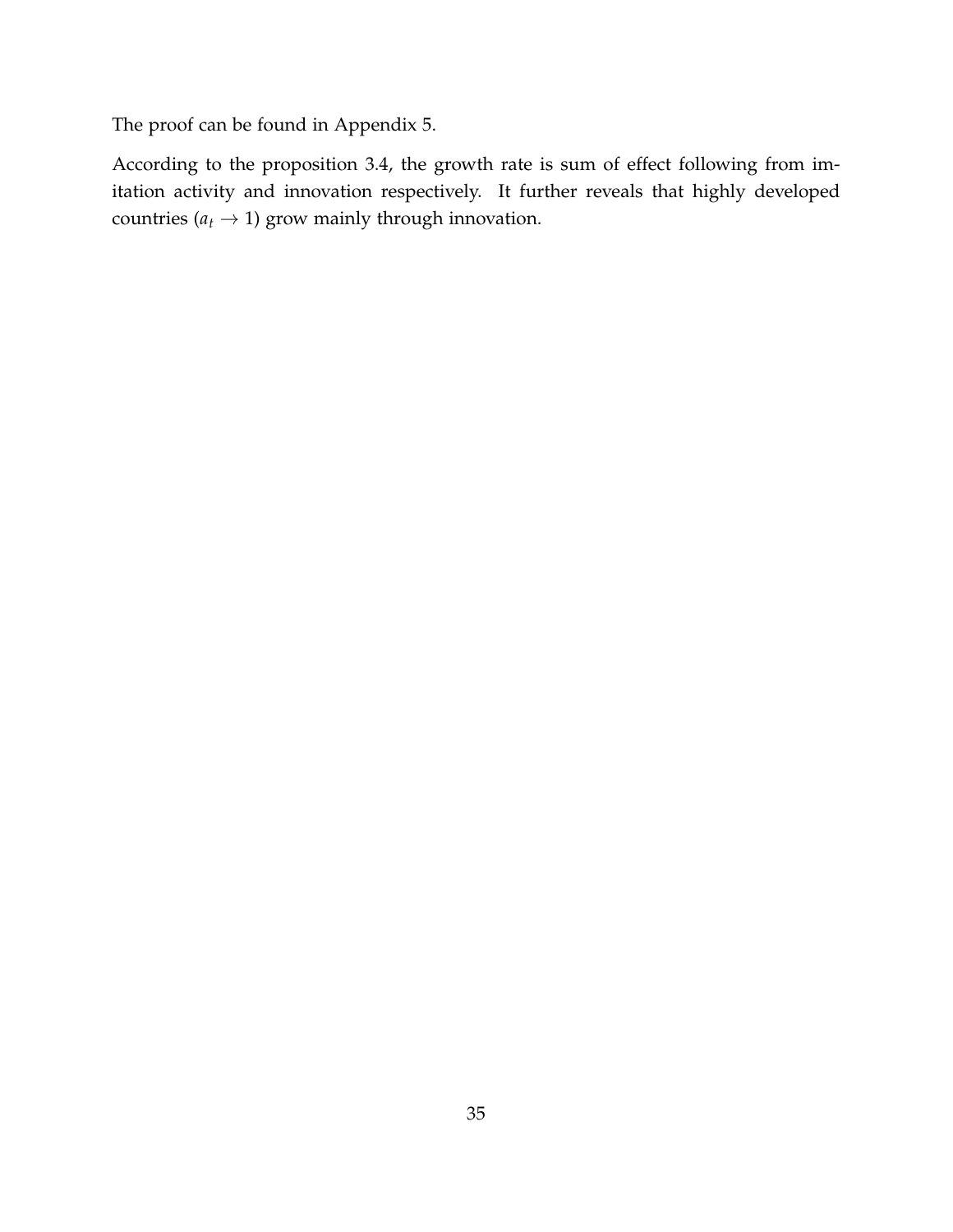### <span id="page-35-0"></span>**4 Simulation of Model**

In order to solve the model, we need to incorporate and specify few more features. In particular, we impose a constant relative risk aversion (CRRA) form of utility function

$$
u(c) = \begin{cases} \frac{c^{1-\sigma}-1}{1-\sigma} & \text{if } \sigma \neq 1\\ \log(c) & \text{if } \sigma = 1. \end{cases}
$$
 (22)

It is also necessary to specify the path of development of UBs in time. It is understandable that if UBs were fixed at a particular level, their importance would diminish as we suppose a growth model in which all others sources of income increase as the economy grows. Therefore, we assume that the unemployment benefits evolve with respect to the economic growth in previous period

$$
UB_t = UB_{t-1}(1 + g_{t-1}),
$$
\n(23)

where *g* is defined by Equation [21.](#page-33-3) The theoretical model, namely one of the implication of Proposition [3.4](#page-33-4) precisely defines the growth of the frontier economy, however, it is not useable when solving the model with only two representative countries. Hence, we assume an exogenous growth rate of the frontier economy at 5% per period of time. For simplicity, where it is possible and causes no confusion, we omit time indexes.

To calibrate our model, we choose few parameters so they follow literature, however, the remaining parameters are set to match some styled economics facts. Specifically, *β* that captures the bargain power of labor is set to 0.62 as is suggested by [Karabarbounis](#page-45-12) [and Neiman](#page-45-12) [\(2012\)](#page-45-12). To pick a proper value of elasticity of intertemporal substitution, it is difficult to follow literature as the estimated values differ significantly. We decided to follow a suggestion from [\(Havránek,](#page-45-13) [2013\)](#page-45-13) and use  $\sigma = 3$ . Two variables alter with the level of development of the economy *a<sup>t</sup>* - initial endowment of consumers *end* and weight on a growth by innovation  $\lambda$ . The dependence of the former on the level of development follows from [\(Isaksen et al.,](#page-45-14) [2014\)](#page-45-14), where the authors used OECD data to analyze the households' savings and concluded that households in more developed countries tend to have, on average, higher savings (financial assets). The latter simply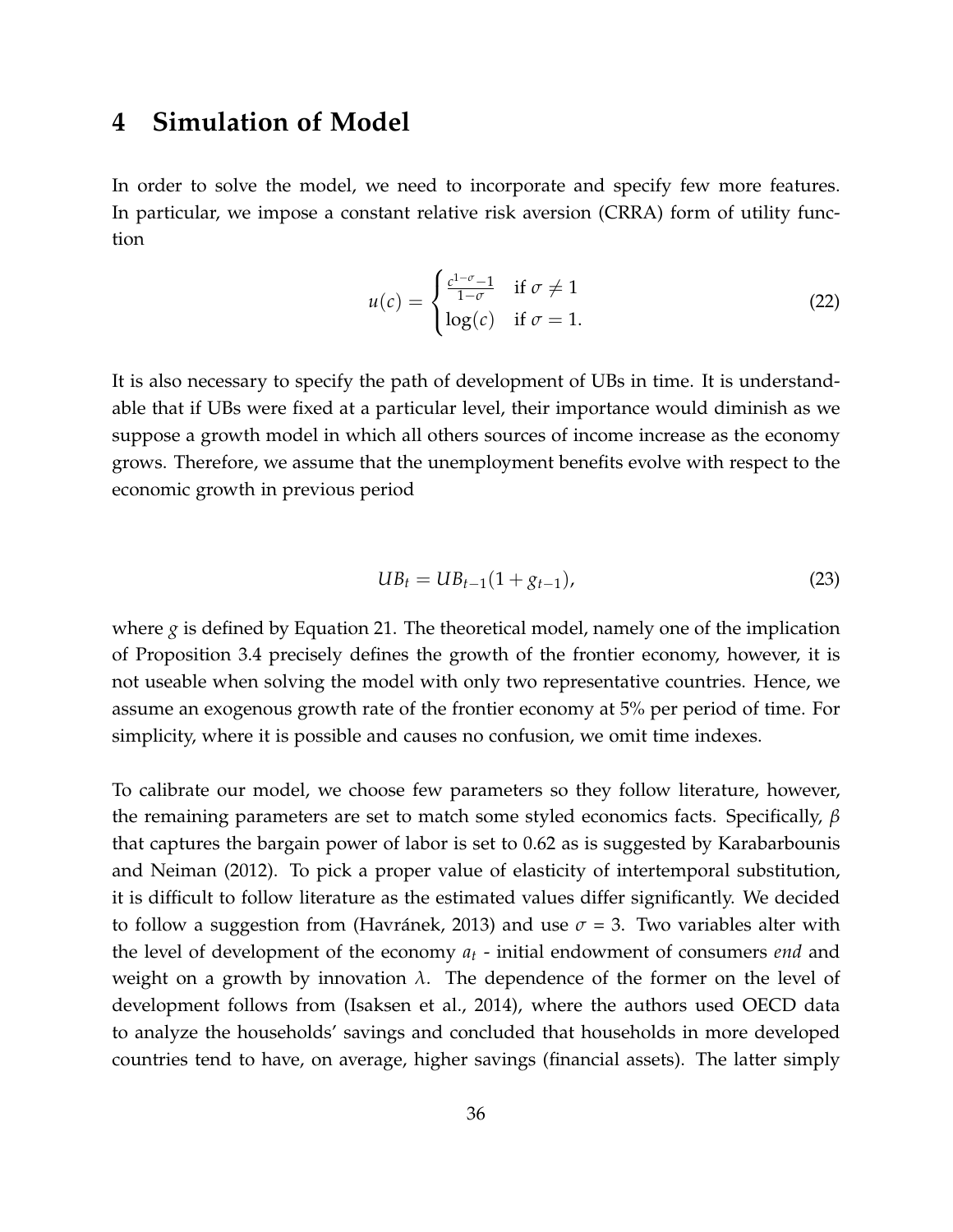implies that countries which may easily benefit from imitation process will do so and highly developed countries will focus on innovation based growth. This further extends the assumption [3.3,](#page-26-4) in a sense that governments in particular countries are aware of the situation and can adjust their policies. The parameter  $\lambda$  is set to 0.2 for developed countries and 0.4 for developing countries. Note that we do not require the policies to be optimal.

The parameter *n*, which affects the distribution of the vacancy-job match, is set relatively high to 6. As a result, the difference between a very good match and rather poor one is not so weighty as if *n* was lower. The value of *φ* capturing a speed of the growth driven by imitation is set to 0.05, *ψ* which normalizes the product of economy is set to 2.25. Finally, *α* measuring the importance of input relative to the technology in production function is set to 0.7. Therefore, the input is more important than the technology in a production.

To assess the results we consider two representative countries. On the one hand, one of the countries, henceforth the developed country, is highly developed, its technology is close to the frontier, consumers have relatively high level of savings, and institutions are set in favor of innovation. On the other hand, the other country, henceforth the developing country is rather backward, its technology level is low, policies are oriented toward imitation and households barely owe assets as valued as 2 or 3 times of their disposable incomes.

To solve the model we conduct an exercise studying the cumulative growth rate in 5 sequential periods of time under different setting of unemployment insurance. Apart from economy with no unemployment insurance which is considered being a baseline and it is further used as a benchmark for a growth in economies under different unemployment benefits settings. We choose reasonable rates of unemployment benefits which satisfy two required conditions: (i) the level of unemployment insurance is reasonable in comparison to the average wage of the economy; and (ii) the same levels of generosity (low, medium, and high) are comparable between the two representative economies. The latter appears to be rather difficult as the two representative economies differ in their performances and outcomes. Moreover, the unemployment benefits in absolute numbers have to differ. In the developed economy, we set low, medium, and high level of unemployment benefits to 10%, 25%, and 50% of an average wage, respectively. To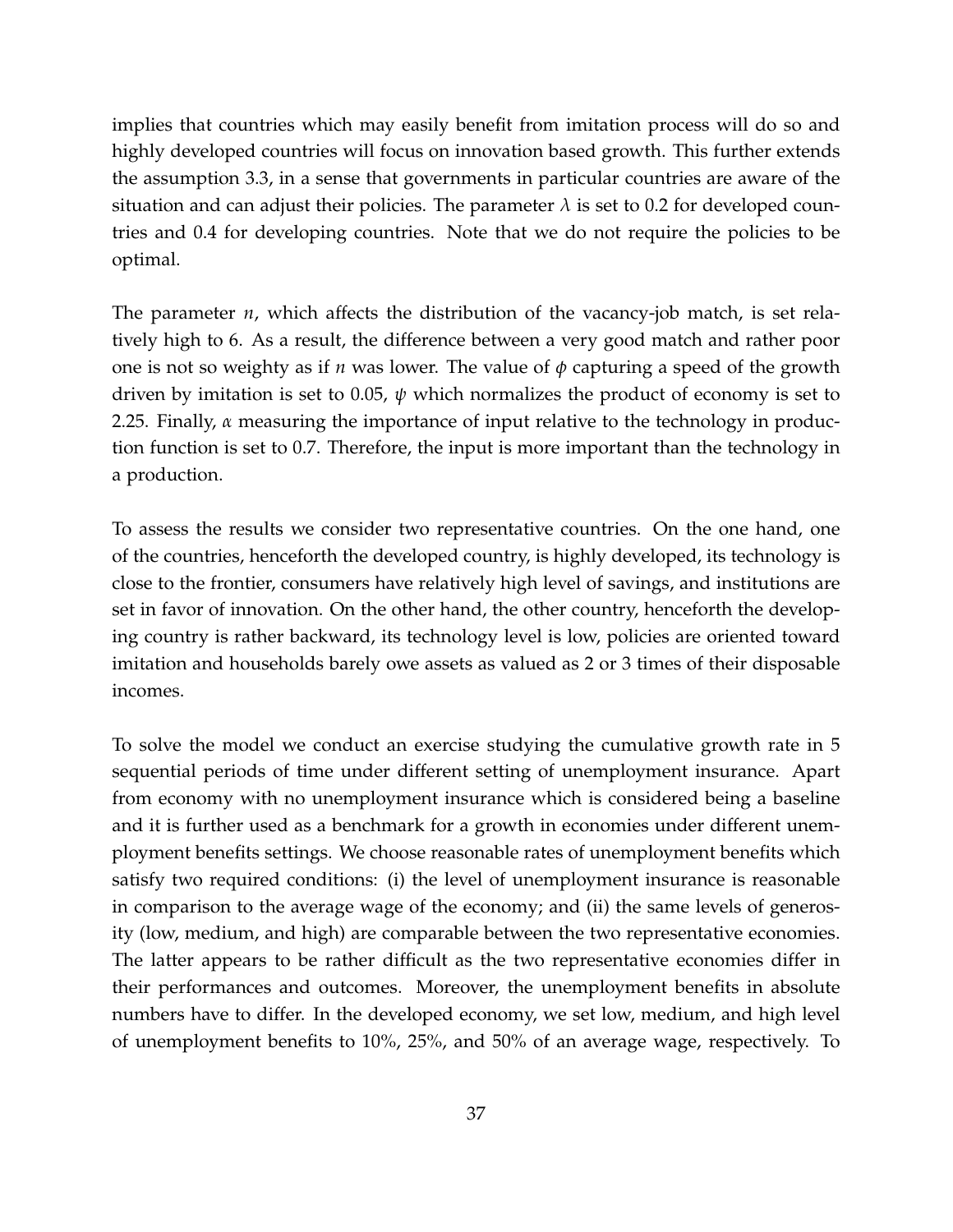find corresponding values in a framework of the developing economy, we equalize the ratio of unemployment benefits to the economy's outcome. Therefore, for a given period of time it must hold

$$
\frac{UB_a}{y_a} = \frac{UB_b}{y_b},
$$

where *a* stands for the developed (advanced) economy and *b* for the developing (backward) economy. Using Equation [2](#page-25-2) and the fact that both economies are equal in terms of inputs (industries), the expression can be simplified as follows

$$
\frac{UB_a}{UB_b} = \frac{\int_0^1 (A_v^a)^{(1-\alpha)} dv}{\int_0^1 (A_v^b)^{(1-\alpha)} dv}.
$$

In our case, if the two unemployment benefits should be comparable between the economies, the ratio must be approximately  $\frac{7}{5}$  <sup>[10](#page-37-0)</sup>. Therefore, if the high unemployment benefits in the developed economy are equal to 1 (representing a 50% of the average wage in the developed country), the level of high unemployment benefits in the developing economy must be  $\frac{5}{7}$ , which is, however, close to the economy's average wage.

We simulate both economies under each level of unemployment benefits 30-times and Table [5](#page-40-0) presents the average values. The first column summarizes the average value of a sum of growth rates over 5 periods of time for every setting. The economy with no unemployment insurance is a benchmark. The second column captures the percentage difference in the cumulative growth between the baseline economy with no unemployment insurance and the particular economy. The third column shows the *t-ratio*[11](#page-37-1), which measures the significance of the difference in cumulative growth. Finally, last column displays unemployment rate under the specific setting. The top of the table is devoted to the developed economy, whereas the bottom summarizes the developing country.

To assess the importance of the results for our hypothesis, it is crucial to compare how the increasing generosity of unemployment insurance affects the cumulative growth in the developed and the developing economy. In general, in both economies there is negative impact of unemployment insurance on cumulative growth, however, the magnitude

<span id="page-37-0"></span> $10$ These results were obtained numerically. The distribution of the technology level across the industries  $A_v$  follows uniform distribution with a mean of  $A_t^i$  for a country *i* and time *t*.

<span id="page-37-1"></span> $11$ For more details, please see Appendix [5](#page-52-0)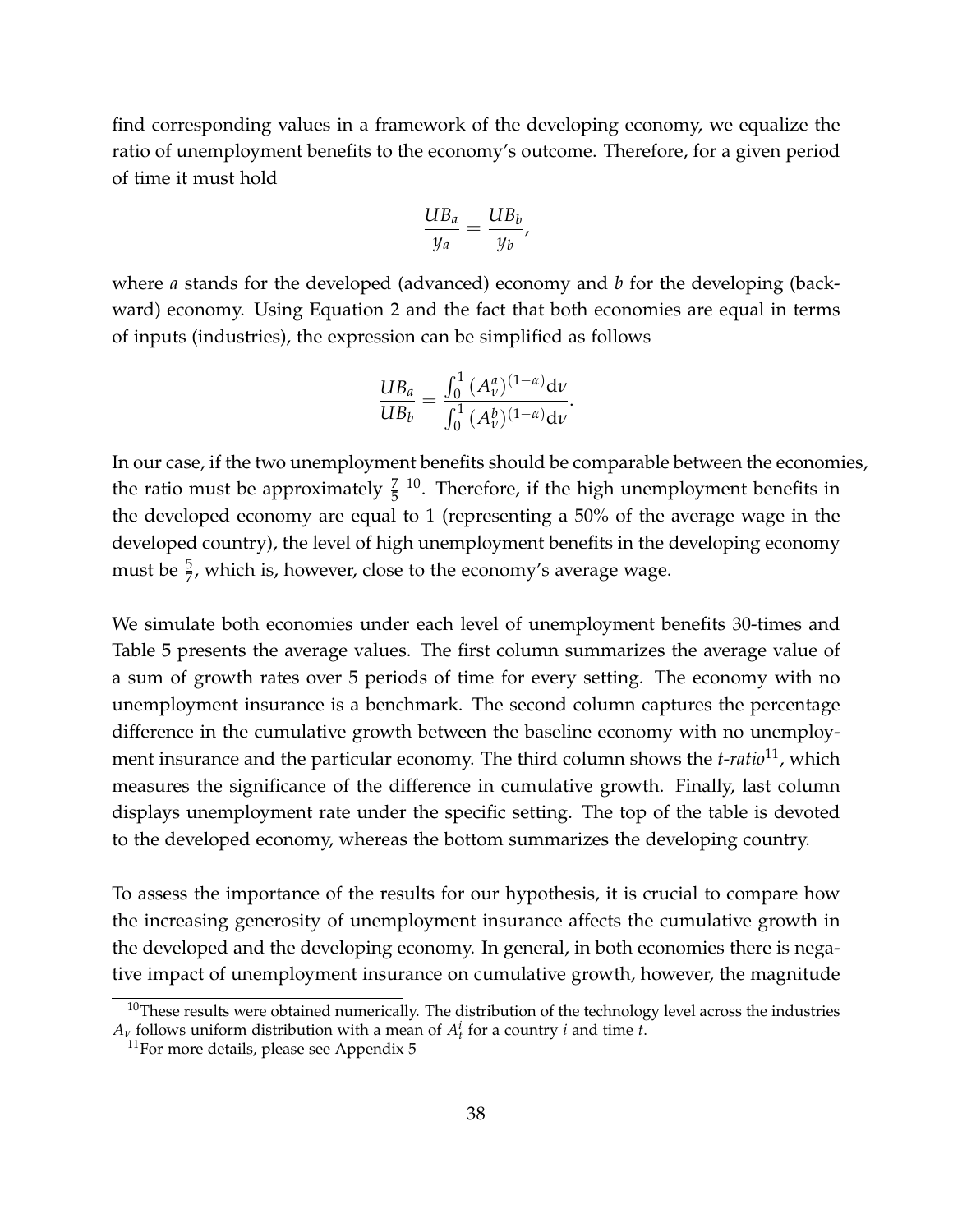varies significantly. In the developed economy, the effect of introducing the low level of unemployment benefits on the cumulative growth rate is on an edge of statistical significance (|*t-ratio*| = 1.58). On the contrary, in the developing country, there is no doubt that non-zero unemployment benefits cause a loss in economic output. Moreover, in the case of medium level of unemployment insurance, the developed economy also suffers a less significant decrease in the cumulative growth rate.

Surprisingly, the developing economy performs better in the case of high level of unemployment insurance. However, it is due to an imperfection of the model. In particular, under such extreme conditions of unreasonably generous unemployment benefits and, in turn, high unemployment in both economies, the growth via imitation activity outweighs the effect of innovation. As a result, the model is no longer able to capture the consequences of a quality of match on the growth. Instead, it compares a growth caused by imitation activity and here the developing country benefits from its backwardness and overperforms the developed economy. Overall, these results, even though they may look startlingly, only reflect extreme circumstances under which the model loses its power to explain the studied phenomena. Note that we present these results only with a purpose to describe the model's behavior under unreasonably generous unemployment benefits and we do not consider them to be plausible.

The results show few clear patterns. For example, for both economies it is true that more generous unemployment insurance causes higher unemployment rate. This confirms the moral hazard problem argument. However, the effect between countries is unequal; the unemployment rate in the developed country for a given level of the generosity of unemployment benefits is always lower than the one in the developing country. In addition, for low and medium level of unemployment benefits, the loss in developed country is lower in comparison with the developing country. The explanation is as follows. While in both countries there is a decrease of output caused by lower employment, in the developed country, the loss is partially offset by better match and more likely successful innovation activity and consequently by higher growth of technology. The developing country cannot gain much technology growth from better match, because its institutional framework is imitation-oriented.

Apart from the main results, there are several outcomes worth commenting. First, the results confirm that developing countries tend to grow faster as they benefit from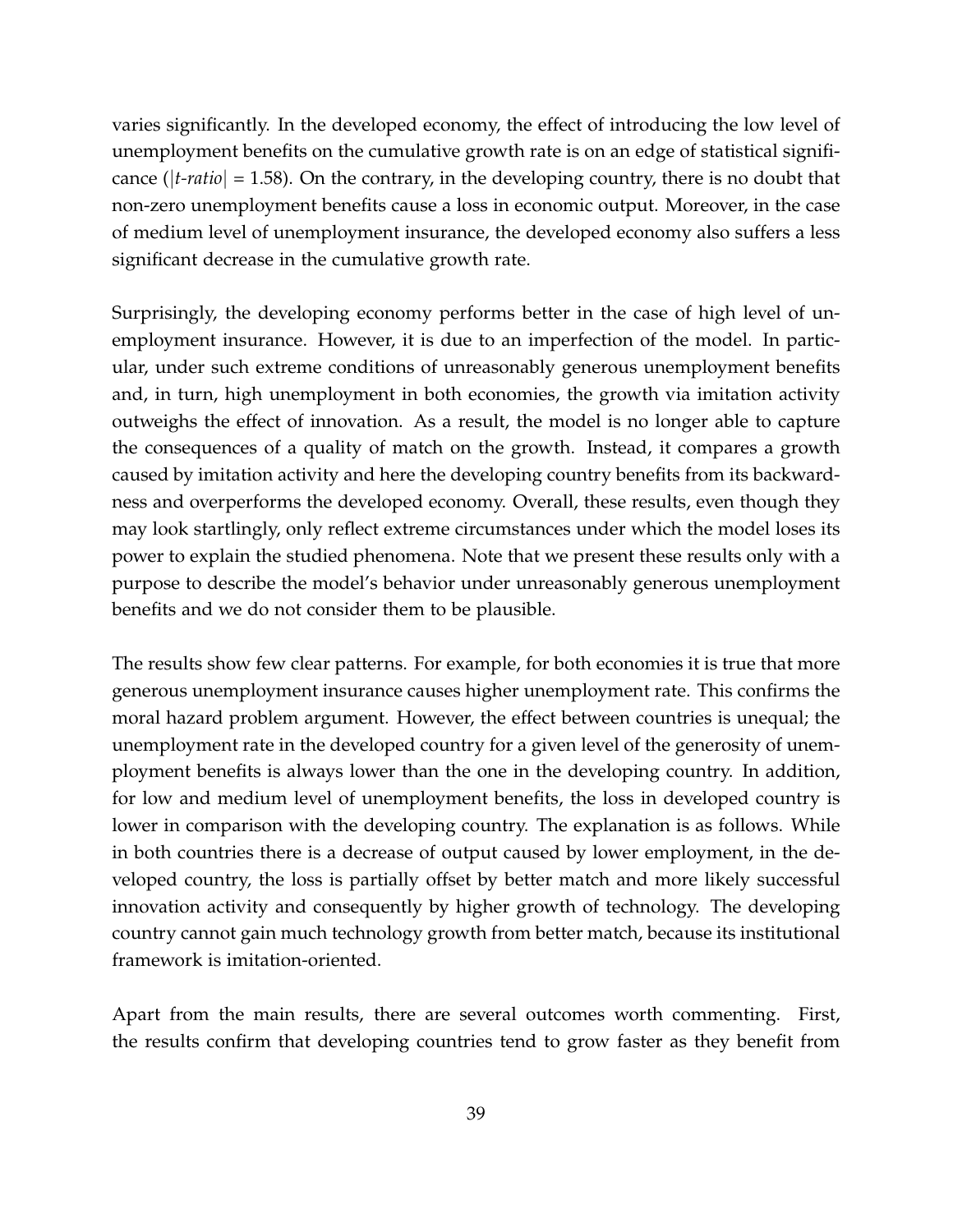their backwardness. Comparing the developed and developing economies under no unemployment insurance policy, the 5 periods of time cumulative growth in developing country is almost 144% of the growth during the same period in the developed country. Second, no unemployment insurance policy implies weak (if any) consumers' outside options, which, in turn, imply zero rate of unemployment as the model allows everyone to find a job. This is a truth for both modeled economies, the developed country and the developing country. Third, in case of high level of unemployment insurance in developing country, the unemployment rate is 100%. This is again an extreme result, which is caused by the specification of the model. It is driven by two separated causes: (i) unemployment benefits, under such circumstances, stands for roughly 85% of an average wage<sup>[12](#page-39-0)</sup>; and (ii) due to the construction of the model, the economy is able to grow via imitation activity which does not require labor. Finally, probably the most contra-logical result, the unemployment rate in the developing country under high unemployment benefits policy reaches 100% and yet, the growth rate is decently high. As discussed above, the results suffer from inability of the model to cope with the extreme conditions imposed by such high unemployment benefits and we think of the results as being caused be the imperfections of the model.

All in all, the results tend to support our hypotheses. In particular, one of the hypotheses is confirmed clearly; more generous unemployment insurance in the developing country seems to harm the economic growth. However, the results regarding the developed country leave a space for discussion; while our hypothesis claims that the overall effect of more generous unemployment insurance on economic growth is ambiguous, the results suggest negative impact. Nevertheless, the loss, at least for the low unemployment benefits, is on an edge of significance and thus we cannot completely reject the claim that there may be an optimal level unemployment insurance which causes no negative (or even causes positive) impact on the economic growth as, for example, [Acemoglu and](#page-44-3) [Shimer](#page-44-3) [\(1999\)](#page-44-3) argued. The hypothesis about an existence of non-linear effect is necessarily a consequence of the first one and the second one.

<span id="page-39-0"></span> $12$ Note that the reason for such high unemployment benefits is discussed above.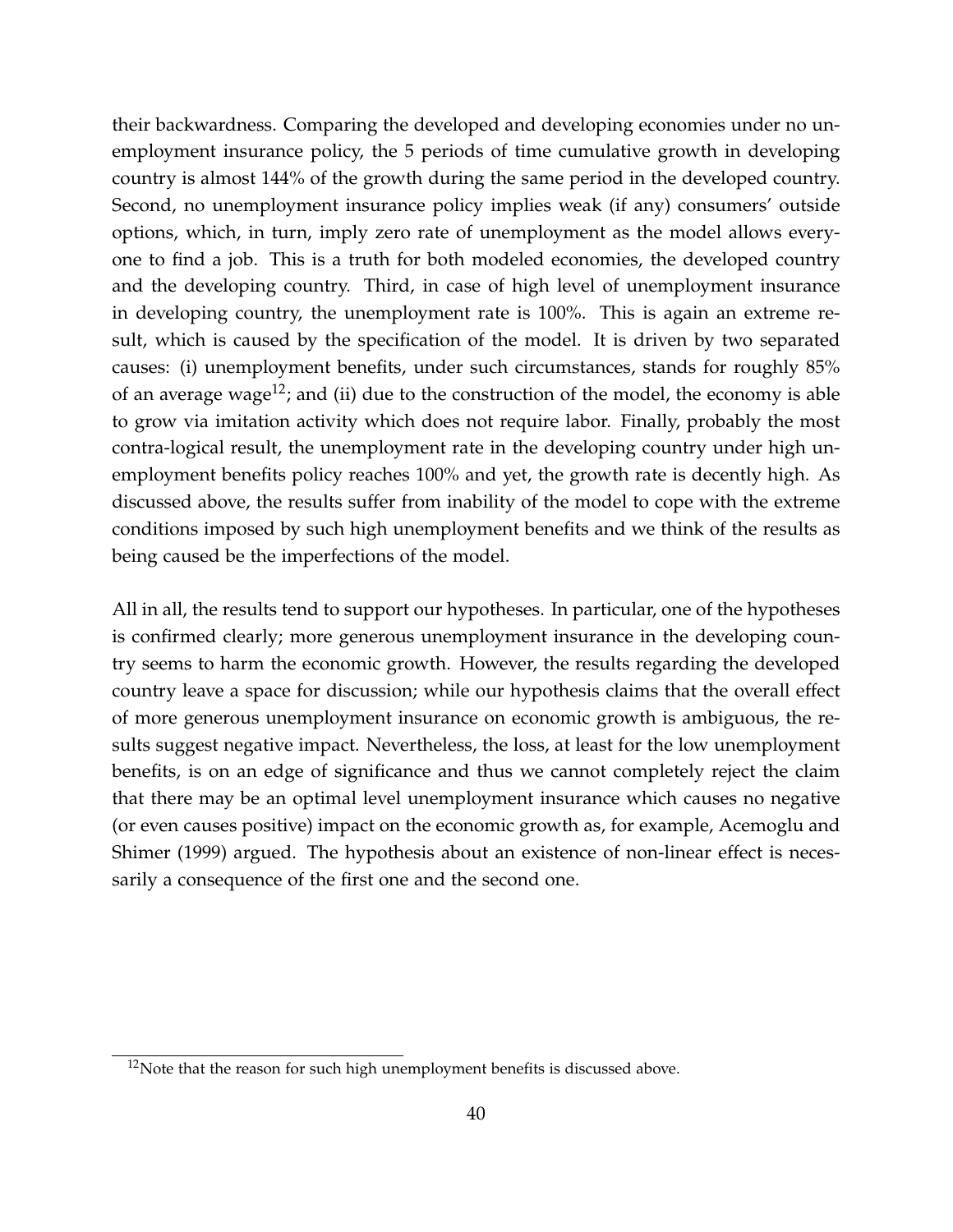|                   | Developed country             |                                       |          |                          |
|-------------------|-------------------------------|---------------------------------------|----------|--------------------------|
|                   | Cumulative Growth (5 Periods) | Change against No UBs T-ratio (28 df) |          | <b>Unemployment Rate</b> |
| No UBs (Baseline) | 60.10 $%$                     |                                       |          | $0\%$                    |
| Low UBs           | 59.62 %                       | $-0.75\%$                             | $-1.58$  | $1.57\%$                 |
| Medium UBs        | 52.08 %                       | $-13.30\%$                            | $-30.06$ | $17.5\%$                 |
| High UBs          | $36.23\%$                     | $-39.69%$                             | $-77.22$ | 48.15 %                  |
|                   |                               | Developing country                    |          |                          |
| No UBs (Baseline) | 86.64 %                       |                                       |          | $0\%$                    |
| Low UBs           | 84.56 %                       | $-2.40\%$                             | $-10.80$ | $8.42\%$                 |
| Medium UBs        | 73.61 %                       | $-15.04\%$                            | $-66.42$ | 60.56 $%$                |
| High UBs          | $65.06\%$                     | $-24.91%$                             | $-85.36$ | $100\%$                  |
| Source: Author.   |                               |                                       |          |                          |

<span id="page-40-0"></span>Table 5: Solution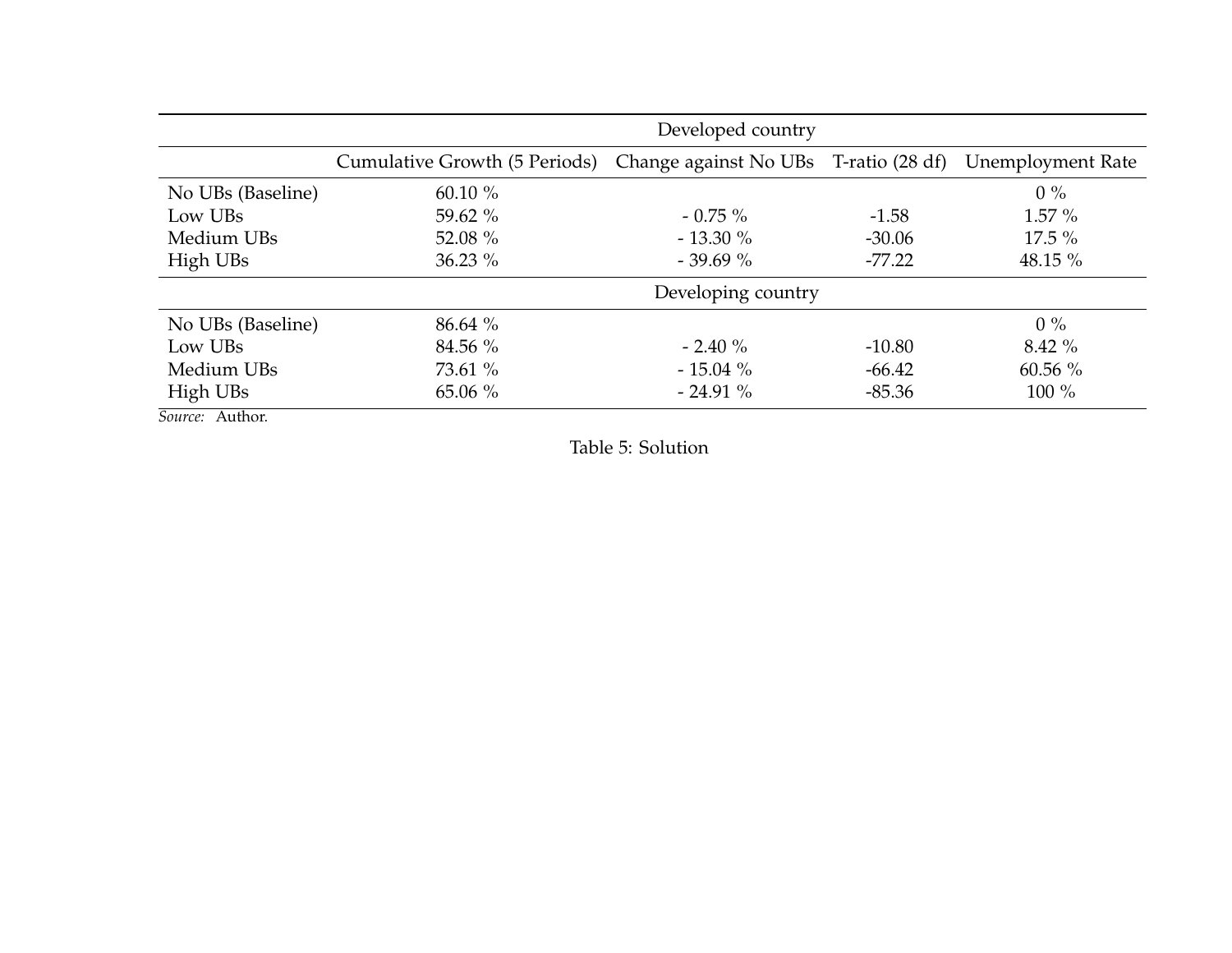# <span id="page-41-0"></span>**5 Conclusion**

This study devotes to a problem of the optimal level of the generosity of unemployment insurance and the effect on economic growth rate. Specifically, we continue in a research conducted by [Acemoglu and Shimer](#page-44-3) [\(1999\)](#page-44-3), [Acemoglu and Shimer](#page-44-0) [\(2000\)](#page-44-0), and [Marimon](#page-45-0) [and Zilibotti](#page-45-0) [\(1999\)](#page-45-0) suggesting that more general unemployment insurance may have positive effect on economic performance. We focus on two sources of doubts which may pretend from considering their results more credible: (i) theoretical focus on developed countries; and (ii) a lack of empirical evidence.

The theoretical part combines two strands of literature. On the one hand, it follows a broad research on endogenous growth model (Schumpeterian growth model) and, on the other hand, it significantly extends studies on potential positive impact of unemployment insurance on economic performance. In particular, our theoretical model embodies a mechanism which describes how greater generosity of unemployment insurance results in higher outside option for unemployed workers and thus allows them to wait for a better quality match. The better quality match is, in turn, likely to be associated with a higher productivity of the workers. At the aggregate level, higher productivity leads to higher growth of TFP of the economy. Unlike most of the scholars [\(Marimon](#page-45-0) [and Zilibotti](#page-45-0) [\(1999\)](#page-45-0), [Acemoglu and Shimer](#page-44-0) [\(2000\)](#page-44-0)), we study the productivity gain in a framework of endogenous growth model, which allows us to distinguish between developed and developing economies. Similarly to [Vandenbussche et al.](#page-46-0) [\(2006\)](#page-46-0) and [Aghion](#page-44-7) [et al.](#page-44-7) [\(2013\)](#page-44-7) we impose the difference between developed and developing country policy into assumptions about the sources of their growth; while the developing economy benefits from the advantage of backwardness and the developed country growth relies on innovation success. Specifically, we calibrate two representative economies; one corresponds to the developed economy with technology close to the technology frontier; the other one symbolizes a backward economy where the growth depends, in a large scale, on imitation of already well-established technology.

Solving the model brings results that indicate two main conclusions. First, they confirm a stylized fact that the developing countries (e.g., China, India) tend to grow faster than already developed economies. Given a comparable (the same in terms of the ratio to the economy's outcome) unemployment insurance policy, the representative developing country always grows faster than the developed economy. Second, more generous un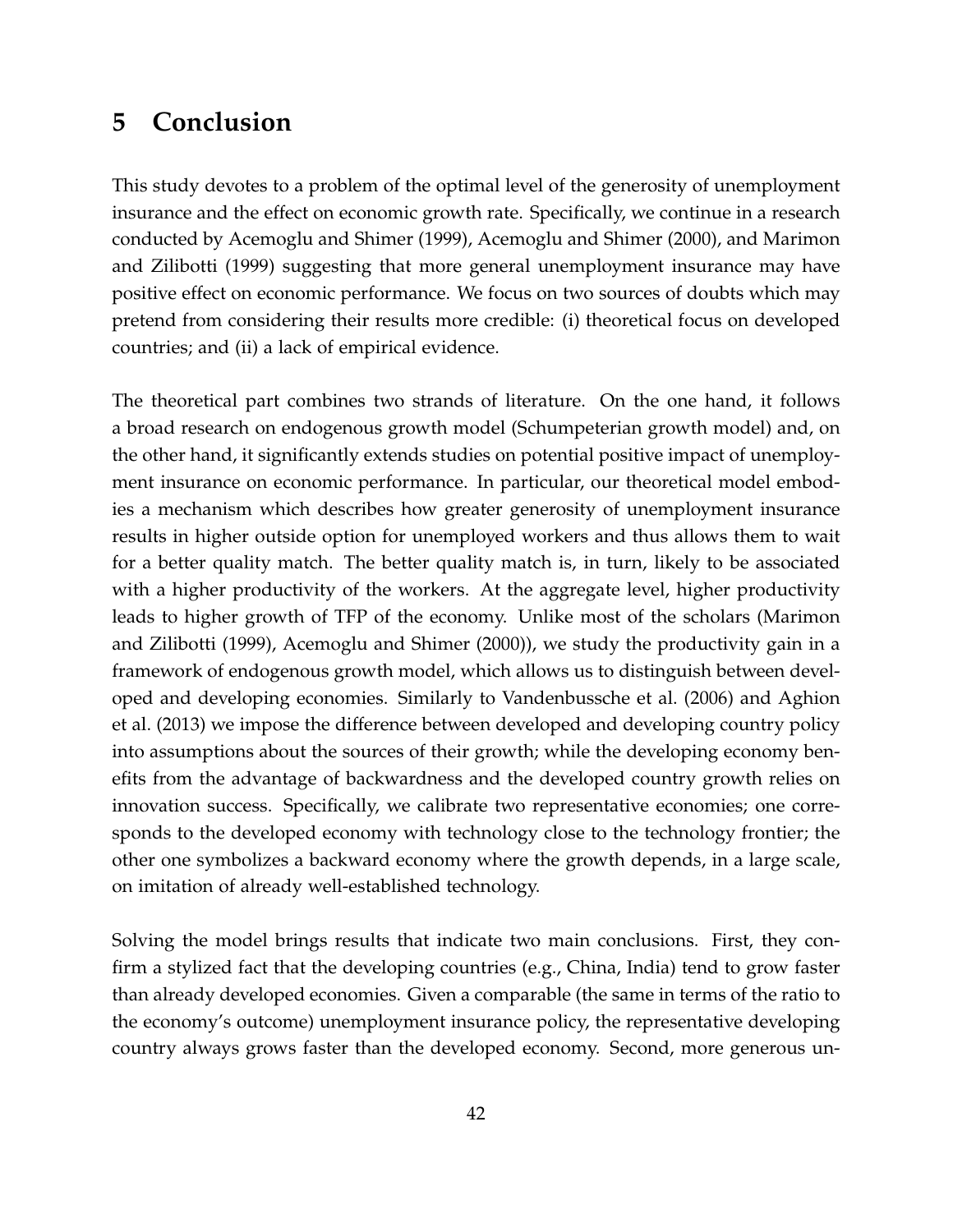employment insurance along with the given development-dependence (optimal) policies seem to be more harmful for the economic growth in the backward countries than in the developed countries. Unlike the recent literature (e.g., [Acemoglu and Shimer](#page-44-0) [\(2000\)](#page-44-0)), our theoretical model fails to reveal evidence that some particular level of unemployment benefits may have a positive impact on the economic growth. However, a low level of unemployment insurance in the developed economy caused nearly negligible loss of cumulative growth, which may be caused by the specification of the model or particular calibration values. Therefore, based on our results it is difficult to argue in favor of or against beneficial effect of the (some level of) unemployment insurance on the economic growth in advanced countries. However, in all likelihood the unemployment insurance in the developing country affects the economic growth negatively. These conclusions are relevant to our hypotheses; specifically they support the hypothesis that in the developing country the effect of unemployment benefits is negative, whereas the effect in developed countries is, under appropriately chosen level of unemployment benefits, insignificant.

To bring empirical evidence, we analyze a relationship between generosity of unemployment insurance and TFP growth. In particular, due to the unavailability of data concerning the developing countries, the focus is solely on the developed countries environment. Furthermore, to connect our research to recent empirical literature, we study the potential effect of unemployment insurance on productivity growth while omitting the economic growth. In particular, we extend studies of [Van Ours and Vodopivec](#page-46-2) [\(2008\)](#page-46-2) and [Centeno and Novo](#page-44-1) [\(2006\)](#page-44-1) on the potential effect of more generous unemployment insurance on a better quality match in post-unemployment job by shifting the focus on the resulting productivity gain. We collect a data-set of variables that are thought to affect the TFP growth for 17 developed countries covering period of 20 years and use it to study the effect of unemployment insurance generosity on the productivity growth. In addition, instead of the commonly used share of GDP spent on unemployment benefits as a proxy for generosity of unemployment insurance, which have been criticized [\(Pal](#page-45-4)[lage et al.,](#page-45-4) [2013\)](#page-45-4), we employ an index of unemployment insurance generosity created by [Scruggs et al.](#page-45-7) [\(2014a\)](#page-45-7). The obtained results reveal auspicious conclusion; unemployment insurance generosity is likely to enhance the productivity growth. In particular, an increase in the index by 1 point is expected to cause a faster TFP growth by slightly more than 0.5%. This conclusion is robust against different specifications of models and/or used variables.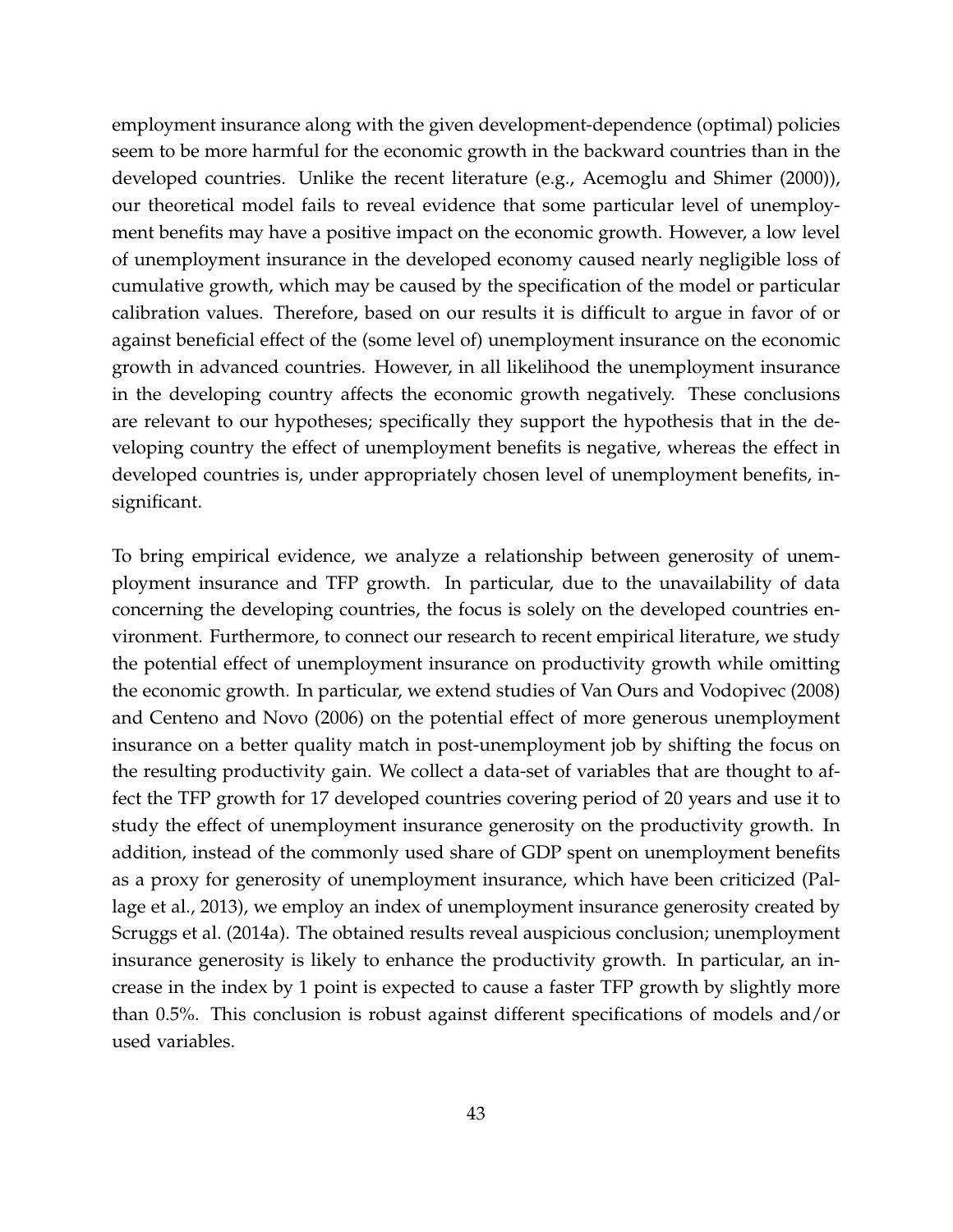With respect to our aims, the empirical exercise finds a solid evidence in favor of the existence of a positive effect of unemployment insurance on the productivity growth. Potential policy implications, however, need to be deduced with a caution. While the productivity gain is growth-enhancing, it is ambiguous whether it can outweigh higher unemployment caused by moral hazard problem associated with the unemployment insurance. Hence, the productivity gain does not necessarily implies higher economic growth, not even in the developed countries, where the productivity is of higher importance. Unfortunately, there is no empirical results toward the developing countries.

All in all, this study contributes to literature in two different aspects. First, using the theoretical framework of endogenous growth model, this thesis studies the effect of unemployment benefits on TFP growth in developing countries, which has been a neglected topic as most of the authors focus solely on developed countries. Second, in the empirical part we extend recent studies on the effect of unemployment insurance on post-unemployed match and shows that the potential better match positively affects the productivity growth. Furthermore, we manage to provide evidence supporting our hypotheses; the theoretical model suggests that unemployment insurance is more harmful to economic growth in the developing countries, whereas the effect in the developed countries is either neutral or only slightly negative and thus the effect is necessarily nonlinear. Based on the data-set, we find empirical evidence in favor of a positive effect on TFP growth in the developed countries.

Natural extension of this strand of literature is to provide empirical evidence whether productivity gain caused by more generous unemployment insurance outweighs the negative impact of increasing unemployment. Moreover, the potential interaction of unemployment insurance with other institutions remain a neglected question in empirical literature. The question could for example be, whether it is the productivity gain more likely to occur in export oriented or consumption oriented countries; or how the level of development of counties affects the productivity gain. Furthermore, the core of the theoretical model can be relatively easily employed to explain effects of different labor market institutions under different distance to frontier. For instance, allowing workers to participate in more interview rounds i.e., letting the labor market be more flexible is also likely to have an impact conditioned on the level of development. More flexible labor market will possibly lead to a better job match.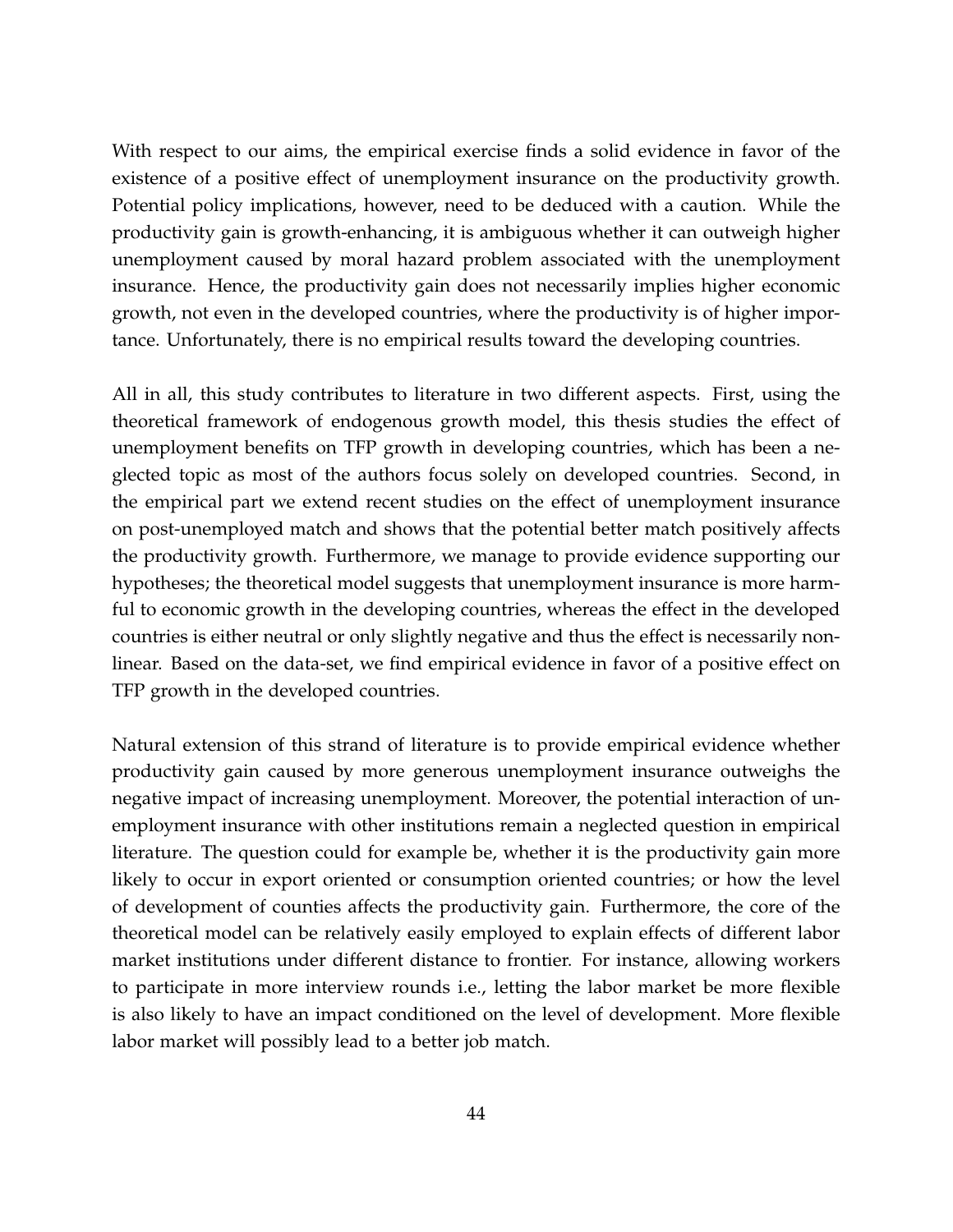## **References**

- <span id="page-44-2"></span>Acemoglu, D., Aghion, P. and Zilibotti, F., 2006. Distance to frontier, selection, and economic growth. *Journal of the European Economic association*, 4(1), 37–74.
- <span id="page-44-3"></span>Acemoglu, D. and Shimer, R., 1999. Efficient unemployment insurance. *Journal of Political*, 8.
- <span id="page-44-0"></span>Acemoglu, D. and Shimer, R., 2000. Productivity gains from unemployment insurance. *European Economic Review*, 44(7), 1195–1224.
- <span id="page-44-6"></span>Addison, J.T. and Blackburn, M.L., 2000. The effects of unemployment insurance on postunemployment earnings. *Labour Economics*, 7(1), 21–53.
- <span id="page-44-7"></span>Aghion, P., Akcigit, U. and Howitt, P., 2013. *What do we learn from Schumpeterian growth theory?* [online] National Bureau of Economic Research .
- <span id="page-44-8"></span>Aghion, P., Bloom, N., Blundell, R., Griffith, R. and Howitt, P., 2005. Competition and Innovation: An Inverted-U Relationship. *The Quarterly Journal of Economics*, 120(2), 701–728.
- <span id="page-44-11"></span>Arellano, M. and Bond, S., 1991. Some tests of specification for panel data: Monte Carlo evidence and an application to employment equations. *The review of economic studies*, 58(2), 277–297.
- <span id="page-44-12"></span>Bhargava, A., Franzini, L. and Narendranathan, W., 1982. Serial correlation and the fixed effects model. *The Review of Economic Studies*, 49(4), 533–549.
- <span id="page-44-5"></span>Blau, D.M. and Robins, P.K., 1986. Job search, wage offers, and unemployment insurance. *Journal of Public Economics*, 29(2), 173–197.
- <span id="page-44-4"></span>Burgess, P.L. and Kingston, J.L., 1976. The Impact of Unemployment Insurance Benefits on Reemployment Success. *Industrial and Labor Relations Review*, 25–31.
- <span id="page-44-10"></span>Cameron, A.C. and Miller, D.L., 2010. *Robust inference with clustered data*. [online] Working Papers, University of California, Department of Economics .
- <span id="page-44-9"></span>Cameron, A.C., Trivedi, P.K. et al., 2005. Microeconometrics. *Cambridge Books*.
- <span id="page-44-1"></span>Centeno, M. and Novo, Á.A., 2006. The impact of unemployment insurance on the job match quality: a quantile regression approach. *Empirical Economics*, 31(4), 905–919.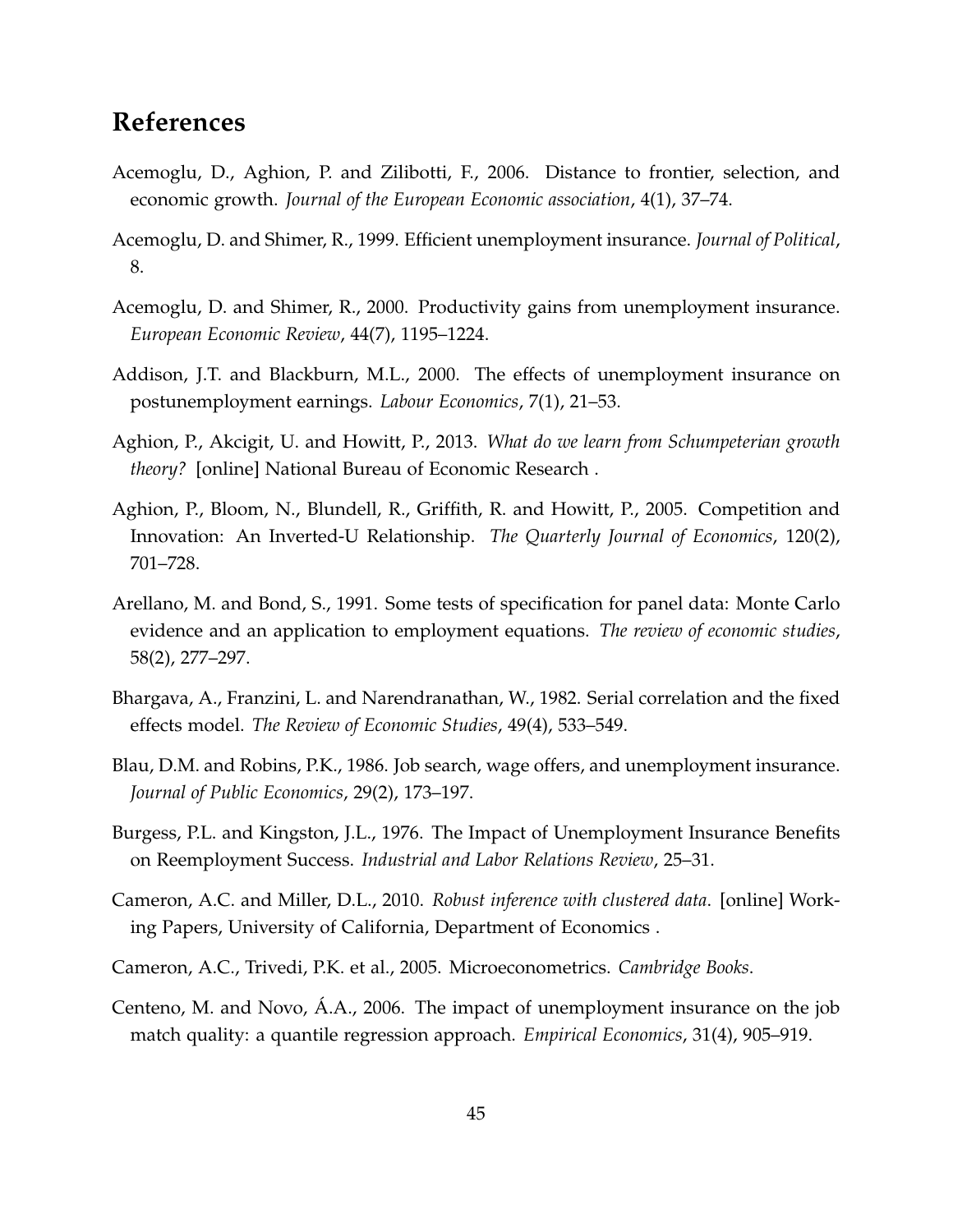- <span id="page-45-8"></span><span id="page-45-2"></span>Ehrenberg, R.G. and Oaxaca, R.L., 1976. Unemployment insurance, duration of unemployment, and subsequent wage gain. *The American Economic Review*, 66(5), 754–766.
- <span id="page-45-6"></span>Esping-Andersen, G., 1990. *The three worlds of welfare capitalism*. Princeton University Press.
- <span id="page-45-9"></span>Gehringer, A., Martínez-Zarzoso, I., Danziger, F.N. et al., 2013. *The Determinants of Total Factor Productivity in the EU: Insights from Sectoral Data and Common Dynamic Processes*. [online] EcoMod .
- <span id="page-45-13"></span>Havránek, T., 2013. *Publication bias in measuring intertemporal substitution*. [online] IES Working Paper .
- <span id="page-45-3"></span>Holen, A., 1977. Effects of unemployment insurance entitlement on duration and job search outcome. *Industrial and Labor Relations Review*, 445–450.
- <span id="page-45-14"></span>Isaksen, J., Kramp, P.L., Sørensen, L.P. and Sørensen, S.V., 2014. Household Balance Sheets and Debt: An International Country Study. In: *A Flow-of-Funds Perspective on the Financial Crisis*, Springer, 257–270.
- <span id="page-45-10"></span>Isaksson, A., 2007. Determinants of total factor productivity: A literature review.
- <span id="page-45-12"></span>Karabarbounis, L. and Neiman, B., 2012. *Declining labor shares and the global rise of corporate saving*. [online] National Bureau of Economic Research .
- <span id="page-45-11"></span>Loko, B. and Diouf, M.A., 2009. Revisiting the Determinants of Productivity Growth: What's New? *IMF Working Papers*, 1–29.
- <span id="page-45-0"></span>Marimon, R. and Zilibotti, F., 1999. Unemployment vs. mismatch of talents: reconsidering unemployment benefits. *The Economic Journal*, 109(455), 266–291.
- <span id="page-45-4"></span>Pallage, S., Scruggs, L. and Zimmermann, C., 2013. Measuring unemployment insurance generosity. *Political Analysis*, mpt011.
- <span id="page-45-5"></span>Scruggs, L., 2006. The generosity of social insurance, 1971–2002. *Oxford Review of Economic Policy*, 22(3), 349–364.
- <span id="page-45-7"></span>Scruggs, L., Jahn, D. and Kuitto, K., 2014a. Comparative Welfare Entitlements Dataset 2 Codebook. Version 2014-03. *University of Connecticut & University of Greifswald*.
- <span id="page-45-1"></span>Scruggs, L., Jahn, D. and Kuitto, K., 2014b. Comparative Welfare Entitlements Dataset 2. Version 2014-03. *University of Connecticut & University of Greifswald*.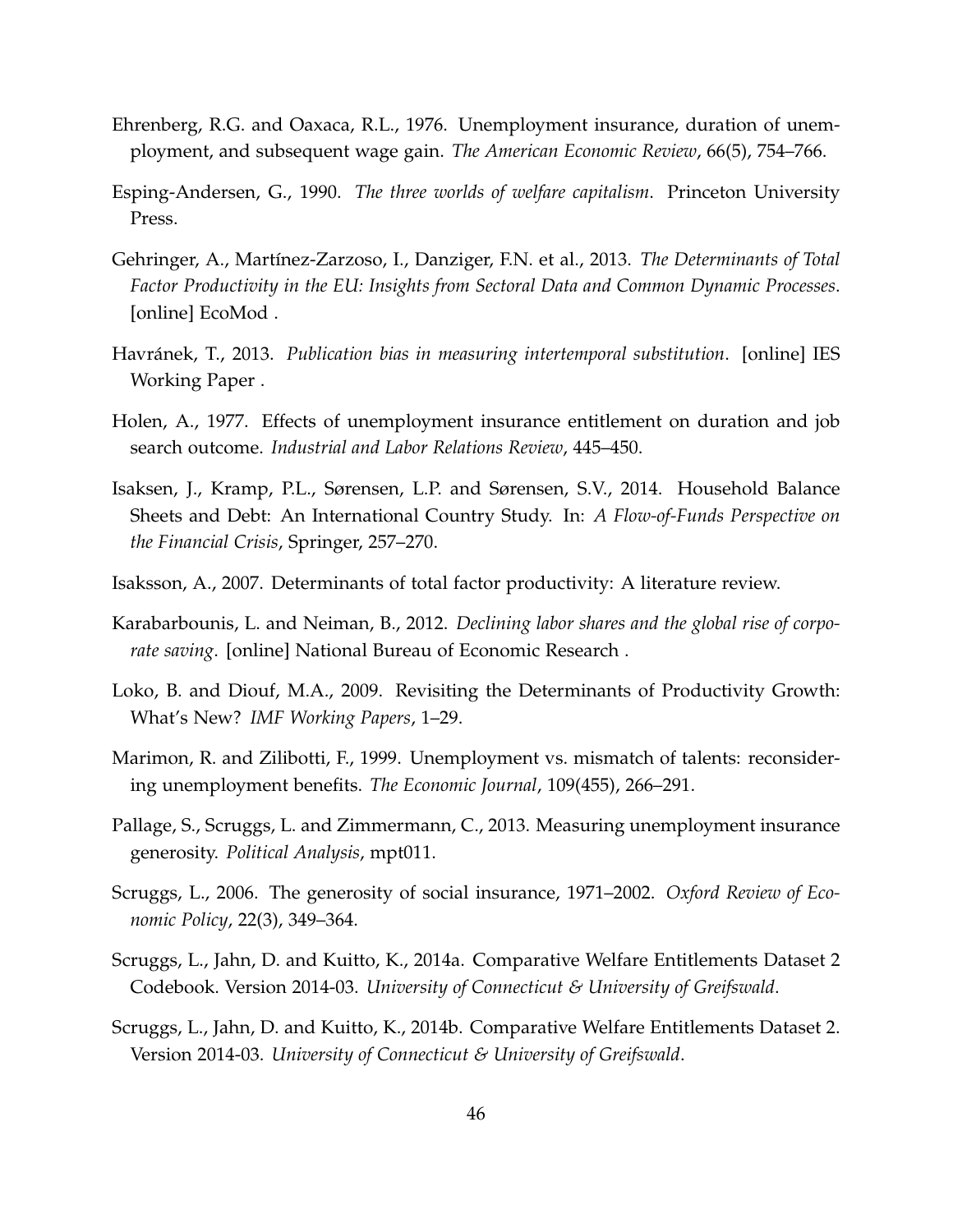- <span id="page-46-1"></span>Tatsiramos, K., 2009. Unemployment insurance in Europe: unemployment duration and subsequent employment stability. *Journal of the European Economic Association*, 7(6), 1225–1260.
- <span id="page-46-2"></span>Van Ours, J.C. and Vodopivec, M., 2008. Does reducing unemployment insurance generosity reduce job match quality? *Journal of Public Economics*, 92(3), 684–695.
- <span id="page-46-0"></span>Vandenbussche, J., Aghion, P. and Meghir, C., 2006. Growth, distance to frontier and composition of human capital. *Journal of economic growth*, 11(2), 97–127.
- <span id="page-46-3"></span>Wooldridge, J.M. et al., 2010. Econometric Analysis of Cross Section and Panel Data. *MIT Press Books*, 1.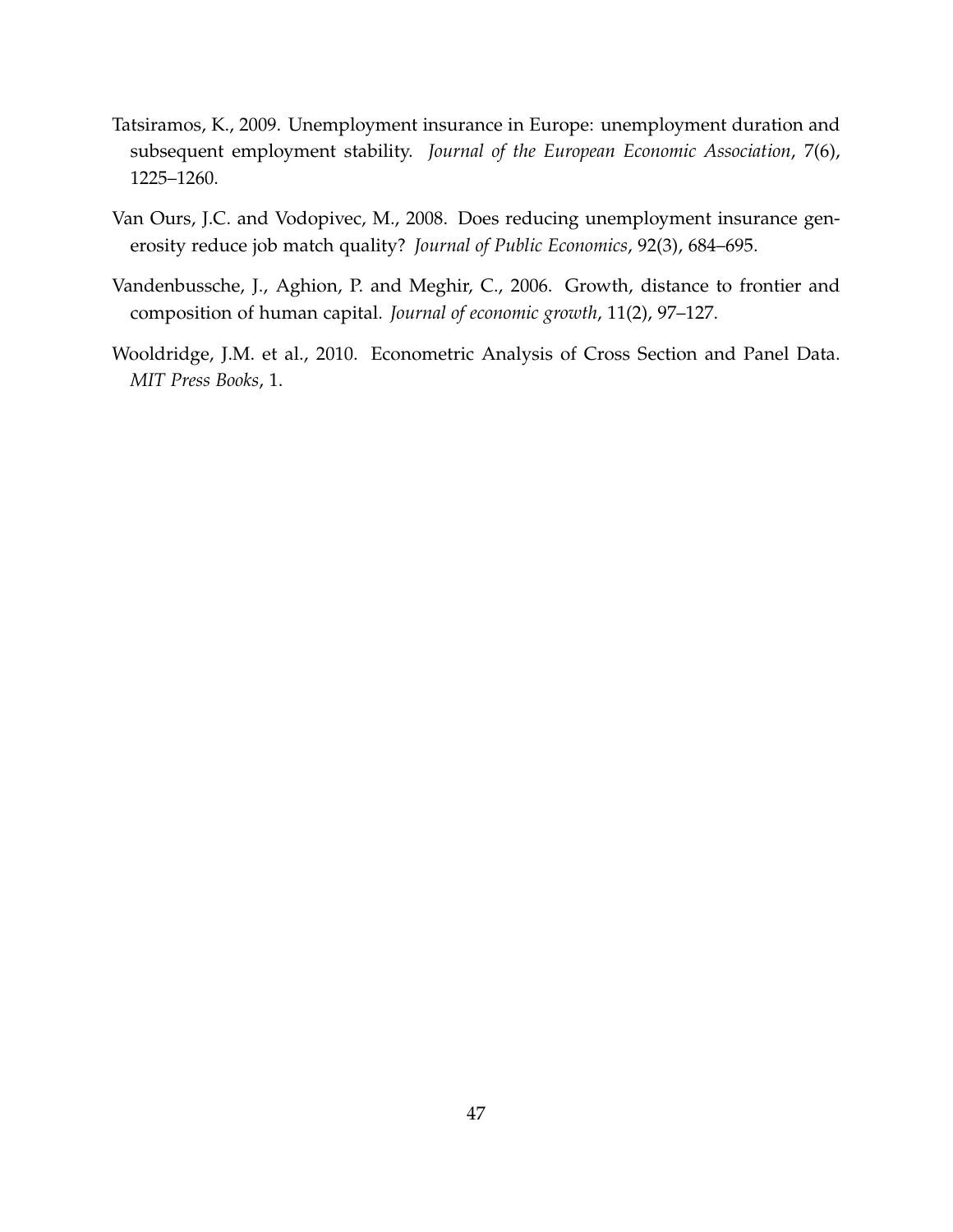# **Appendix**

<span id="page-47-0"></span>**Problem [4](#page-25-1)** Suppose a firm's problem defined by [4.](#page-25-1) Plugging the constraint into the (gross) profit function leads to new objective function of only one control variable *xt*,*<sup>ν</sup>*

$$
\pi(x_{t,\nu})=\psi \alpha A_{t,\nu}^{1-\alpha} x_{t,\nu}^{\alpha}-x_{t,\nu}.
$$

The first order condition looks as

$$
\psi \alpha^2 A_{t,\nu}^{1-\alpha} x_{t,\nu}^{\alpha-1} - 1 = 0.
$$

Rearranging leads to

$$
\psi \alpha^2 A_{t,\nu}^{1-\alpha} = x_{t,\nu}^{1-\alpha},
$$
  

$$
x_{t,\nu} = \psi^{\frac{1}{1-\alpha}} \alpha^{\frac{2}{1-\alpha}} A_{t,\nu}.
$$

To claim that  $\psi^{\frac{1}{1-\alpha}}\alpha^{\frac{2}{1-\alpha}}A_{t,\nu}$  is optimal solution, one needs to verify the second order condition

$$
\pi_{t,\nu}^{''}(x_{t,\nu}) = (\alpha - 1)\psi \alpha^2 A_{t,\nu}^{1-\alpha} x_{t,\nu}^{\alpha-2}
$$

The objective function is concave as long as  $(\alpha - 1)\psi \alpha^2 < 0$ , which is assumed as  $\psi > 0$ and  $0 < \alpha < 1$ . Having the policy function of the problem, one can calculate the value function *π* ∗

$$
\pi_{t,\nu}^{*} = p(x_{t,\nu}^{*})x_{t,\nu}^{*} - x_{t,\nu}^{*} = x_{t,\nu}^{*}(p(x_{t,\nu}^{*}) - 1),
$$
  

$$
\pi_{t,\nu}^{*} = \psi^{\frac{1}{1-\alpha}}\alpha^{\frac{2}{1-\alpha}}A_{t,\nu}(\psi\alpha A_{t,\nu}^{1-\alpha}(\psi^{\frac{1}{1-\alpha}}\alpha^{\frac{2}{1-\alpha}}A_{t,\nu})^{\alpha-1} - 1),
$$
  

$$
\pi_{t,\nu}^{*} = \psi^{\frac{1}{1-\alpha}}\alpha^{\frac{2}{1-\alpha}}A_{t,\nu}(\alpha^{\frac{\alpha-1}{1-\alpha}} - 1),
$$
  

$$
\pi_{t,\nu}^{*} = \psi^{\frac{1}{1-\alpha}}\alpha^{\frac{2}{1-\alpha}}A_{t,\nu}(\frac{1-\alpha}{\alpha}),
$$
  

$$
\pi_{t,\nu}^{*} = \psi^{\frac{1}{1-\alpha}}\alpha^{\frac{1+\alpha}{1-\alpha}}A_{t,\nu}(1-\alpha).
$$

#### <span id="page-47-1"></span>**Proof of Proposition [3.1](#page-26-2)**

*Proof.* To show that the firm's problem given by equation [4](#page-25-1) persuades them to invest into a growth of technology in order to rise their profits, it is enough to consider part of the equation [6](#page-26-1) with positive labor and show it is increasing in a technology level.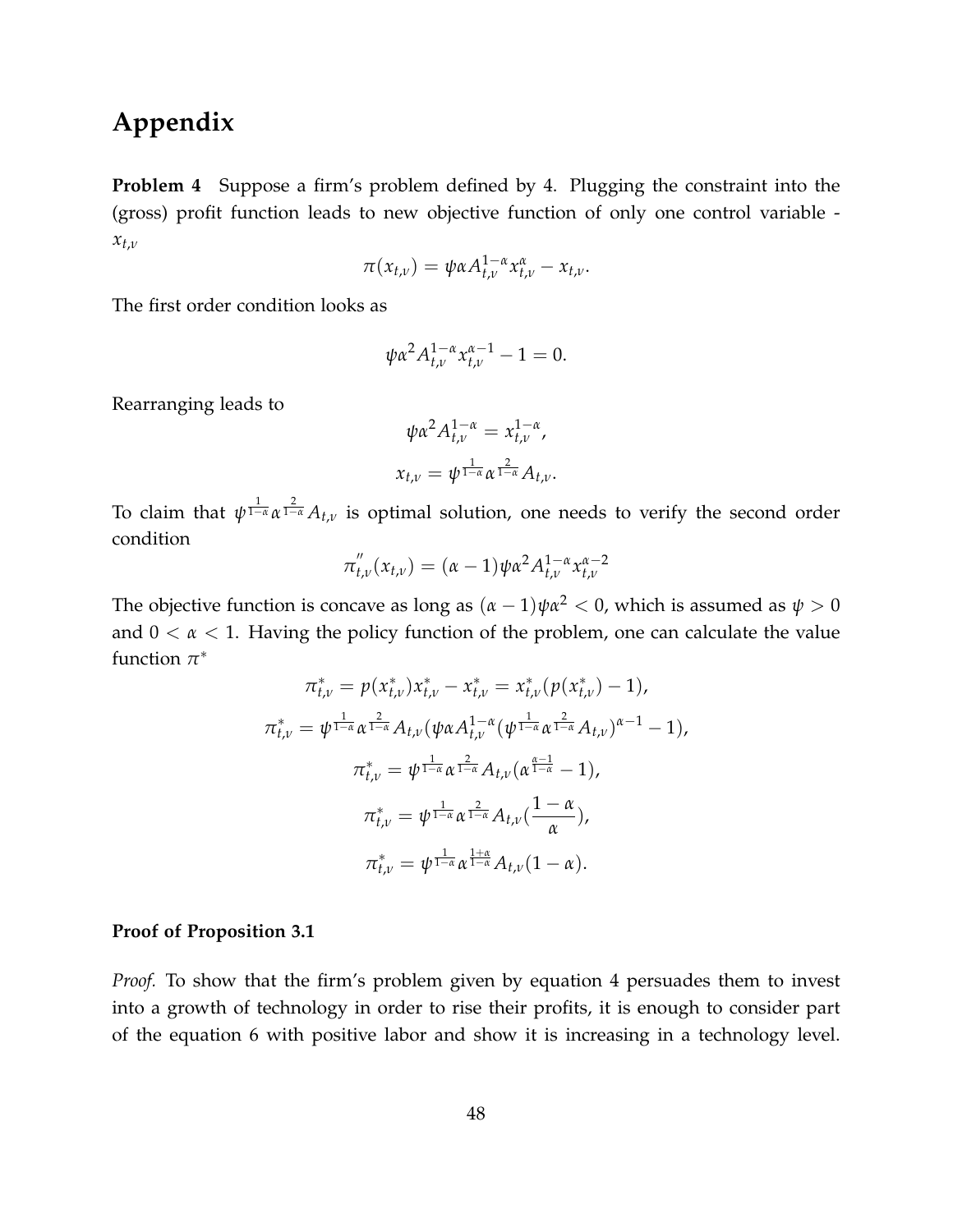Mathematically,

$$
\frac{\partial \pi_{t,\nu}^*}{\partial A_{t,\nu}} = \frac{\partial \left( \psi^{\frac{1}{1-\alpha}} (1-\alpha) \alpha^{\frac{1+\alpha}{1-\alpha}} A_{t,\nu} \right)}{\partial A_{t,\nu}} = \psi^{\frac{1}{1-\alpha}} (1-\alpha) \alpha^{\frac{1+\alpha}{1-\alpha}} = \delta,
$$

where the last step follows from definition [6,](#page-26-1) furthermore  $\delta$  is positive as assumed.  $\Box$ 

#### <span id="page-48-0"></span>**Proof of Lemma [3.2](#page-30-3)**

*Proof.* Suppose, *ν* and *H* are both distributed according *U*[0, 1] and *d* is defined as

$$
d=|H-\nu|.
$$

Then, the cumulative distribution function  $F_d(x)$  is

$$
F_d(x) = Prob(d \le x) = Prob(|H - v| \le x) = 1 - (1 - x)^2
$$

To see this, consider a square with a length of its side equal to 1 and suppose that axes represent human capital *H* and industry *ν*, respectively. Note that its area equals 1 as well. Furthermore, the diagonal is a set of points where *ν* = *H* and thus the distance, *d*, is 0. As the the distance *x* increases, the area which satisfies the condition of being away from the diagonal less than *x* increases as well. For given *x*, there are two right-angled triangles lying at the most distant angles from the diagonal, each with an area  $\frac{(1-x)^2}{2}$  $\frac{1}{2}$ . The area of our interest is a complement of the sum of these right-angled triangles in the square. See figure [4.](#page-49-1)

$$
1-(1-x)^2
$$

To find probability density function for  $x \in (0,1)$ , it is enough to take a derivative of cumulative distribution function.

$$
f_d(x) = \frac{\partial F_d(x)}{\partial x} = 2(1-x)
$$

The rest of the lemma follows from properties of cdf and pdf.

 $\Box$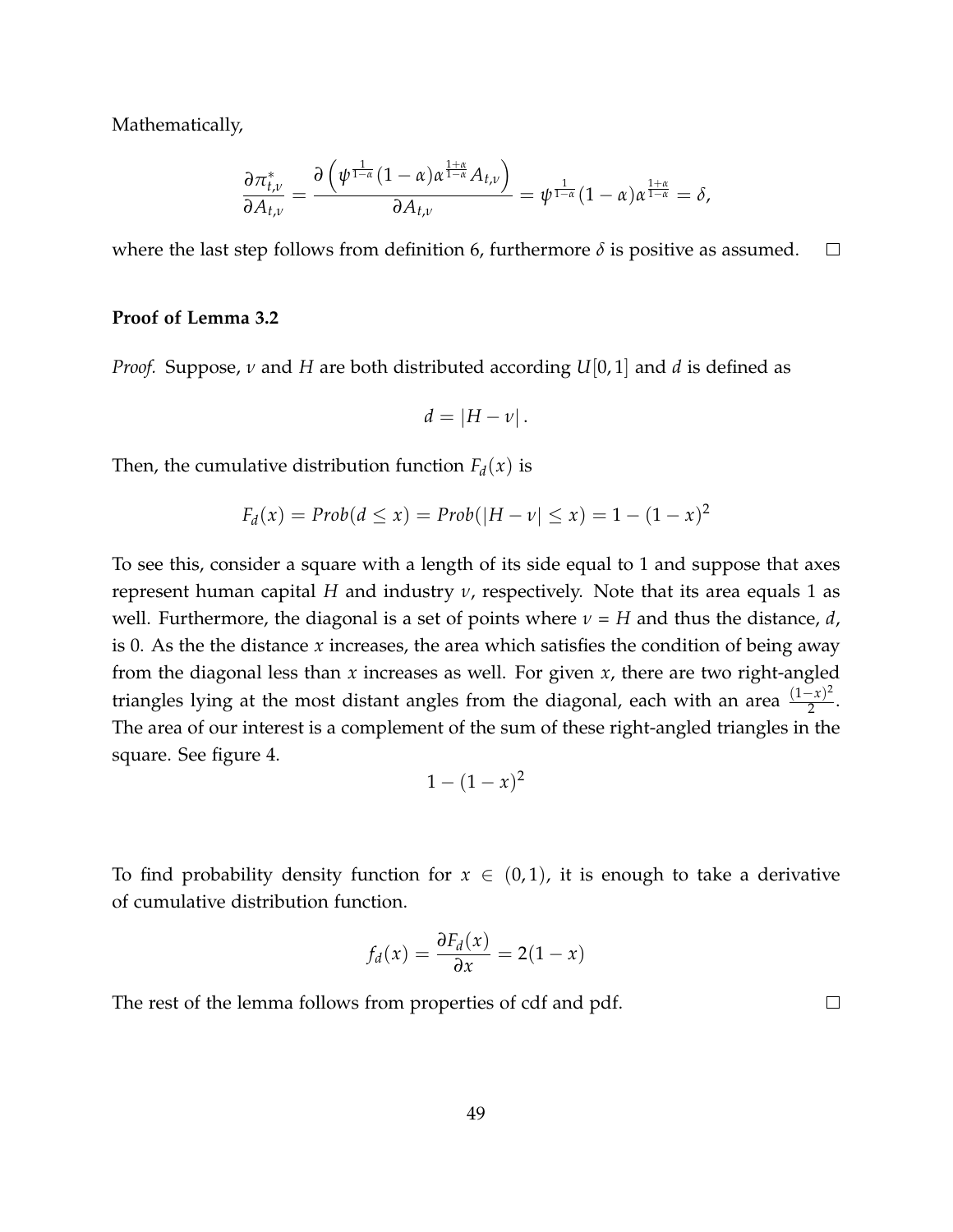<span id="page-49-1"></span>

Figure 4: Area of a distance lower than *x*.

#### <span id="page-49-0"></span>**Proof of Proposition [3.2](#page-30-4)**

*Proof.* Suppose that the distance, *d*, has a pdf 2(1 – *d*) for  $d \in (0, 1)$  and  $\eta(d) = \exp(-ad)$ . Using the lemma [3.2](#page-30-3)

$$
F_d(x) = \int_0^x 2(1-t)dt.
$$

One way to find  $F_\eta(x)$  is to apply the transformation formula

$$
\int_{\eta(1)}^{\eta(0)} f(d(\eta)) \left| \frac{\mathrm{d}d}{\mathrm{d}\eta} \right| \mathrm{d}\eta.
$$

A bit of algebra shows that

$$
d(\eta) = -\frac{1}{a}\log(\eta)
$$

and

$$
\frac{\mathrm{d}d}{\mathrm{d}\eta} = -(a\eta)^{-1}.
$$

Plugging *d*(*η*) into pdf of *d* yields

$$
f(d(\eta)) = 2(1 + \frac{1}{a}\log(\eta)).
$$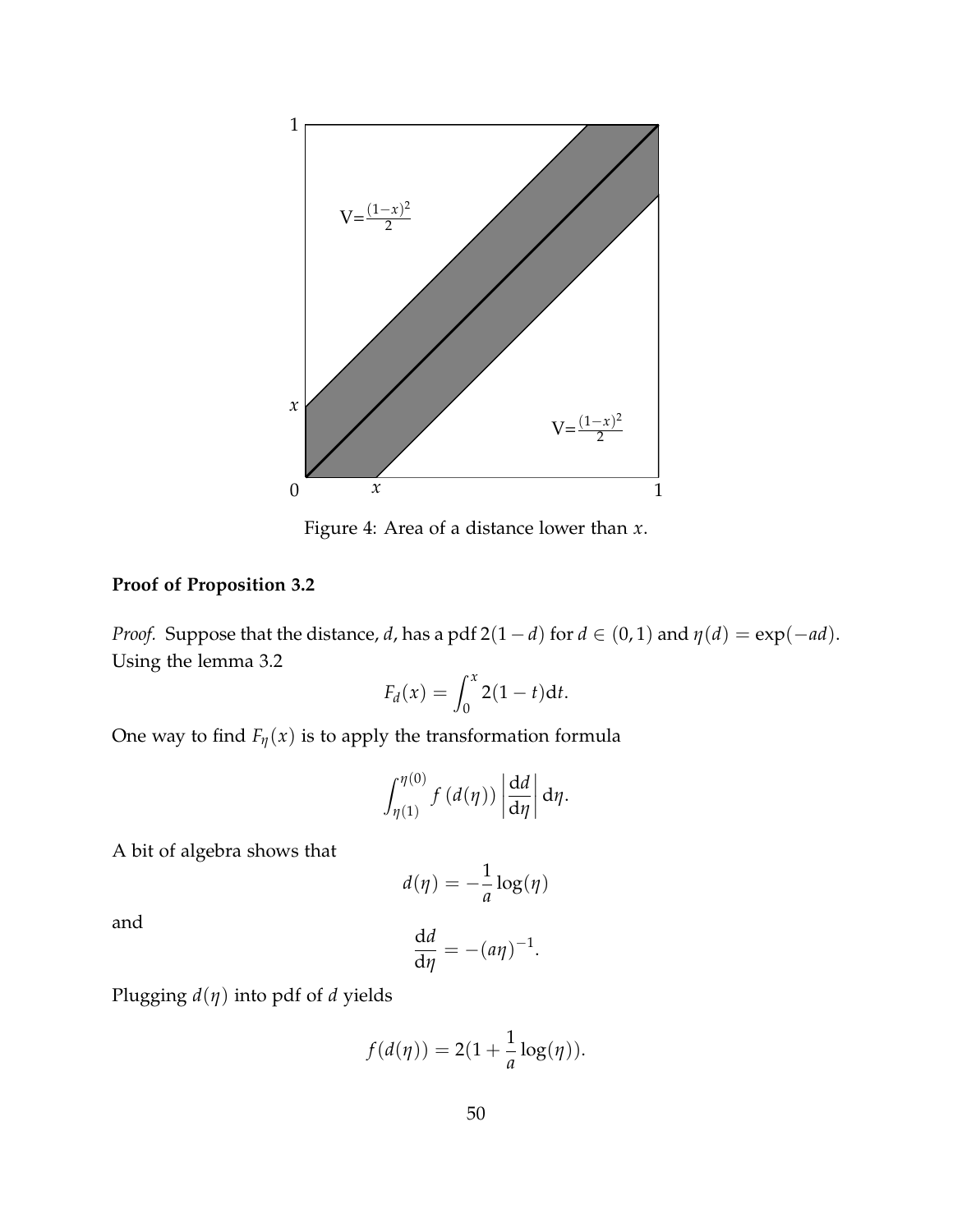One also needs to calculate the new boundaries  $\eta(1) = \exp(-a)$  and  $\eta(0) = 1$ . Having found everything what is needed, one can plug it back to the formula and obtain

$$
F_{\eta}(x) = \int_{\exp(-a)}^{x} \frac{2}{a\eta} \left(1 + \frac{1}{a}\log(\eta)\right) d\eta.
$$

The integral can be split into two.

$$
F_{\eta}(x) = \frac{2}{a} \int_{\exp(-a)}^{x} \frac{1}{\eta} d\eta + \frac{2}{a^2} \int_{\exp(-a)}^{x} \frac{\log(\eta)}{\eta} d\eta.
$$

Solving for the integrals leads to

$$
F_{\eta}(x) = \frac{2}{a} (\log(x) + a) + \frac{2}{a^2} \left( \frac{\log^2(x)}{2} - \frac{a^2}{2} \right),
$$
  

$$
F_{\eta}(x) = 1 + \frac{2 \log(x)}{a} + \frac{\log^2(x)}{a^2}.
$$

#### <span id="page-50-0"></span>**Proof of Lemma [3.3](#page-32-0)**

*Proof.* Suppose that the level of match  $\bar{\eta}_2$  is defined by [12](#page-28-1) and substituting for  $w^{II}(\bar{\eta}_2,\beta,UB)$ from equation [17](#page-31-1) we obtain

$$
UB = \beta \left[ \delta A_{t,\nu} - UB \right],
$$

where  $A_{t,\nu}$  is a function of  $\bar{\eta}_2$ . Plugging for  $A_{t,\nu}$  from equation [7](#page-27-4) evaluated at  $\bar{\eta}_2$ 

$$
UB = \beta \left[ \delta \left( A_{t-1,\nu} + (1 - \lambda) \phi(\bar{A}_{t-1} - A_{t-1}) + \lambda \bar{\eta}_2 A_{t-1} \right) - UB \right]
$$
  

$$
\bar{\eta}_2 = \frac{(1 + \beta)UB - \beta \delta A_{t-1,\nu} - \beta \delta \phi (1 - \lambda)(\bar{A}_{t-1} - A_{t-1})}{\beta \lambda \delta A_{t-1}}
$$
  

$$
\bar{\eta}_2 = \frac{1 + \beta}{\beta \delta \lambda A_{t-1}} UB - \frac{A_{t-1,\nu}}{\lambda A_{t-1}} - \frac{\phi (1 - \lambda)}{\lambda} \frac{\bar{A}_{t-1} - A_{t-1}}{A_{t-1}}
$$
  

$$
\bar{\eta}_2 = \frac{1}{\lambda} \left[ \frac{1 + \beta}{\beta} \frac{UB}{\delta A_{t-1}} - \frac{A_{t-1,\nu}}{A_{t-1}} - \phi (1 - \lambda)(a_{t-1} - 1) \right]
$$

 $\Box$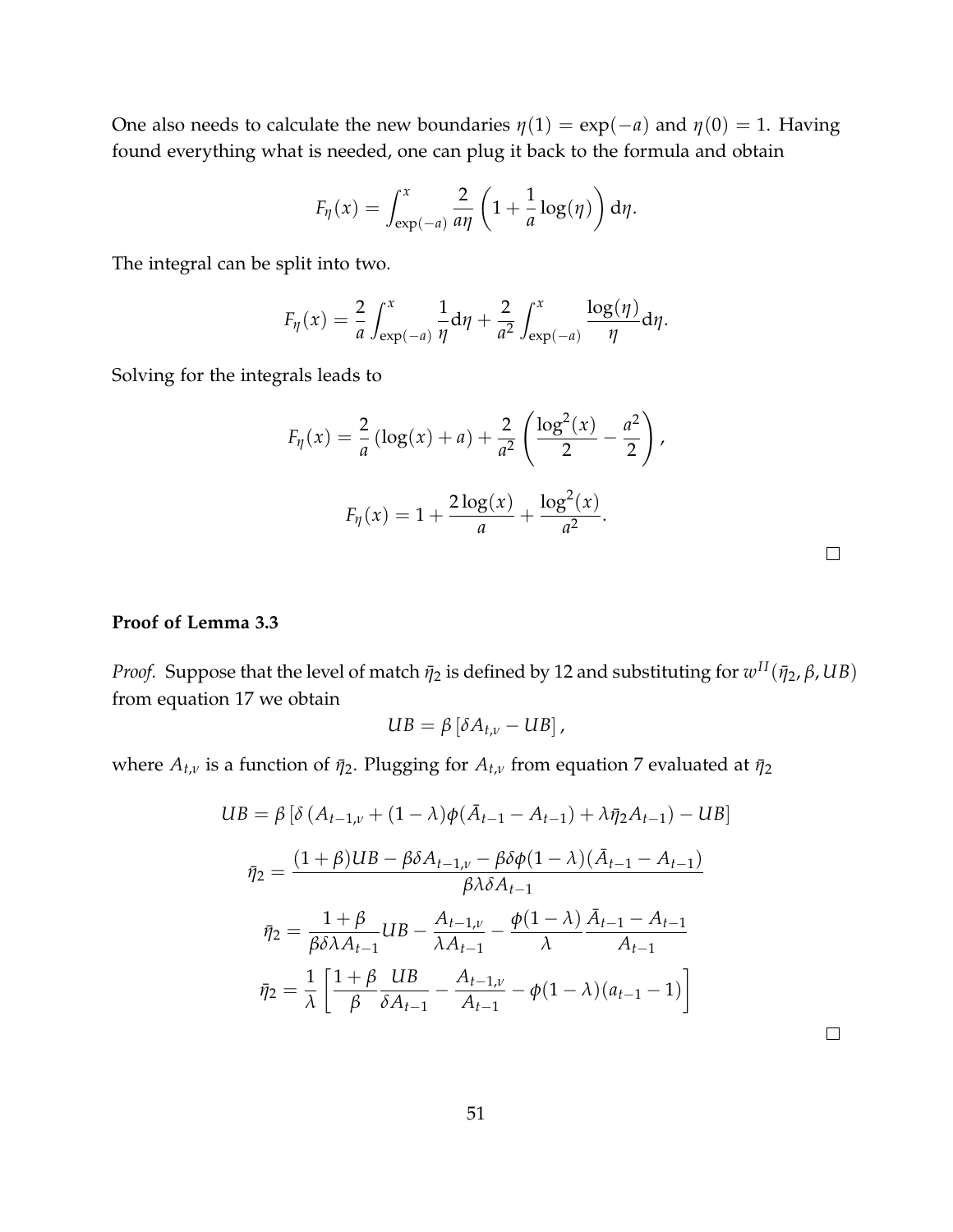#### <span id="page-51-0"></span>**Proof of Proposition [3.3](#page-33-2)**

*Proof.* To show the stated relation, it is enough to take a derivative of expression for both wages. In particular, for  $i \in \{1,2\}$ 

$$
\frac{\partial w_t^i(\eta_i, \beta, UB)}{\partial \eta_i} = \beta \delta \lambda A_{t-1}.
$$

To see this for  $w_t^{II}$ , it is enough to realize that neither *β*, *δ*, nor *UB* is a function of the quality of a match. Moreover, current level of technology for a given industry is, according to definition [7,](#page-27-4) a sum of 3 elements and only the last one contains *η<sup>t</sup>* . The same hold for  $w_t^I$ , where it is perhaps more complicated as the expression looks more difficult, however, all terms in expectations cannot appear in the results.  $\Box$ 

#### <span id="page-51-1"></span>**Proof of Proposition [3.4](#page-33-4)**

*Proof.* Starting with the definition [21](#page-33-3) and plugging [2](#page-25-2) for *y<sup>t</sup>*

$$
g = \frac{\psi \int_0^1 A_{t,\nu}^{1-\alpha} x_{t,\nu}^{\alpha} d\nu - \psi \int_0^1 A_{t-1,\nu}^{1-\alpha} x_{t-1,\nu}^{\alpha} d\nu}{\psi \int_0^1 A_{t-1,\nu}^{1-\alpha} x_{t-1,\nu}^{\alpha} d\nu},
$$

using the optimal output of intermediate firms /industries  $x_{t,\nu}^*$  defined by [5](#page-25-3) yields

$$
g = \frac{\int_0^1 A_{t,\nu}^{1-\alpha} \left( \psi^{\frac{1}{1-\alpha}} \alpha^{\frac{2}{1-\alpha}} A_{t,\nu} \right)^{\alpha} d\nu - \int_0^1 A_{t-1,\nu}^{1-\alpha} \left( \psi^{\frac{1}{1-\alpha}} \alpha^{\frac{2}{1-\alpha}} A_{t,\nu} \right)^{\alpha} d\nu}{\int_0^1 A_{t-1,\nu}^{1-\alpha} \left( \psi^{\frac{1}{1-\alpha}} \alpha^{\frac{2}{1-\alpha}} A_{t,\nu} \right)^{\alpha} d\nu}
$$

$$
g = \frac{\int_0^1 A_{t,\nu} d\nu - \int_0^1 A_{t-1,\nu} d\nu}{\int_0^1 A_{t-1,\nu} d\nu}.
$$

Using the definition [7](#page-27-4) and [8,](#page-27-3) we can plug for *At*,*<sup>ν</sup>*

$$
g = \frac{\int_0^1 A_{t-1,\nu} + (1 - \lambda)\phi(\bar{A}_{t-1} - A_{t-1}) + \lambda A_{t-1} \int_0^1 \eta_{\nu} d\nu}{A_{t-1}},
$$

$$
g = (1 - \lambda)\phi(a_{t-1} - 1) + \lambda \int_0^1 \eta_{\nu} d\nu.
$$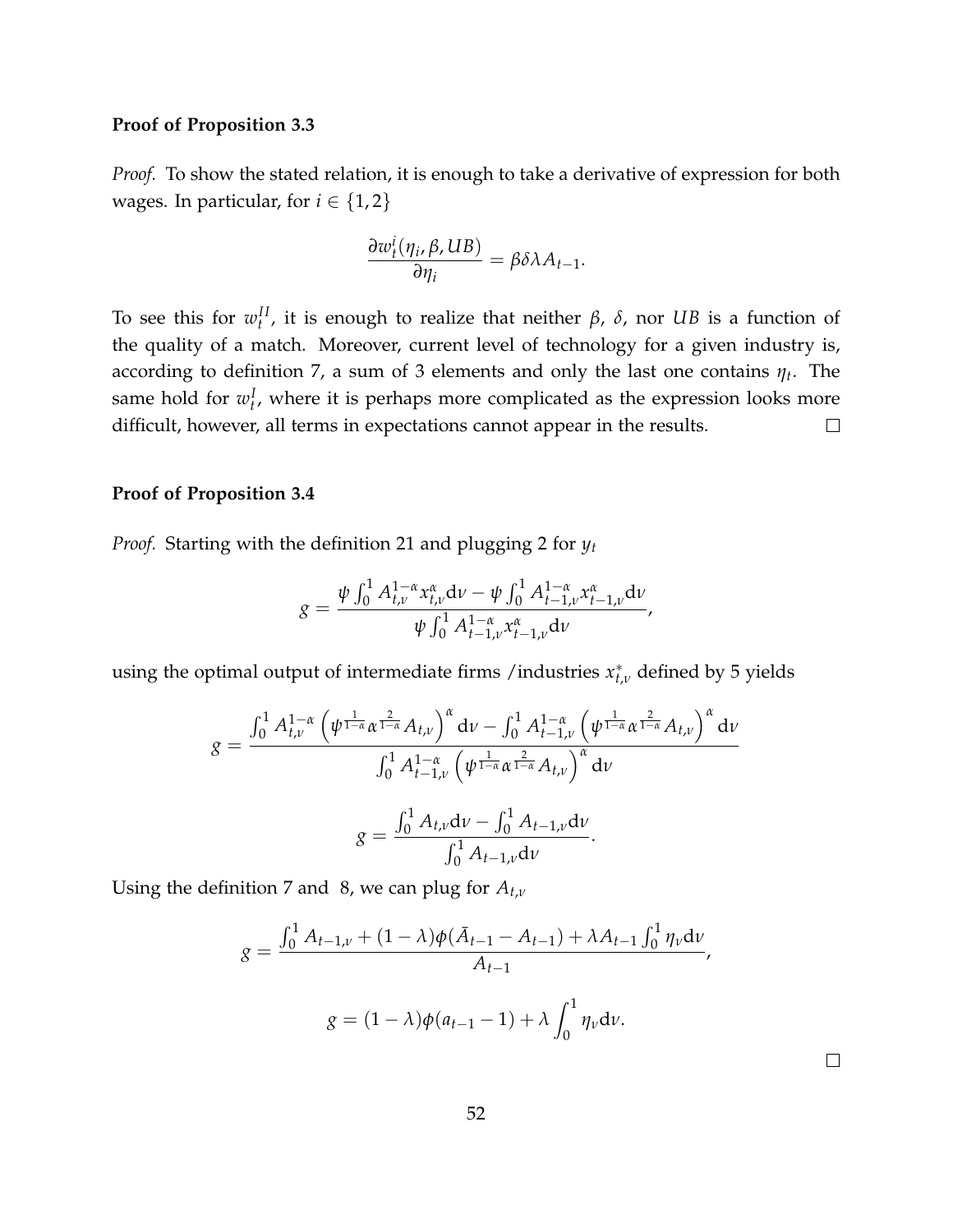<span id="page-52-0"></span>**Definition of T-ratio from Table [5](#page-40-0)** The presented *t-ratio* measures a significance of the difference between means of two random variables. Under the null hypothesis, both series have the same mean, and thus the difference between them equals to zero. From the standard definition of the *t-ratio*

$$
t - ratio = \frac{\bar{X} - \bar{Y}}{\sqrt{\frac{s_x^2}{n_x} + \frac{s_y^2}{n_y}}}
$$

where  $n_x$  and  $n_y$  stand for number of observations and  $s_x^2$  and  $s_y^2$  are sample variances. Mathematically, for *i*  $\in \{x, y\}$ 

$$
s_i^2 = \frac{1}{n_i - 1} \sum_{j=1}^{n_i} (I_j - \bar{I})^2.
$$

In our case, both *nx*, *n<sup>y</sup>* equal 20 and one of the series is always the 20 simulations of the economy with no unemployment insurance. Rejecting the null hypothesis follows standard rules and critical values.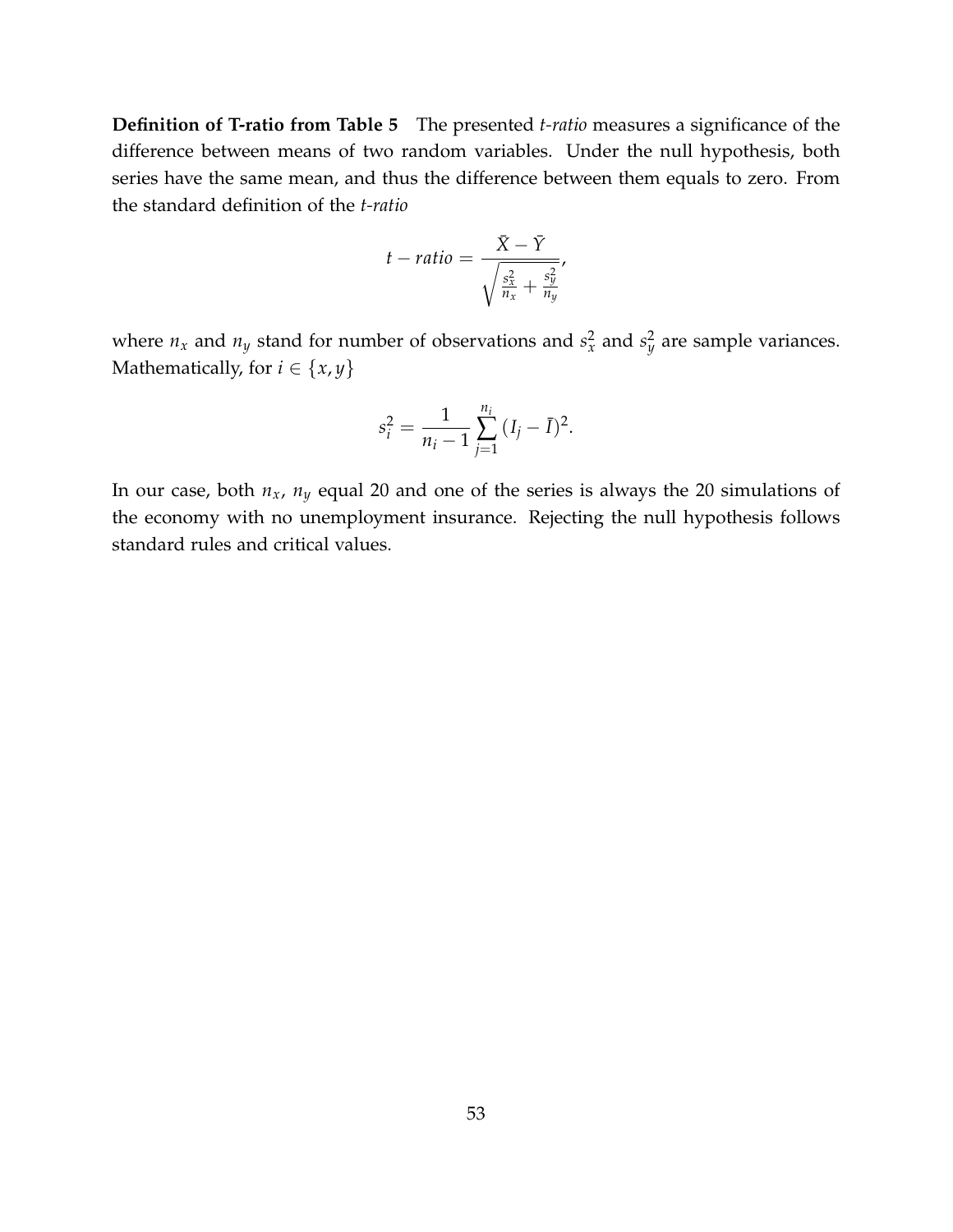<span id="page-53-0"></span>

|                          |                                                                      | --- Coefficients - |                                                       |                                                        |  |  |
|--------------------------|----------------------------------------------------------------------|--------------------|-------------------------------------------------------|--------------------------------------------------------|--|--|
|                          | (b)                                                                  | (B)                |                                                       | $(b - B)$ sqrt(diag(V <sub>b</sub> - V <sub>B</sub> )) |  |  |
|                          | fixed                                                                | random             | <b>Difference</b>                                     | S.E.                                                   |  |  |
| Uegen                    | 5837574                                                              | $-0.0433345$       | .6270919                                              | .115156                                                |  |  |
| ValueAddedFinGrowth      | .2170376                                                             | .2104976           | .0065399                                              |                                                        |  |  |
| Inflation                | $-.0893044$                                                          | $-1051543$         | .01585                                                | .020571                                                |  |  |
| <b>IctInvestment</b>     | .0825005                                                             | .0805764           | .001924                                               | .0286342                                               |  |  |
| <b>TradeOppeness</b>     | .0232069                                                             | .0093943           | .0138126                                              | .012251                                                |  |  |
| <b>InwardFDIShareGDP</b> | 1513899                                                              | $-283719.3$        | 1797619                                               | 377692.3                                               |  |  |
| ValueAddedAg             | .3415296                                                             | $-.0735461$        | .4150756                                              | .176499                                                |  |  |
| <b>GDPPwe</b>            | $-.0263281$                                                          | $-.0356317$        | .0093036                                              | .0149806                                               |  |  |
| FemaleEmployment         | $-.0870769$                                                          | $-0.019261$        | $-.0678159$                                           | .0369919                                               |  |  |
|                          |                                                                      |                    | $b =$ consistent under Ho and Ha; obtained from xtreg |                                                        |  |  |
|                          | D. Successional and an U.S. official and an U.S. altricad from three |                    |                                                       |                                                        |  |  |

*B* = inconsistent under Ha, efficient under Ho; obtained from xtreg

Test: *H*<sub>0</sub>: difference in coefficients not systematic  $\chi^2(1) = (b - B)'[(V_b - V_B)^{-1}](b - B) = 22.65$ <br>*Prob* >  $\chi^2 = 0.0000$ 

Table 6: Hausman Test